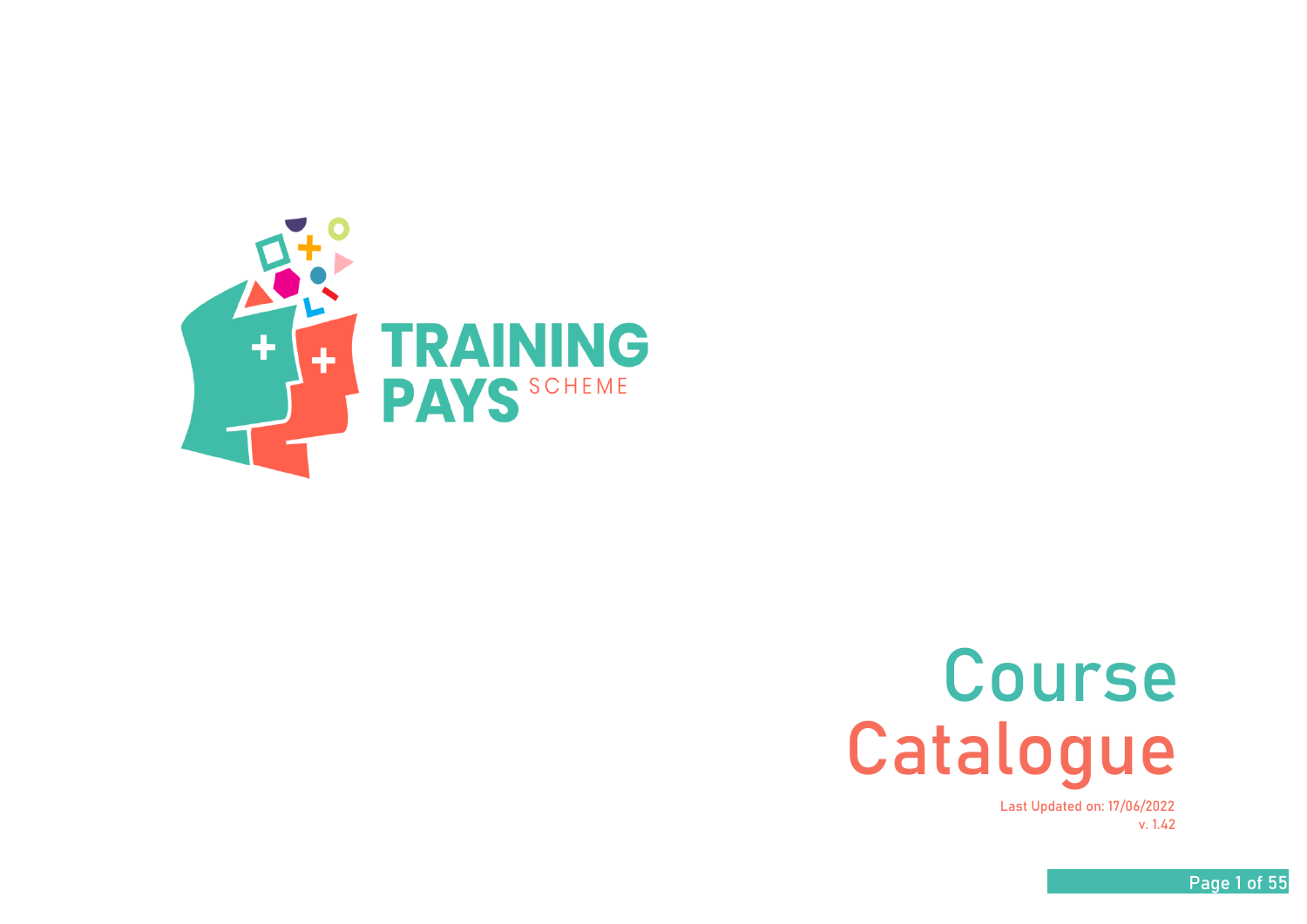| <b>Training Institution:</b>     | 21 Academy aka Advisor 21 Ltd.                                        |                                             |                     |                      |                  |                                                                                                                                         |
|----------------------------------|-----------------------------------------------------------------------|---------------------------------------------|---------------------|----------------------|------------------|-----------------------------------------------------------------------------------------------------------------------------------------|
| <b>Course Reference</b><br>Code: | <b>Course Title:</b>                                                  | <b>Cost of Training</b><br>(Excluding VAT): | <b>Grant Value:</b> | <b>MQF</b><br>Level: | <b>Duration:</b> | Link for course information:                                                                                                            |
| A-0001                           | Award in Company Law Fundamentals -<br>The Maltese Legal System       | €625.00                                     | €468.75             | 7                    | 3 months         | https://www.advisory21.com.mt/21-academy/21-academy-time-<br>table/award-in-company-law-fundamentals-the-maltese-legal-<br>system-2/    |
| $A-0002$                         | Award in Anti Money Laundering &<br><b>Funding of Terrorism</b>       | €875.00                                     | €656.25             | 6                    | 3 months         | https://www.advisory21.com.mt/21-academy/21-academy-time-<br>table/award-in-anti-money-laundering-funding-of-terrorism/                 |
| A-0018                           | Award in Payroll Fundamentals                                         | €750.00                                     | €562.50             | 5                    | 3 months         | https://www.advisory21.com.mt/21-academy/21-academy-time-<br>table/award-in-payroll-fundamentals/                                       |
| A-0019                           | Award in Occupational Psychology                                      | €625.00                                     | €468.75             | $5\,$                | 3 months         | https://www.advisory21.com.mt/21-academy/21-academy-time-<br>table/award-in-occupational-psychology/                                    |
| A-0023                           | Award in Introduction to Business Law in<br>the Maltese Legal Context | €575.00                                     | €431.25             | 5                    | 3 months         | https://www.advisory21.com.mt/21-academy/21-academy-time-<br>table/award-in-introduction-to-business-law-the-maltese-legal-<br>context/ |
| $A - 0024$                       | <b>Training the Trainer Award</b>                                     | €695.00                                     | €521.25             | 5                    | 3 months         | https://www.advisory21.com.mt/21-academy/21-academy-time-<br>table/train-the-trainer-award/                                             |
| A-0338                           | Award in Administrative Law                                           | €275.00                                     | €206.25             | $5\,$                | 2 months         | https://www.advisory21.com.mt/21-academy/21-academy-time-<br>table/award-in-administrative-law                                          |
| A-0339                           | Award in the Biology of People at the<br>Workplace                    | €695.00                                     | €521.25             | $5\,$                | 3 months         | https://www.advisory21.com.mt/21-academy/21-academy-time-<br>table/award-in-the-biology-of-people-at-the-workplace                      |
| $A - 0340$                       | Award in Legal Research & Interpretation<br>Methodology               | €475.00                                     | €356.25             | 5                    | 3 months         | https://www.advisory21.com.mt/21-academy/21-academy-time-<br>table/award-in-legal-research-and-interpretation-methodology/              |
| $A - 0341$                       | Award in European Union Law                                           | €475.00                                     | €356.25             | $5\phantom{.0}$      | 3 months         | https://www.advisory21.com.mt/21-academy/21-academy-time-<br>table/award-in-european-union-law                                          |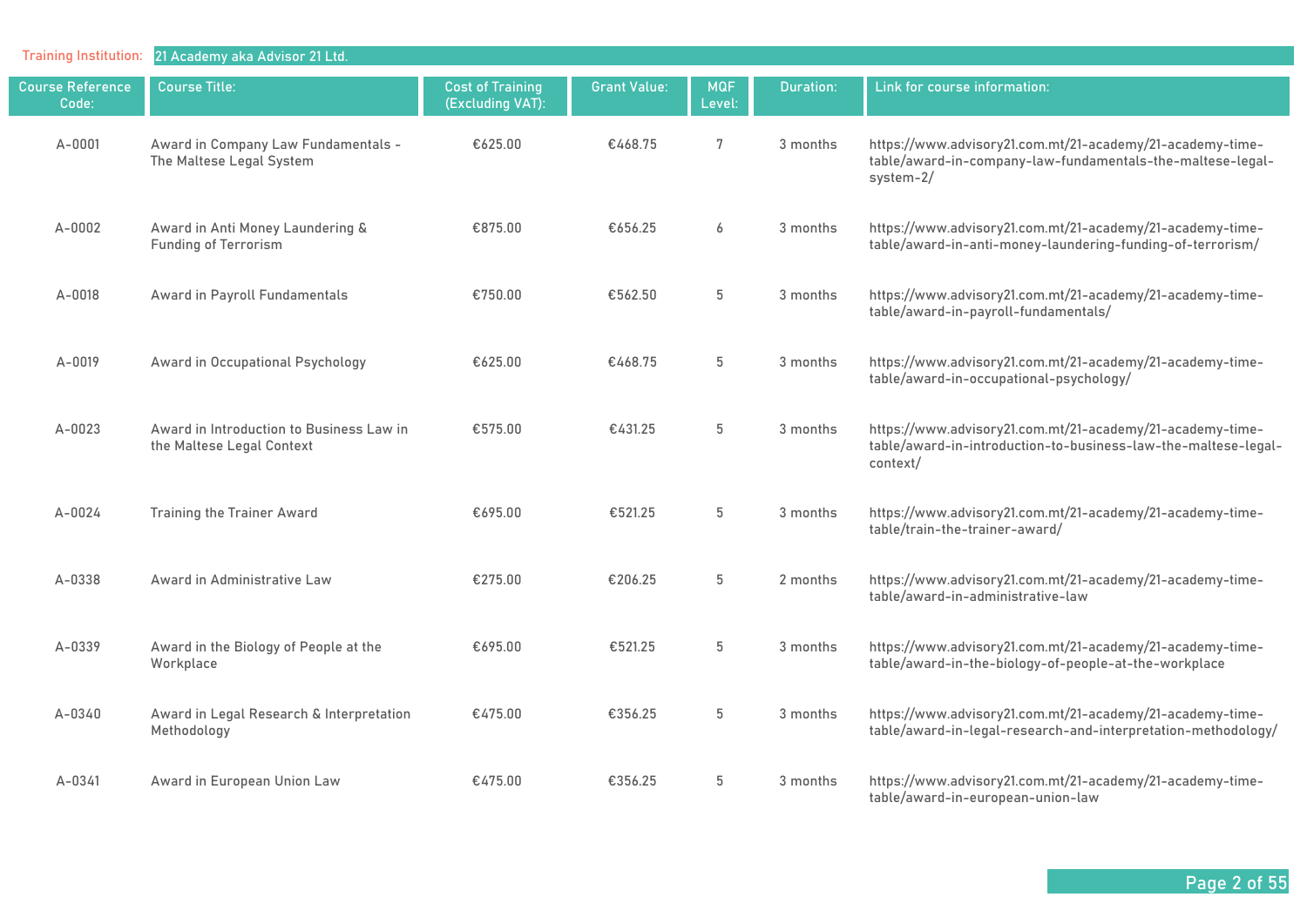| $A - 0343$ | Award in Constitutional Law                              | €475.00   | €356.25   | 5 | 3 months  | https://www.advisory21.com.mt/21-academy/21-academy-time-<br>table/award-in-constitutional-law                           |
|------------|----------------------------------------------------------|-----------|-----------|---|-----------|--------------------------------------------------------------------------------------------------------------------------|
| $A - 0344$ | Award in Principles of Competition Law                   | €275.00   | €206.25   | 5 | 1 month   | https://www.advisory21.com.mt/21-academy/21-academy-time-<br>table/principles-of-competition-law                         |
| A-0345     | Award in Information and Communication<br>Technology Law | €475.00   | €356.25   | 5 | 3 months  | https://www.advisory21.com.mt/21-academy/21-academy-time-<br>table/award-in-information-and-communication-technology-law |
| $A - 0346$ | Award in Principles of Commercical Law                   | €275.00   | €206.25   | 5 | 1 month   | https://www.advisory21.com.mt/21-academy/21-academy-time-<br>table/principles-of-commercial-law/                         |
| $A - 0350$ | Award in Office Ergonomics                               | €525.00   | €393.75   | 5 | 3 months  | https://www.advisory21.com.mt/21-academy/21-academy-time-<br>table/award-in-office-ergonomics/                           |
| $Q - 0001$ | Undergraduate Diploma in Business<br>Administration      | €2,975.00 | €2,231.25 | 5 | 12 months | https://www.advisory21.com.mt/21-academy/21-academy-time-<br>table/undergraduate-diploma-in-business-administration/     |
| $Q - 0030$ | Diploma in Law (Malta)                                   | €4,950.00 | €3,000.00 | 5 | 24 months | https://www.advisory21.com.mt/21-academy/21-academy-time-<br>table/diploma-in-law/                                       |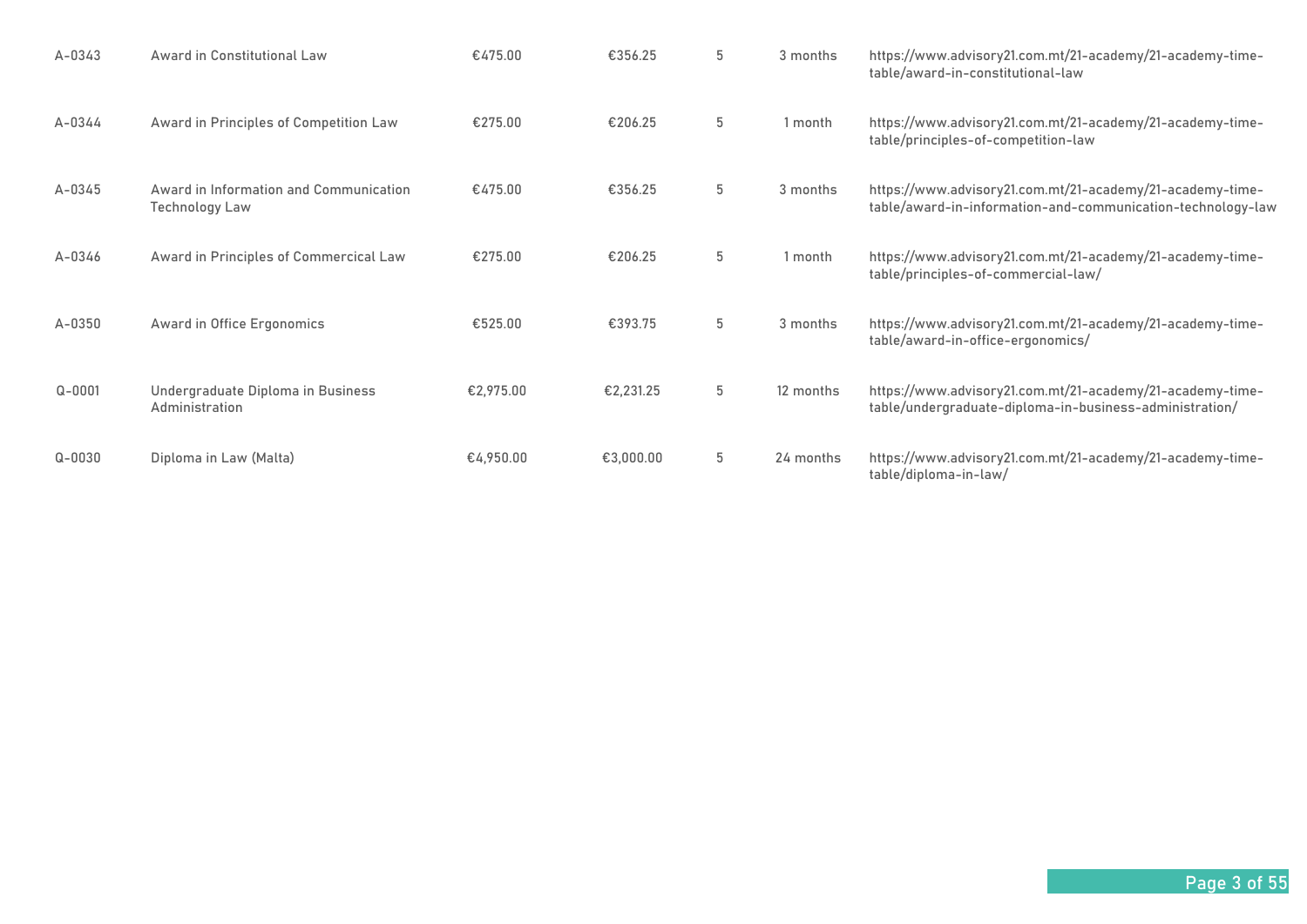| <b>Training Institution:</b>     | AeA Ltd. aka Advenio eAcademy                                                                                       |                                             |                     |                      |            |                                                                            |
|----------------------------------|---------------------------------------------------------------------------------------------------------------------|---------------------------------------------|---------------------|----------------------|------------|----------------------------------------------------------------------------|
| <b>Course Reference</b><br>Code: | <b>Course Title:</b>                                                                                                | <b>Cost of Training</b><br>(Excluding VAT): | <b>Grant Value:</b> | <b>MQF</b><br>Level: | Duration:  | Link for course information:                                               |
| $A-0003$                         | Award in Principles of Management                                                                                   | €950.00                                     | €712.50             | 7                    | 6 weeks    | https://aea.academy/principles-of-management/                              |
| A-0004                           | Award in Principles of Financial<br>Management                                                                      | €950.00                                     | €712.50             | 7                    | 6 weeks    | https://aea.academy/principles-of-financial-management/                    |
| A-0197                           | Award in concepts and practices of<br>Developing an eCommerce Business                                              | €575.00                                     | €431.25             | $5\,$                | 1.5 months | https://aea.academy/concepts-practices-developing-ecommerce-<br>business/  |
| $A - 0198$                       | Award in concepts and practices of Digital<br>Marketing and Social Media                                            | €575.00                                     | €431.25             | 5                    | 1.5 months | https://aea.academy/concepts-practices-digital-marketing/                  |
| A-0199                           | Award in Concepts and Practices of<br><b>Strategy and Management Practice</b><br><b>Through Business Simulation</b> | €575.00                                     | €431.25             | 5                    | 1.5 months | https://aea.academy/strategy-management-practice-business-<br>simulations/ |
| $A - 0200$                       | Award in Essentials of Financial<br>Management                                                                      | €575.00                                     | €431.25             | 5                    | 1.5 months | https://aea.academy/essentials-of-financial-management/                    |
| $A - 0201$                       | Award in Essentials of Human Resources<br>Management                                                                | €575.00                                     | €431.25             | 5                    | 1.5 months | https://aea.academy/essentials-of-human-resources-<br>management/          |
| $A-0202$                         | Award in Essentials of ICT                                                                                          | €575.00                                     | €431.25             | 5                    | 1.5 months | https://aea.academy/essentials-of-ict/                                     |
| $A - 0203$                       | Award in Essentials of Management                                                                                   | €575.00                                     | €431.25             | 5                    | 1.5 months | https://aea.academy/essentials-of-management/                              |
| A-0204                           | Award in Essentials of Marketing and<br>Sales                                                                       | €575.00                                     | €431.25             | $5\,$                | 1.5 months | https://aea.academy/essentials-of-marketing-sales/                         |
| $A - 0205$                       | Award in Creativity and Innovation<br>Management for SMEs                                                           | €950.00                                     | €712.50             | 7                    | 1.5 months | https://aea.academy/creativity-innovation-management-for-smes/             |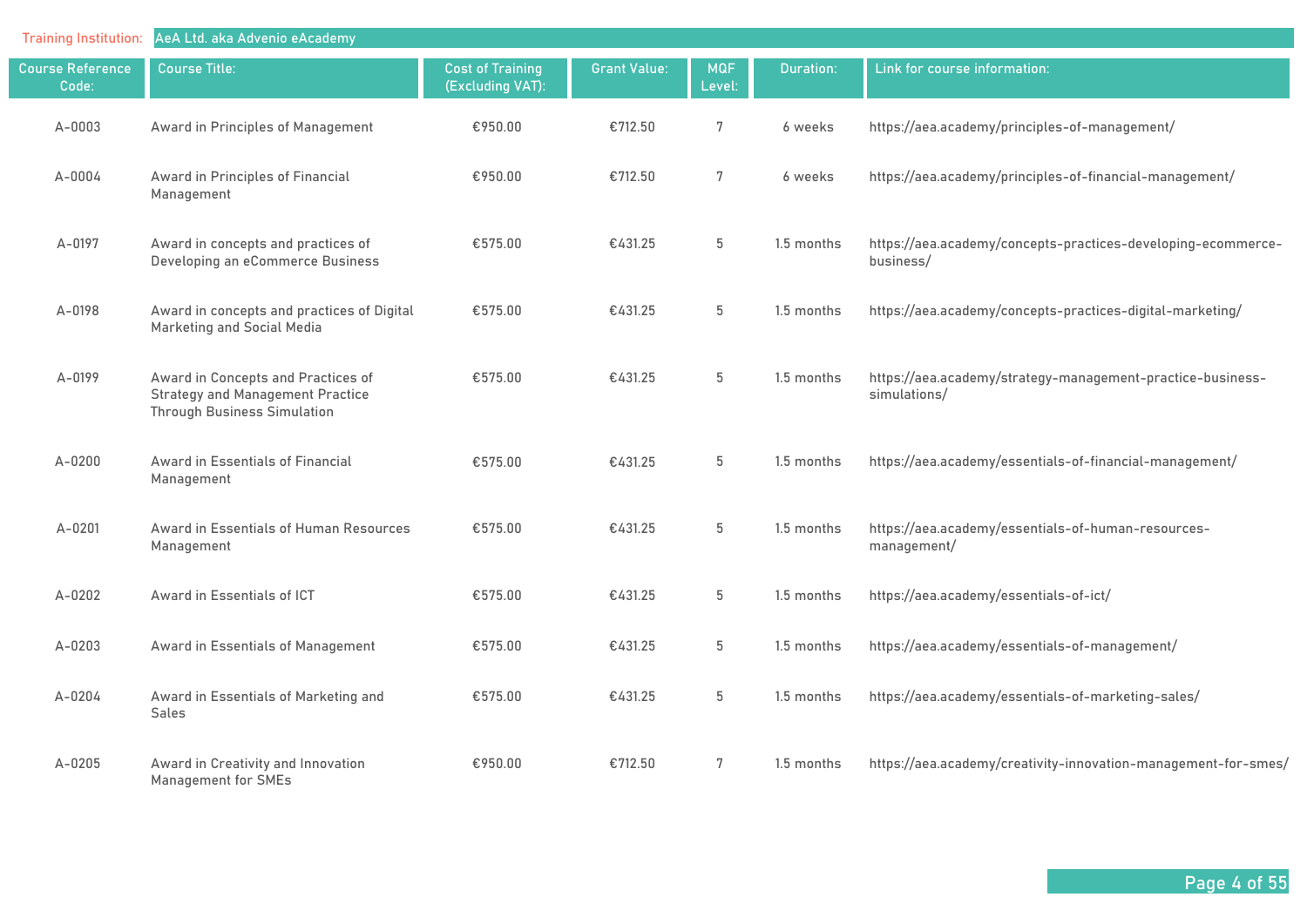| $A - 0206$                       | Award in Digital Marketing and Social<br>Media for SMEs            | €950.00                                     | €712.50             | 7                    | 1.5 months | https://aea.academy/digital-marketing-social-media-for-smes/          |
|----------------------------------|--------------------------------------------------------------------|---------------------------------------------|---------------------|----------------------|------------|-----------------------------------------------------------------------|
| A-0207                           | Award in Award in Fund-Raising for Start-<br>up and Growth of SMEs | €950.00                                     | €712.50             | 7                    | 1.5 months | https://aea.academy/fund-raising-for-start-up-and-growth-of-<br>smes/ |
| $A-0208$                         | Award in Principles of Entrepreneurship                            | €950.00                                     | €712.50             | $7\phantom{.0}$      | 1.5 months | https://aea.academy/principles-of-entrepreneurship/                   |
| A-0209                           | Award in Principles of HRM                                         | €950.00                                     | €712.50             | 7                    | 1.5 months | https://aea.academy/principles-of-human-resources-<br>management/     |
| $A - 0210$                       | Award in Principles of ICT and Information<br>Management           | €950.00                                     | €712.50             | $7\phantom{.0}$      | 1.5 months | https://aea.academy/principles-of-ict-information-management/         |
| $A - 0211$                       | Award in Principles of Marketing & Sales                           | €950.00                                     | €712.50             | 7                    | 1.5 months | https://aea.academy/principles-of-marketing-sales/                    |
| $Q - 0002$                       | Undergraduate Higher Diploma in SME<br>Management                  | €6,490.00                                   | €3,000.00           | 5                    | 74 weeks   | https://aea.academy/uhd-sme-management/                               |
| <b>Training Institution:</b>     | Alpha School of English                                            |                                             |                     |                      |            |                                                                       |
| <b>Course Reference</b><br>Code: | <b>Course Title:</b>                                               | <b>Cost of Training</b><br>(Excluding VAT): | <b>Grant Value:</b> | <b>MQF</b><br>Level: | Duration:  | Link for course information:                                          |
| A-0347                           | Award in Teaching English as a Foreign<br>Language (TEFL) Award    | €295.00                                     | €221.25             | 4                    | One Month  | https://alphaschoolmalta.com/1521                                     |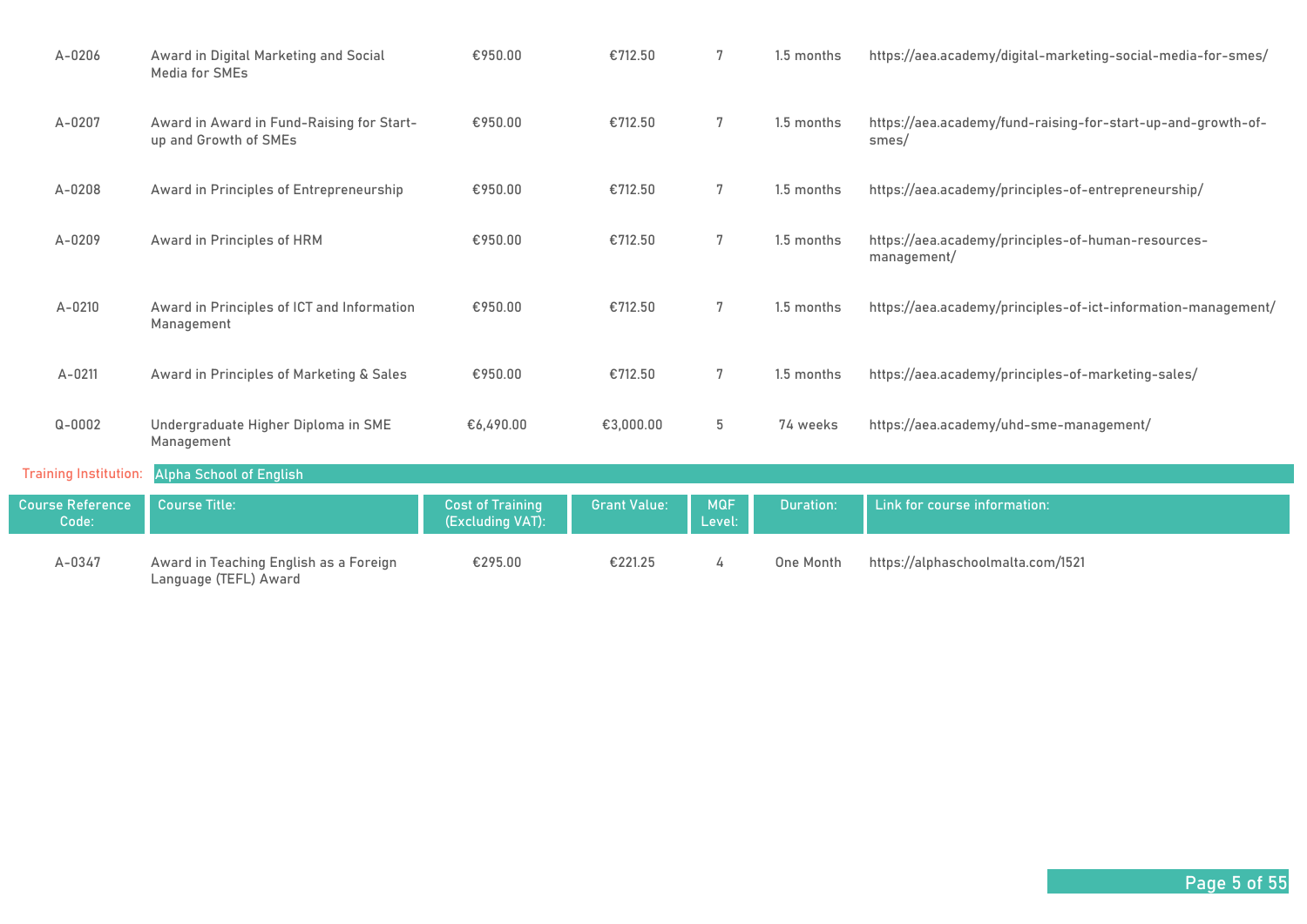| <b>Training Institution:</b>     | <b>AOST Technology Limited</b>             |                                             |                     |                      |                         |                                                                         |
|----------------------------------|--------------------------------------------|---------------------------------------------|---------------------|----------------------|-------------------------|-------------------------------------------------------------------------|
| <b>Course Reference</b><br>Code: | <b>Course Title:</b>                       | <b>Cost of Training</b><br>(Excluding VAT): | <b>Grant Value:</b> | <b>MQF</b><br>Level: | Duration:               | Link for course information:                                            |
| TC-0042                          | Basic Seamanship and Boat Handling         | €230.00                                     | €172.50             | N/A                  | 24 hours (on 5<br>days) | http://www.aost.com/training/nautical-boat-license                      |
| TC-0054                          | <b>Engine Driver Grade 2</b>               | €350.00                                     | €262.50             | N/A                  | 24 hours                | http://www.aost.com/training/popular-courses                            |
| TC-0055                          | Engine Driver Grade 3                      | €300.00                                     | €225.00             | N/A                  | 20 hours                | http://www.aost.com/training/popular-courses                            |
| TC-0056                          | <b>General Purpose Hand</b>                | €170.00                                     | €127.50             | N/A                  | 16 hours                | http://www.aost.com/training/popular-courses                            |
| TC-0057                          | <b>Recreational Skipper</b>                | €375.00                                     | €281.25             | N/A                  | 24 hours                | http://www.aost.com/training/popular-courses                            |
| TC-0058                          | VHF/SRC                                    | €170.00                                     | €127.50             | N/A                  | 16 hours                | http://www.aost.com/training/popular-courses                            |
| TC-0059                          | Boatman                                    | €400.00                                     | €300.00             | N/A                  | 24 hours                | http://www.aost.com/training/popular-courses                            |
| TC-0060                          | <b>Boatmaster Grade 1</b>                  | €550.00                                     | €412.50             | N/A                  | 40 hours                | http://www.aost.com/training/popular-courses                            |
| TC-0061                          | <b>Boatmaster Grade 2</b>                  | €470.00                                     | €352.50             | N/A                  | 34 hours                | http://www.aost.com/training/popular-courses                            |
| <b>Training Institution:</b>     | <b>Apex Academy</b>                        |                                             |                     |                      |                         |                                                                         |
| <b>Course Reference</b><br>Code: | <b>Course Title:</b>                       | <b>Cost of Training</b><br>(Excluding VAT): | <b>Grant Value:</b> | <b>MQF</b><br>Level: | <b>Duration:</b>        | Link for course information:                                            |
| $A - 0352$                       | Award in Healthcare                        | €1,100.00                                   | €825.00             | 4                    | 12 months               | https://apexacademy.eu/level-4-award-in-healthcare/                     |
| <b>Training Institution:</b>     | <b>Avanza Academy</b>                      |                                             |                     |                      |                         |                                                                         |
| Course Reference<br>Code:        | <b>Course Title:</b>                       | <b>Cost of Training</b><br>(Excluding VAT): | <b>Grant Value:</b> | <b>MQF</b><br>Level: | <b>Duration:</b>        | Link for course information:                                            |
| $A - 0005$                       | Award in Corporate Social Responsibilities | €1,100.00                                   | €825.00             | 5                    | 30 hours                | http://avanza.com.mt/course-finder/corporate-social-<br>responsibility/ |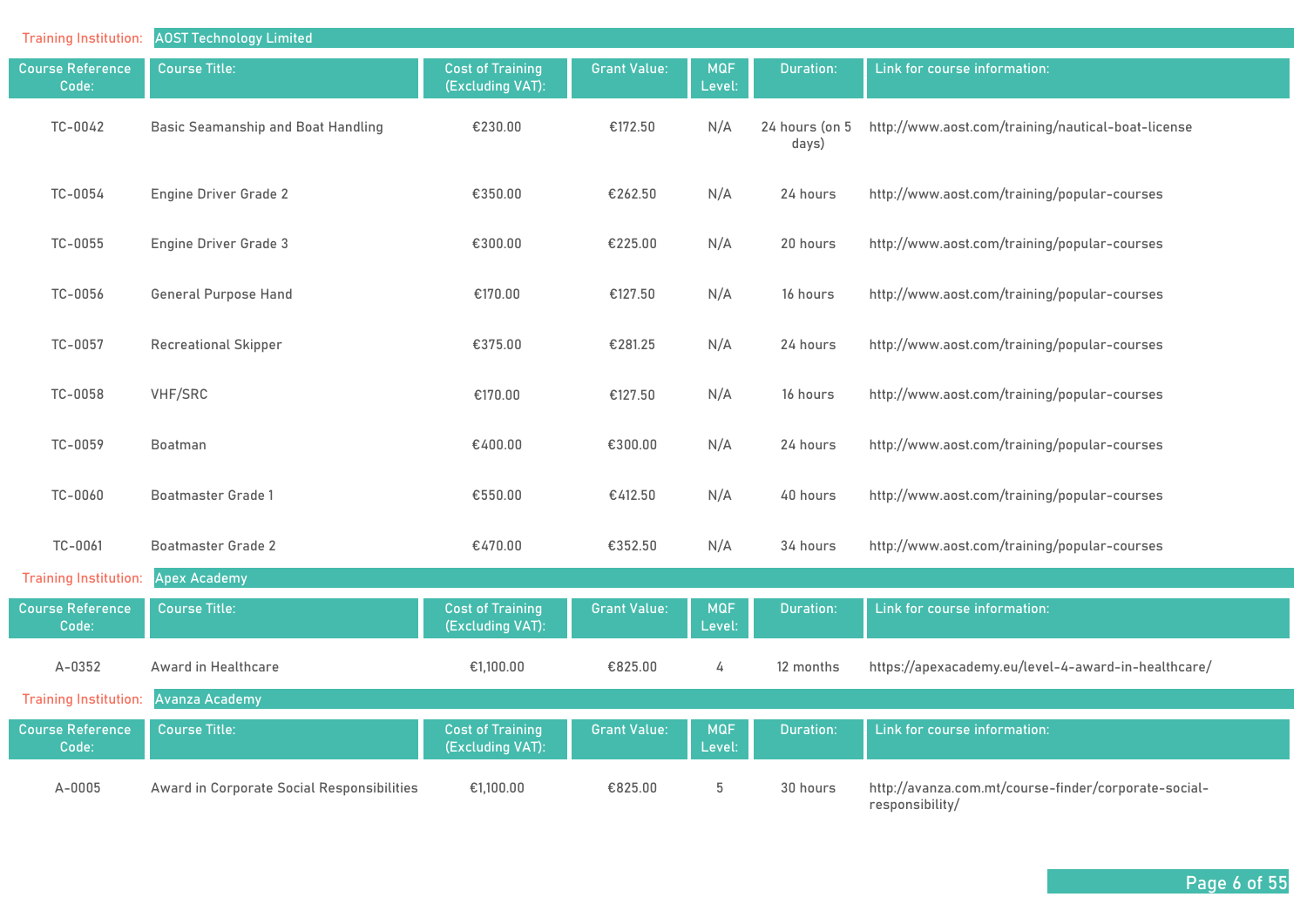| <b>Training Institution:</b>     | <b>Beautytech Hair and Beauty Academy</b>                              |                                             |                     |                      |                  |                              |
|----------------------------------|------------------------------------------------------------------------|---------------------------------------------|---------------------|----------------------|------------------|------------------------------|
| <b>Course Reference</b><br>Code: | <b>Course Title:</b>                                                   | <b>Cost of Training</b><br>(Excluding VAT): | <b>Grant Value:</b> | <b>MQF</b><br>Level: | <b>Duration:</b> | Link for course information: |
| $A - 0106$                       | Award in Perm and Straightening Hair                                   | €500.00                                     | €375.00             | 4                    | 4 months         | www.beautymalta.com          |
| $A-0107$                         | Award in Style and Dress Hair                                          | €500.00                                     | €375.00             | 4                    | 4 months         | www.beautymalta.com          |
| A-0110                           | Award in Cut Men's Facial Hair                                         | €500.00                                     | €375.00             | 4                    | 4 months         | www.beautymalta.com          |
| A-0112                           | Award in Cutting Hair                                                  | €500.00                                     | €375.00             | 4                    | 4 months         | www.beautymalta.com          |
| A-0113                           | Award in Colour and Lighten Hair                                       | €500.00                                     | €375.00             | 4                    | 6 months         | www.beautymalta.com          |
| A-0114                           | Award in Bridal Hair                                                   | €500.00                                     | €375.00             | 4                    | 4 months         | www.beautymalta.com          |
| $A-0116$                         | Award in Styling & Dressing Hair                                       | €750.00                                     | €562.50             | $\mathfrak{S}$       | 2 months         | www.beautymalta.com          |
| A-0117                           | Award in Perm and Straightening of Hair                                | €1,000.00                                   | €750.00             | 3                    | 2 months         | www.beautymalta.com          |
| A-0118                           | Award in Cutting & Shaving of Men's Hair                               | €750.00                                     | €562.50             | $\mathbf{3}$         | 2 months         | www.beautymalta.com          |
| A-0119                           | Award in Cutting Hair                                                  | €750.00                                     | €562.50             | $\mathbf{3}$         | 2 months         | www.beautymalta.com          |
| A-0120                           | Award in Colouring Hair                                                | €750.00                                     | €562.50             | 3                    | 3 months         | www.beautymalta.com          |
| $A - 0121$                       | Award in Nail Extension and<br><b>Enhancement Services</b>             | €800.00                                     | €600.00             | $\overline{2}$       | 2 months         | www.beautymalta.com          |
| $A-0133$                         | City & Guilds Level 2 Certificate in<br><b>Barbering</b>               | €2,500.00                                   | €1,000.00           | 3                    | 12 months        | www.beautymalta.com          |
| A-0134                           | City & Guilds Level 2 Certificate in Beauty<br><b>Therapy Services</b> | €2,000.00                                   | €1,000.00           | 3                    | 6 months         | www.beautymalta.com          |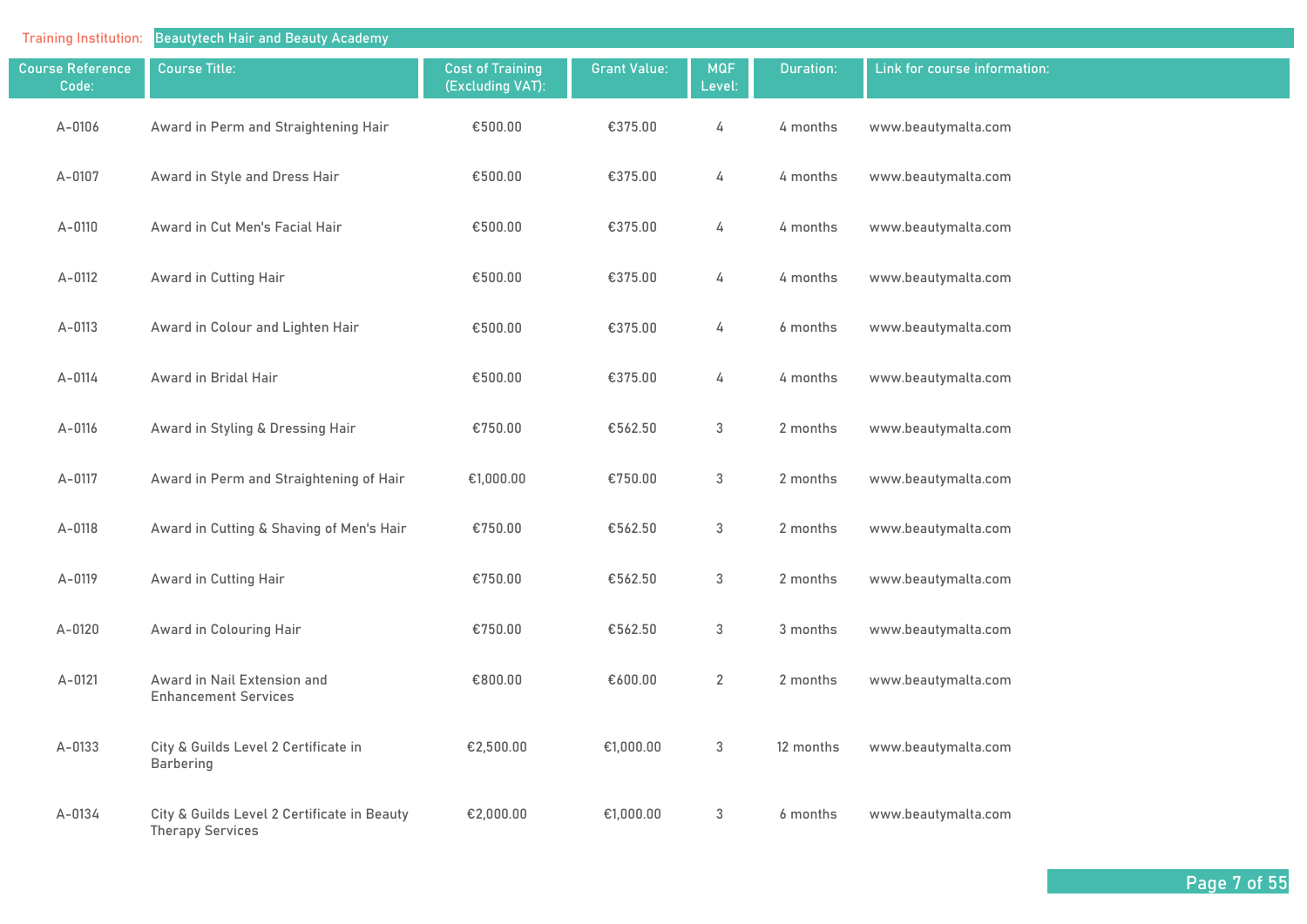| A-0374                           | Award in English for Professionals in<br>Administration                                                      | €850.00                                     | €637.50             | 5                    | 1 month      | https://belsmalta.com/business-english-courses-in-<br>malta/business-bundles/english-for-administration/ |
|----------------------------------|--------------------------------------------------------------------------------------------------------------|---------------------------------------------|---------------------|----------------------|--------------|----------------------------------------------------------------------------------------------------------|
| <b>Course Reference</b><br>Code: | <b>Course Title:</b>                                                                                         | <b>Cost of Training</b><br>(Excluding VAT): | <b>Grant Value:</b> | <b>MQF</b><br>Level: | Duration:    | Link for course information:                                                                             |
| <b>Training Institution:</b>     | <b>BELS Ltd</b>                                                                                              |                                             |                     |                      |              |                                                                                                          |
| $Q - 0072$                       | BeautyTech MQF level 3 Certificate in<br>Hairdressing                                                        | €3,500.00                                   | €1,000.00           | 3                    | 24 months    | www.beautymalta.com                                                                                      |
| $Q - 0071$                       | Beautytech MQF Level 3 Certificate in<br>Barbering                                                           | €3,500.00                                   | €1,000.00           | 3                    | 24 months    | www.beautymalta.com                                                                                      |
| $Q - 0070$                       | BeautyTech Level 4 VET Diploma in<br>Hairdressing                                                            | €3,000.00                                   | €1,000.00           | 4                    | 24 months    | www.beautymalta.com                                                                                      |
| $Q - 0069$                       | City & Guilds Level 4 Diploma in<br>Management Practice & Advanced<br>Techniques in the Hair & Beauty Sector | €3,500.00                                   | €2,625.00           | 5                    | 2 years      | www.beautymalta.com                                                                                      |
| $Q - 0068$                       | Beauty Tech Level 4 VET Diploma in<br>Barbering                                                              | €3,500.00                                   | €1,000.00           | 4                    | 24 months    | www.beautymalta.com                                                                                      |
| A-0138                           | City & Guilds Level 2 Diploma in Women's<br>Hairdressing                                                     | €3,500.00                                   | €1,000.00           | 3                    | 18-24 months | www.beautymalta.com                                                                                      |
| A-0137                           | City & Guilds Level 3 Diploma in Women's<br>Hairdressing                                                     | €3,000.00                                   | €1,000.00           | 4                    | 24 months    | www.beautymalta.com                                                                                      |
| A-0136                           | City and Guilds Level 2 Diploma in Beauty<br>Therapy                                                         | €3,700.00                                   | €1,000.00           | 3                    | 12 months    | www.beautymalta.com                                                                                      |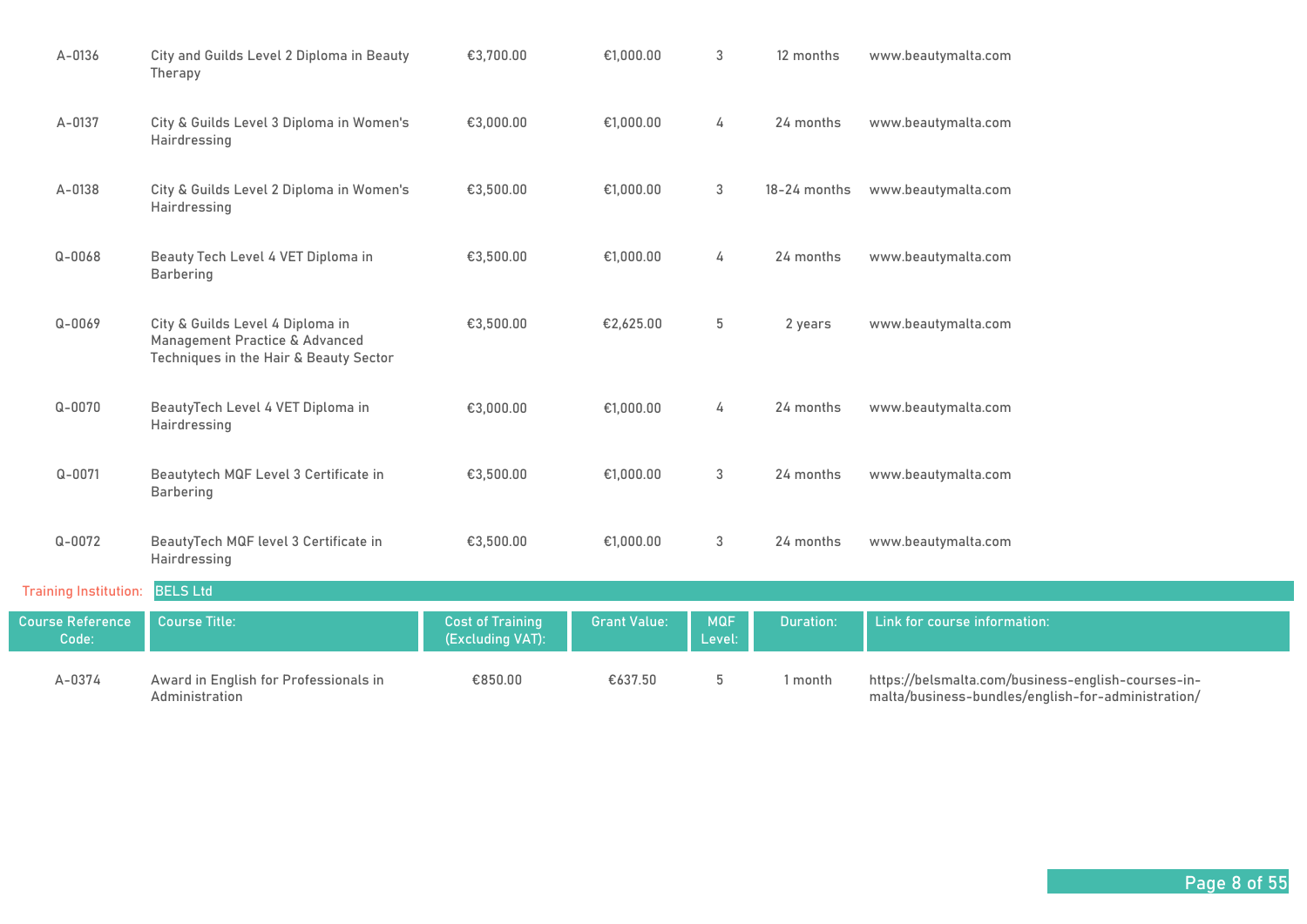| <b>Training Institution:</b>     | Central Mediterranean Business School (previously Academy of Business Leaders) |                                             |                     |                      |           |                                                                                          |  |  |
|----------------------------------|--------------------------------------------------------------------------------|---------------------------------------------|---------------------|----------------------|-----------|------------------------------------------------------------------------------------------|--|--|
| <b>Course Reference</b><br>Code: | <b>Course Title:</b>                                                           | <b>Cost of Training</b><br>(Excluding VAT): | <b>Grant Value:</b> | <b>MQF</b><br>Level: | Duration: | Link for course information:                                                             |  |  |
| $A - 0025$                       | Award for Real Estate Agents                                                   | €895.00                                     | €671.25             | 4                    | 5 months  | Contact Academy on 22470700 / 99478404                                                   |  |  |
| $A - 0026$                       | Award for Real Estate Property<br>Consultants                                  | €695.00                                     | €521.25             | 4                    | 3 months  | Contact Academy on 22470700 / 99478404                                                   |  |  |
| A-0036                           | Award in Advanced Employment Law                                               | €695.00                                     | €521.25             | 7                    | 3 months  | https://www.cmbs.edu.mt/course/advanced-employment-law/                                  |  |  |
| A-0037                           | Award in HR, Employment Law & New<br>Technologies                              | €895.00                                     | €671.25             | $5\,$                | 3 months  | https://www.cmbs.edu.mt/course/hr-employment-law-and-new-<br>technologies/               |  |  |
| A-0398                           | Award in Coaching and Mentoring<br>(Business Administration)                   | €1,440.00                                   | €1,080.00           | $7\phantom{.0}$      | 2 months  | https://cmbs.edu.mt/course/postgraduate-award-in-coaching-<br>and-mentoring-mqf-level-7/ |  |  |
| A-0409                           | Award in Entrepreneurship & Innovation<br>(Business Administration)            | €1,440.00                                   | €1,080.00           | $7\phantom{.}$       | 2 months  | https://cmbs.edu.mt/course/award-in-entrepreneurship-and-<br>innovation-mqf-level-7/     |  |  |
| $A - 0410$                       | Award in Educational Leadership<br>(Educational Leadership)                    | €1.440.00                                   | €1,080.00           | 7                    | 2 months  | https://cmbs.edu.mt/course/award-in-educational-leadership-<br>mqf-level-7/              |  |  |
| $A - 0411$                       | Award in Critical and Cretive Thinking<br>(Business Administration)            | €1,440.00                                   | €1,080.00           | $7\phantom{.0}$      | 2 months  | https://cmbs.edu.mt/course/award-in-critical-and-creative-<br>thinking-mqf-level-7/      |  |  |
| A-0412                           | Award in Strategic Marketing (Business<br>Administration)                      | €1,440.00                                   | €1,080.00           | 7                    | 2 months  | https://cmbs.edu.mt/course/award-in-strategic-marketing-mqf-<br>level-7/                 |  |  |
| $Q - 0003$                       | ILM Diploma in Leadership and<br>Management                                    | €2,525.00                                   | €1,893.75           | 5                    | 18 months | https://www.businessleaders.edu.mt/course/diploma-leadership-<br>and-management/         |  |  |
| $Q - 0054$                       | OTHM Diploma in Business Management                                            | €4,000.00                                   | €3,000.00           | 5                    | 12 months | https://www.cmbs.edu.mt/course/diploma-in-business-<br>management-mqf-5/                 |  |  |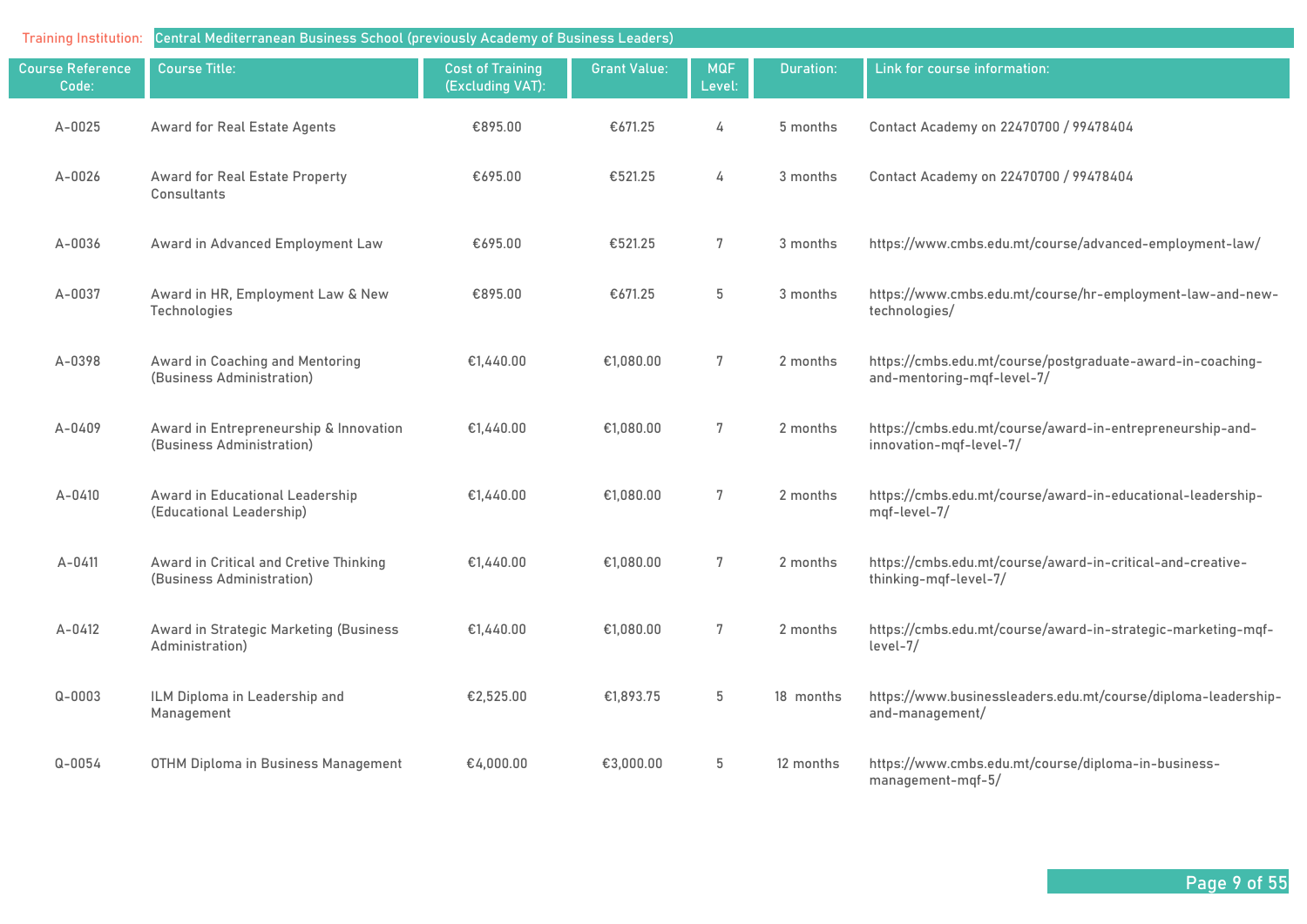| $Q - 0055$                       | Diploma in Health and Social Care<br>Management                         | €4,000.00                                   | €3,000.00           | 5                    | 12 months           | https://www.cmbs.edu.mt/course/diploma-in-health-and-social-<br>care-management/                                       |
|----------------------------------|-------------------------------------------------------------------------|---------------------------------------------|---------------------|----------------------|---------------------|------------------------------------------------------------------------------------------------------------------------|
| <b>Training Institution:</b>     | <b>Domain Academy</b>                                                   |                                             |                     |                      |                     |                                                                                                                        |
| <b>Course Reference</b><br>Code: | <b>Course Title:</b>                                                    | <b>Cost of Training</b><br>(Excluding VAT): | <b>Grant Value:</b> | <b>MQF</b><br>Level: | Duration:           | Link for course information:                                                                                           |
| $Q - 0004$                       | Higher National Diploma in Business<br>(Management)                     | €6,600.00                                   | €3,000.00           | 5                    | 18 months           | https://domainacademy.edu.mt/courses/business-and-<br>management/hnd-business-management/                              |
| $Q - 0005$                       | Higher National Diploma in Computing                                    | €6,600.00                                   | €3,000.00           | 5                    | 2 Academic<br>years | https://domainacademy.edu.mt/courses/ict-computing/hnd-<br>computing/                                                  |
| $Q - 0006$                       | Pearson BTEC Level 4 Diploma in<br>Management and Leadership            | €2,200.00                                   | €1.650.00           | 5                    | 6 months            | https://domainacademy.edu.mt/courses/business-and-<br>management/diploma-management-leadership/                        |
| $Q - 0034$                       | <b>QUALIFI Level 5 Diploma in Hospitality</b><br>and Tourism Management | €7.000.00                                   | €3,000.00           | 5                    | 18 months           | https://domainacademy.edu.mt/courses/tourism-hospitality/hnd-<br>hospitality-and-tourism-management/                   |
| $Q - 0035$                       | QUALIFI Level 5 Diploma in Health and<br><b>Social Care</b>             | €7.000.00                                   | €3,000.00           | 5                    | 18 months (2)       | https://domainacademy.edu.mt/courses/medicalandhealth/level-<br>academic years) 5-diploma-health-and-social-care/      |
| $Q - 0063$                       | Undergraduate Diploma in Business<br>Management                         | €2.850.00                                   | €2,137.50           | 5                    | 9 months            | https://domainacademy.edu.mt/courses/business-and-<br>management/undergraduate-diploma-in-business-management/         |
| $Q - 0064$                       | Undergraduate Diploma in Hospitality<br>Management                      | €2,850.00                                   | €2,137.50           | 5                    | 9 months            | https://domainacademy.edu.mt/courses/tourism-<br>hospitality/undergraduate-diploma-in-hospitality-management/          |
| $Q - 0066$                       | Undergraduate Certificate in Business<br>Management                     | €1,750.00                                   | €1,312.50           | 5                    | 6 months            | https://domainacademy.edu.mt/courses/business-and-<br>management/undergraduate-certificate-in-business-<br>management/ |
| $Q - 0067$                       | Undergraduate Certificate in Hospitality<br>Management                  | €1,750.00                                   | €1,312.50           | 5                    | 6 months            | ttps://domainacademy.edu.mt/courses/tourism-<br>hospitality/undergraduate-certificate-in-hospitality-management/       |

Г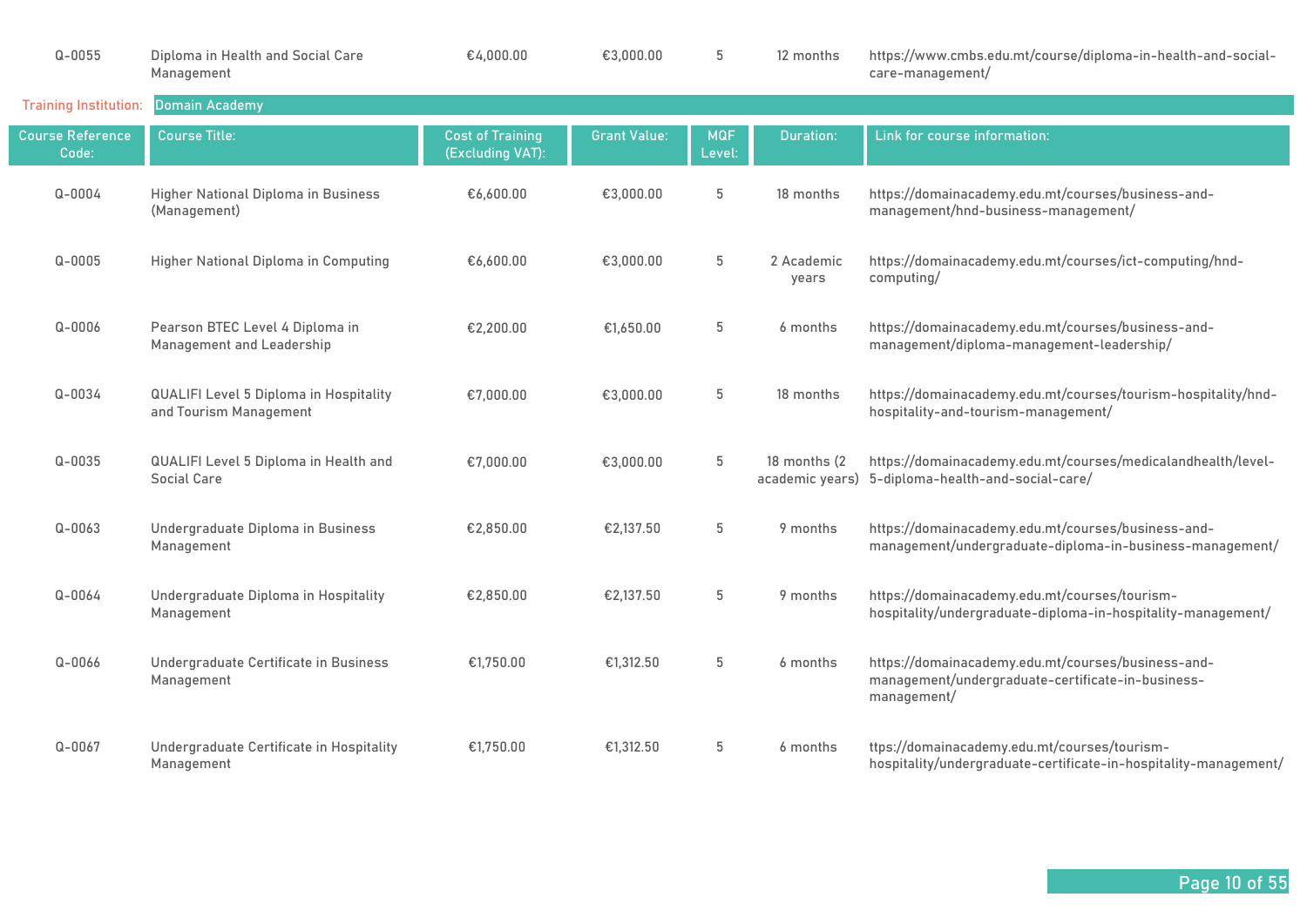| <b>Training Institution:</b>     | <b>EEC-ITIS Malta Tourism and Languages Institute</b>                           |                                             |                     |                      |                  |                                                                                              |  |  |
|----------------------------------|---------------------------------------------------------------------------------|---------------------------------------------|---------------------|----------------------|------------------|----------------------------------------------------------------------------------------------|--|--|
| <b>Course Reference</b><br>Code: | <b>Course Title:</b>                                                            | <b>Cost of Training</b><br>(Excluding VAT): | <b>Grant Value:</b> | <b>MQF</b><br>Level: | Duration:        | Link for course information:                                                                 |  |  |
| $Q - 0007$                       | Diploma in International Tourism and<br><b>Hospitality Management</b>           | €2,500.00                                   | €1,875.00           | $5\,$                | 1 year           | https://www.itismalta.com/index.php/courses-fees-2/diploma/                                  |  |  |
| $Q - 0008$                       | Higher Diploma in International Tourism<br>and Hospitality Management           | €5,000.00                                   | €3,000.00           | 5                    | 2 years          | https://www.itismalta.com/index.php/courses-fees-2/higher-<br>diploma/                       |  |  |
| <b>Training Institution:</b>     | EF International Language Campus                                                |                                             |                     |                      |                  |                                                                                              |  |  |
| <b>Course Reference</b><br>Code: | <b>Course Title:</b>                                                            | <b>Cost of Training</b><br>(Excluding VAT): | <b>Grant Value:</b> | <b>MQF</b><br>Level: | <b>Duration:</b> | Link for course information:                                                                 |  |  |
| A-0327                           | Award in Teaching English as a Foreign<br>Language (TEFL Award)<br>(TEFL Award) | €250.00                                     | €187.50             | 4                    | 6 Weeks          | alexandra.bianco@ef.com                                                                      |  |  |
| A-0367                           | TELT (Test for English Language Teachers)                                       | €200.00                                     | €150.00             | 4                    | 2 months         | marilena.debrincat@ef.com                                                                    |  |  |
| <b>Training Institution:</b>     | <b>EIE Institute of Education</b>                                               |                                             |                     |                      |                  |                                                                                              |  |  |
| <b>Course Reference</b><br>Code: | <b>Course Title:</b>                                                            | <b>Cost of Training</b><br>(Excluding VAT): | <b>Grant Value:</b> | <b>MQF</b><br>Level: | <b>Duration:</b> | Link for course information:                                                                 |  |  |
| A-0368                           | Award in Advanced EFL Teaching Skills                                           | €800.00                                     | €600.00             | 5                    | 3 months         | https://eieinstitute.com/aets                                                                |  |  |
| $Q - 0009$                       | OTHM Level 4 Diploma in Tourism and<br><b>Hospitality Management</b>            | €3,200.00                                   | €2,400.00           | $5\phantom{.0}$      | 12 months        | https://eieinstitute.com/tourism-hosp-mgmt-path - 6665931b-<br>4c28-43bc-ba64-d504fdb0308d   |  |  |
| $Q - 0010$                       | OTHM Level 4 Diploma in Business<br>Management                                  | €3,200.00                                   | €2,400.00           | 5                    | 12 months        | https://eieinstitute.com/business-management-path - ae675c61-<br>2909-495c-90a6-ebf9f2ef8669 |  |  |
| $Q - 0011$                       | OTHM Level 4 Diploma in Accounting and<br><b>Business</b>                       | €3,200.00                                   | €2,400.00           | 5                    | 12 months        | https://eieinstitute.com/accounting-finance-path - a8ad9bf5-ec1e-<br>4916-8601-a5064a545ad8  |  |  |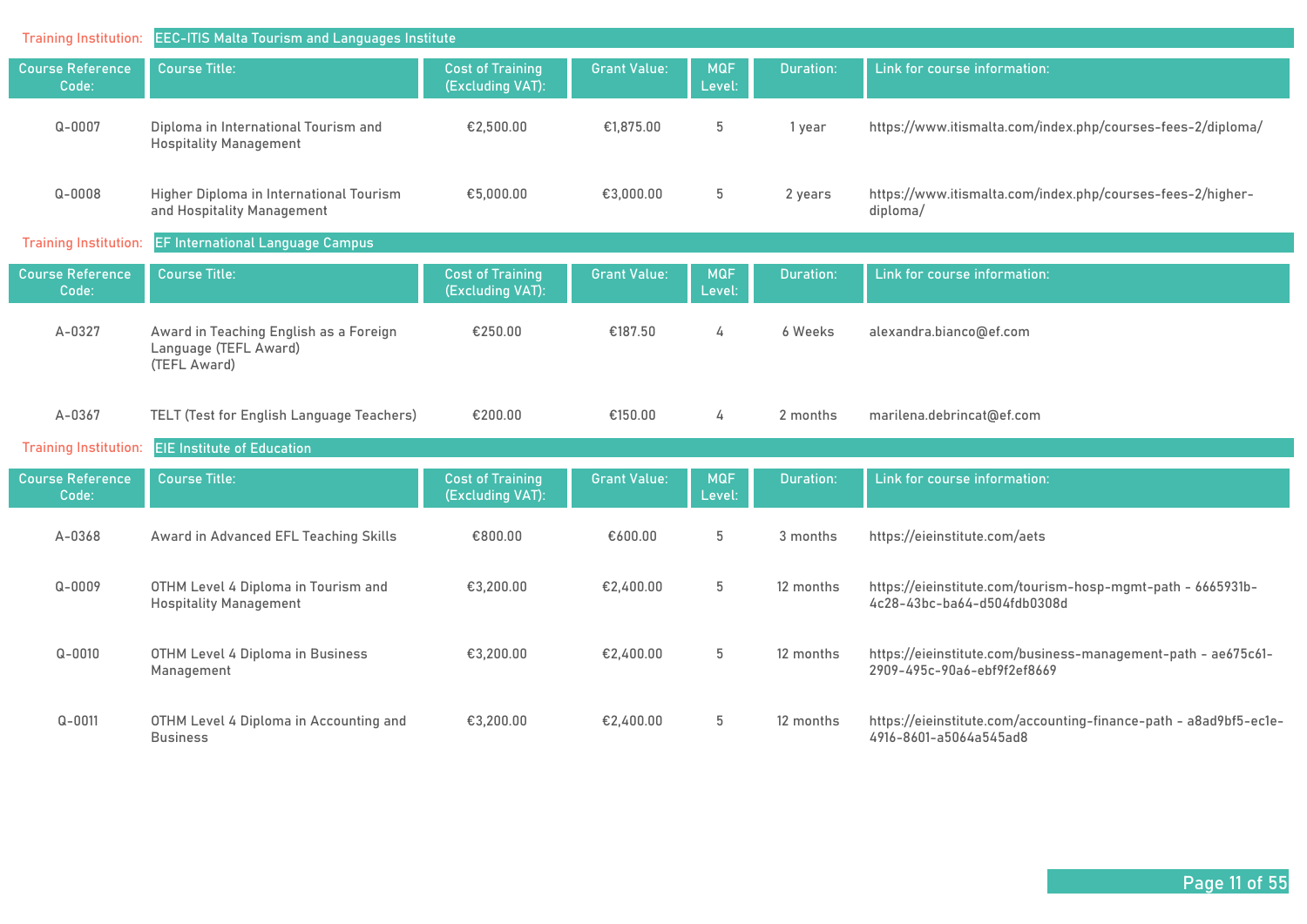| <b>Training Institution:</b>     | <b>EMCS Academy</b>                                                                             |                                             |                     |                      |                  |                                                                                                        |
|----------------------------------|-------------------------------------------------------------------------------------------------|---------------------------------------------|---------------------|----------------------|------------------|--------------------------------------------------------------------------------------------------------|
| <b>Course Reference</b><br>Code: | <b>Course Title:</b>                                                                            | <b>Cost of Training</b><br>(Excluding VAT): | <b>Grant Value:</b> | <b>MQF</b><br>Level: | <b>Duration:</b> | Link for course information:                                                                           |
| A-0195                           | Award in European & Maltese Public<br>Procurement: Rules, Policy & Practice                     | €1,250.00                                   | €937.50             | 5                    | 2 months         | https://www.emcs.com.mt/training-in-public-procurement/                                                |
| <b>Training Institution:</b>     | European Funds.info                                                                             |                                             |                     |                      |                  |                                                                                                        |
| <b>Course Reference</b><br>Code: | <b>Course Title:</b>                                                                            | <b>Cost of Training</b><br>(Excluding VAT): | <b>Grant Value:</b> | <b>MQF</b><br>Level: | Duration:        | Link for course information:                                                                           |
| A-0006                           | Award in the Prevention, Detection and<br><b>Treatment of Errors in EU-funded</b><br>Programmes | €3,998.00                                   | €2.998.50           | 5                    | 10 days          | www.europeanfunds.info                                                                                 |
| <b>Training Institution:</b>     | European Institute for Medical Studies (EIMS)                                                   |                                             |                     |                      |                  |                                                                                                        |
| <b>Course Reference</b><br>Code: | <b>Course Title:</b>                                                                            | <b>Cost of Training</b><br>(Excluding VAT): | <b>Grant Value:</b> | <b>MQF</b><br>Level: | <b>Duration:</b> | Link for course information:                                                                           |
| $A - 0020$                       | Award in Principles of Surgery for<br>Implantology                                              | €1,500.00                                   | €1,125.00           | 7                    | 2 months         | https://eims.edu.mt/award-in-principles-of-surgery-for-<br>implantology/ - 1529419439732-afa1d521-91ff |
| <b>Training Institution:</b>     | <b>European Pilot Academy Ltd</b>                                                               |                                             |                     |                      |                  |                                                                                                        |
| <b>Course Reference</b><br>Code: | <b>Course Title:</b>                                                                            | <b>Cost of Training</b><br>(Excluding VAT): | <b>Grant Value:</b> | <b>MQF</b><br>Level: | <b>Duration:</b> | Link for course information:                                                                           |
| TC-0093                          | Private Pilot Licence Course                                                                    | €12,000.00                                  | €3,000.00           | N/A                  | 12               | https://europeanpilotacademy.com/training-courses/                                                     |
| TC-0094                          | Instrument Rating Course and Multi<br><b>Engine Rating</b>                                      | €17,895.00                                  | €3,000.00           | N/A                  | 4 months         | https://europeanpilotacademy.com/training-courses/                                                     |
| TC-0095                          | Airline Transport Pilot Licence                                                                 | €5,215.00                                   | €3,000.00           | N/A                  | 12 months        | https://europeanpilotacademy.com/training-courses/                                                     |
| TC-0096                          | <b>Commercial Pilot Licence</b>                                                                 | €5,475.00                                   | €3,000.00           | N/A                  | 4 months         | https://europeanpilotacademy.com/training-courses/                                                     |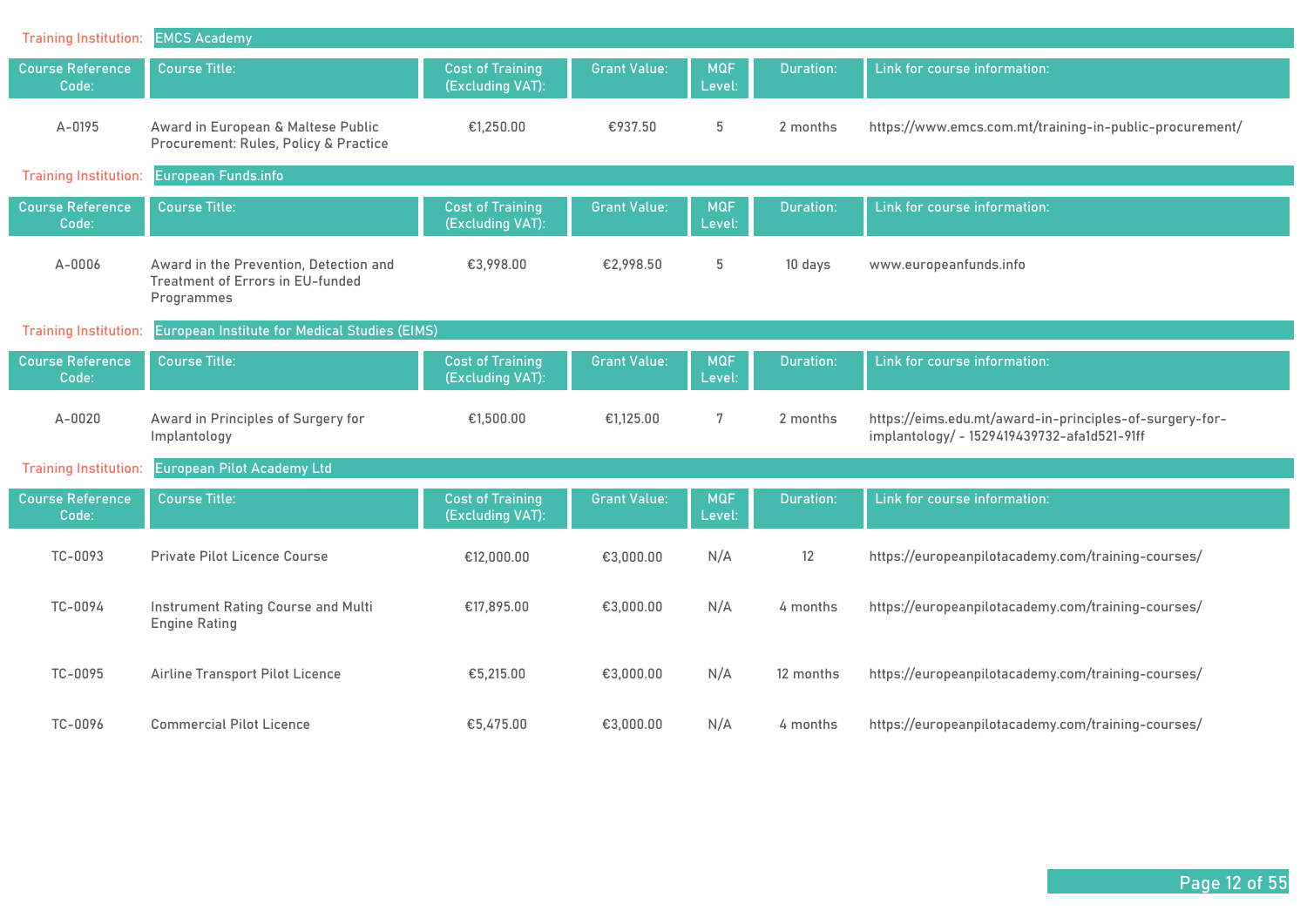| <b>Training Institution:</b>     | <b>Foundation for Human Resources Development (FHRD)</b>         |                                             |                     |                      |            |                                                                  |  |  |  |
|----------------------------------|------------------------------------------------------------------|---------------------------------------------|---------------------|----------------------|------------|------------------------------------------------------------------|--|--|--|
| <b>Course Reference</b><br>Code: | <b>Course Title:</b>                                             | <b>Cost of Training</b><br>(Excluding VAT): | <b>Grant Value:</b> | <b>MQF</b><br>Level: | Duration:  | Link for course information:                                     |  |  |  |
| $A - 0100$                       | Award in Public Speaking                                         | €595.00                                     | €446.25             | 5                    | 2 weeks    | http://fhrd.org/public-speaking-                                 |  |  |  |
| $A - 0101$                       | Employee Engagement & Performance<br><b>Management Award</b>     | €775.00                                     | €581.25             | 5                    | 1 month    | http://fhrd.org/performance-management--employee-<br>engagement- |  |  |  |
| $A-0102$                         | High Impact Recruitment & Selection<br><b>Techniques Award</b>   | €775.00                                     | €581.25             | 5                    | 3 months   | http://fhrd.org/high-impact-recruitment-selection-techniques     |  |  |  |
| $A-0103$                         | Award in Human Resources Management<br>and Training              | €775.00                                     | €581.25             | 5                    | 2 months   | http://fhrd.org/human-resources-management--training             |  |  |  |
| $A - 0104$                       | <b>Training the Trainer Award</b>                                | €725.00                                     | €543.75             | 5                    | 2.5 months | http://fhrd.org/training-the-trainer-                            |  |  |  |
| $A - 0408$                       | Award in the Practical Applications of<br>Maltese Employment Law | €650.00                                     | €487.50             | 5                    | 0.5 month  | http://fhrd.org/practicalapplications-ofmaltese-employlaw        |  |  |  |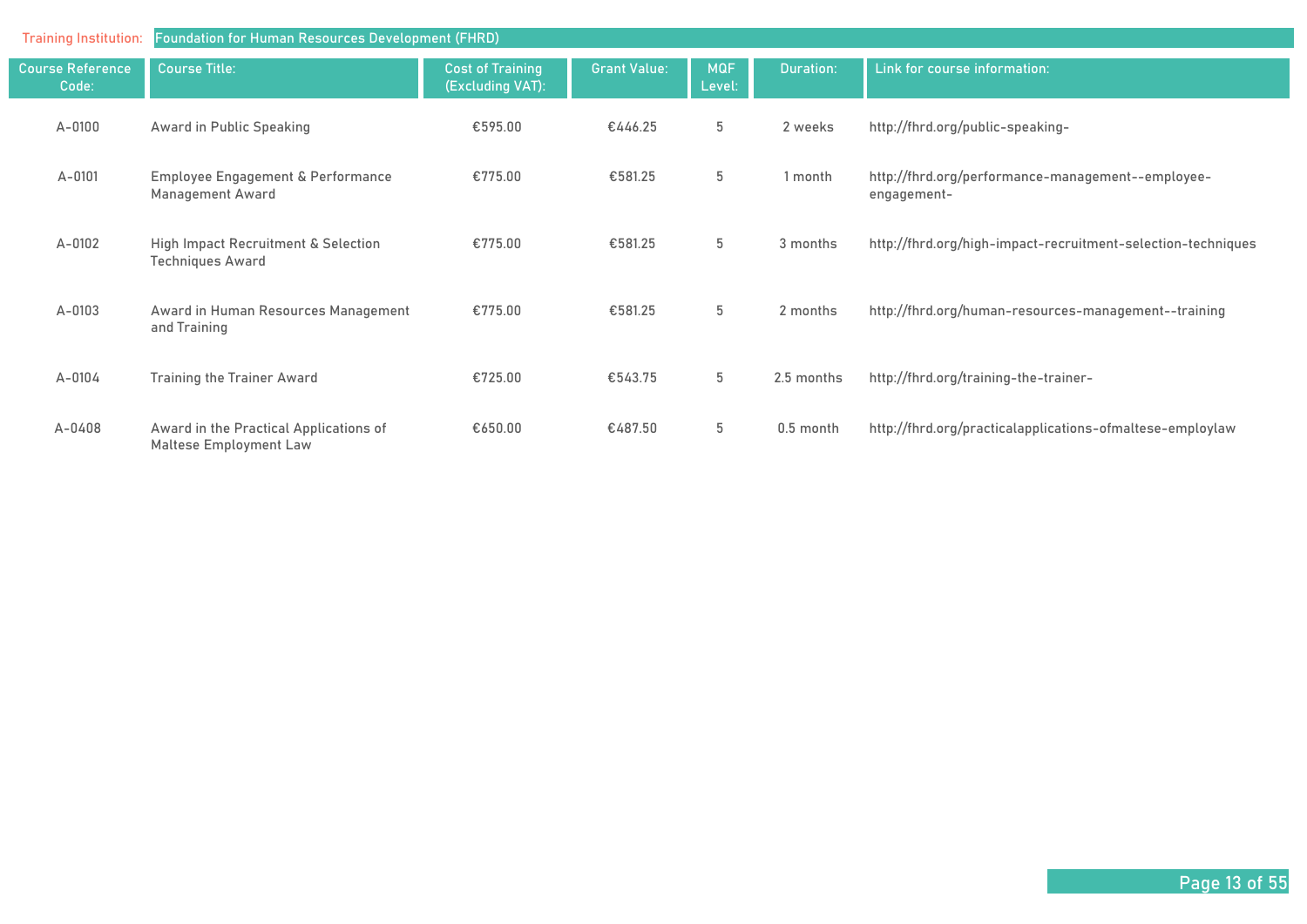| <b>Training Institution:</b>     | <b>Future Focus Ltd</b>                                                                                                              |                                             |                     |                      |            |                                                                                                                                                                                                                              |  |  |  |  |
|----------------------------------|--------------------------------------------------------------------------------------------------------------------------------------|---------------------------------------------|---------------------|----------------------|------------|------------------------------------------------------------------------------------------------------------------------------------------------------------------------------------------------------------------------------|--|--|--|--|
| <b>Course Reference</b><br>Code: | <b>Course Title:</b>                                                                                                                 | <b>Cost of Training</b><br>(Excluding VAT): | <b>Grant Value:</b> | <b>MQF</b><br>Level: | Duration:  | Link for course information:                                                                                                                                                                                                 |  |  |  |  |
| A-0176                           | NCFE CACHE Level 3 Diploma in Adult<br>Care                                                                                          | €800.00                                     | €600.00             | 4                    | 8-9 months | https://futurefocus.com.mt/course/diploma-in-adult-care/                                                                                                                                                                     |  |  |  |  |
| A-0177                           | NCFE CACHE Level 5 Diploma in<br>Leadership for Health & Social Care and<br><b>Children and Young People's Services</b><br>(England) | €980.00                                     | €735.00             | 5                    | 8-9 months | https://futurefocus.com.mt/course/cache-level-5-<br>%e2%80%8bdiploma-in-leadership-for-health-and-social-care-<br>and-children-and-young-peoples-services-england-<br>%e2%80%8bchildrens-and-young-peoples-management-601-2/ |  |  |  |  |
| A-0178                           | NCFE CACHE Level 5 Diploma for the<br><b>Early Years Senior Practitioner</b>                                                         | €980.00                                     | €735.00             | 5                    | 8-9 months | https://futurefocus.com.mt/course/health-public-services-and-<br>care-early-years-educator/                                                                                                                                  |  |  |  |  |
| A-0179                           | Level 5 Diploma Early Childhood<br>Education & Care (ECEC) (Top-up)                                                                  | €450.00                                     | €337.50             | 5                    | 15 weeks   | https://futurefocus.com.mt/course/level-5-diploma-ecec-top-up-<br>$for - kge - 2/$                                                                                                                                           |  |  |  |  |
| A-0183                           | Award in English Proficiency                                                                                                         | €200.00                                     | €150.00             | 5                    | 7 weeks    | https://futurefocus.com.mt/course/award-in-english-proficiency/                                                                                                                                                              |  |  |  |  |
| A-0184                           | <b>Supply Learning Support Assistant Course</b>                                                                                      | €400.00                                     | €300.00             | 4                    | 10 weeks   | https://futurefocus.com.mt/course/supply-learning-educator-<br>course-previously-called-10-week-course/                                                                                                                      |  |  |  |  |
| A-0298                           | NCFE CACHE Level 3 Diploma in Early<br>Years Workforce (Early Years Educator)                                                        | €1,030.00                                   | €772.50             | 4                    | 8 months   | https://futurefocus.com.mt/course/ncfe-cache-level-3-diploma-<br>in-early-years-education-and-care/                                                                                                                          |  |  |  |  |
| $A - 0299$                       | OTHM Level 6 Diploma in Logistics &<br><b>Supply Chain Management</b>                                                                | €2,350.00                                   | €1,762.50           | 6                    | 12 months  | https://futurefocus.com.mt/course/othm-level-6-diploma-in-<br>logistics-and-supply-chain-management/                                                                                                                         |  |  |  |  |
| A-0301                           | OTHM Level 6 Diploma in Teaching and<br>Learning                                                                                     | €2,350.00                                   | €1,762.50           | 6                    | 1 year     | https://futurefocus.com.mt/course/othm-level-6-diploma-in-<br>teaching-and-learning/                                                                                                                                         |  |  |  |  |
| A-0302                           | YMCA Level 2 Certificate in Gym<br>Instructing                                                                                       | €800.00                                     | €600.00             | 3                    | 4 months   | https://futurefocus.com.mt/course/fitness-instructor/                                                                                                                                                                        |  |  |  |  |
| $A - 0303$                       | YMCA Level 3 Diploma in Personal<br>Training (Practitioner)                                                                          | €980.00                                     | €735.00             | 4                    | 4 months   | https://futurefocus.com.mt/course/personal-trainer/                                                                                                                                                                          |  |  |  |  |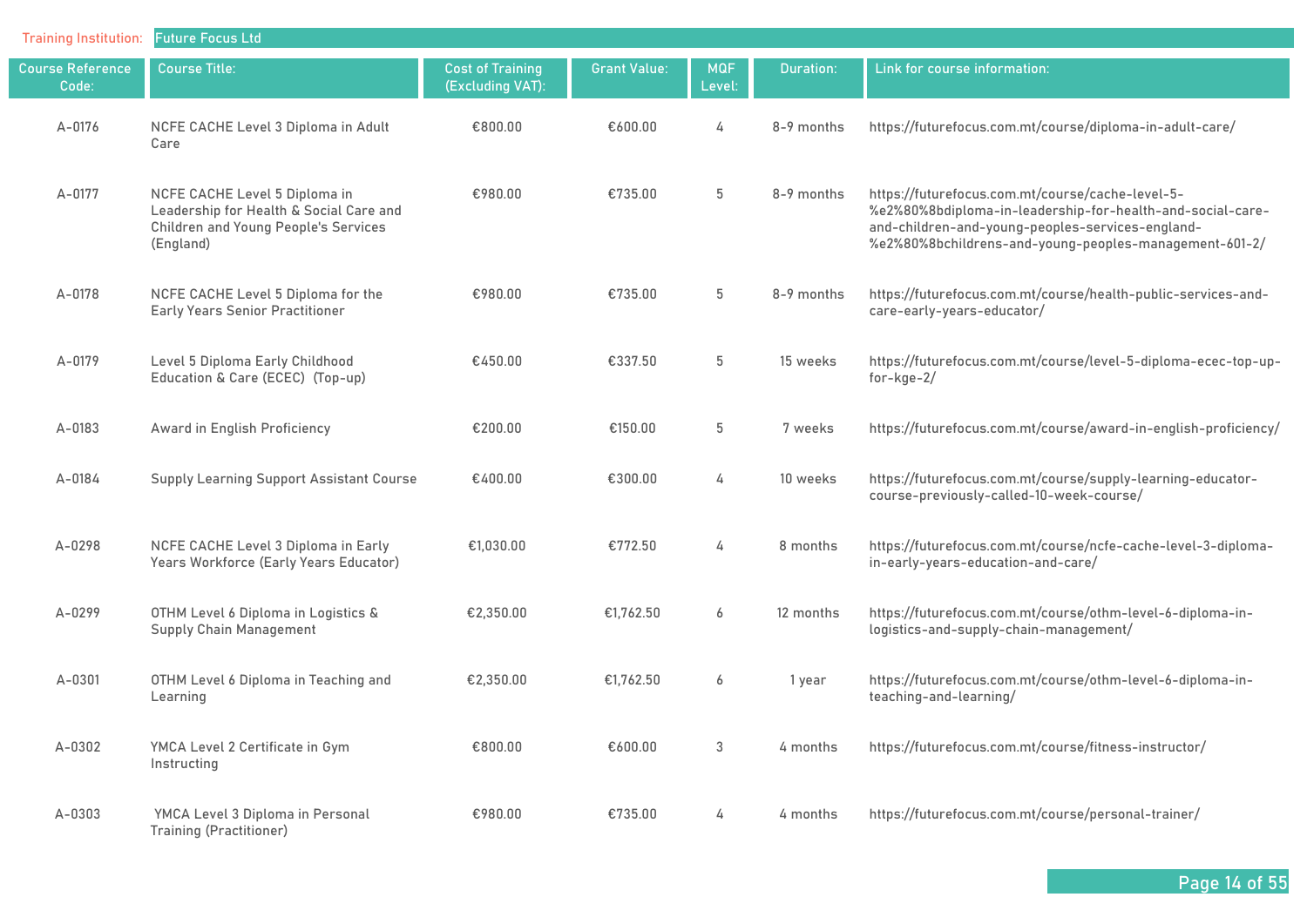| A-0305     | OTHM Level 6 Diploma in Health & Social<br>Care Management                               | €2,300.00 | €1,725.00 | 6     | 60 weeks   | https://futurefocus.com.mt/course/othm-level-6-diploma-in-<br>health-and-social-care-management/                           |
|------------|------------------------------------------------------------------------------------------|-----------|-----------|-------|------------|----------------------------------------------------------------------------------------------------------------------------|
| $A - 0306$ | OTHM Level 4 Diploma in Health & Social<br>Care Management                               | €1.280.00 | €960.00   | 5     | 60 weeks   | https://futurefocus.com.mt/course/othm-level-4-diploma-in-<br>health-and-social-care-management/ - top                     |
| A-0307     | OTHM Level 3 Foundation Diploma in<br>Health & Social Care                               | €980.00   | €735.00   | 4     | 60 weeks   | https://futurefocus.com.mt/course/othm-level-3-foundation-<br>diploma-in-health-and-social-care/                           |
| A-0308     | Award in Office Administration &<br><b>Secretarial Duties</b>                            | €980.00   | €735.00   | 4     | 6 months   | https://futurefocus.com.mt/course/administrative-personal-<br>assistant-secretarial-duties/                                |
| A-0309     | Award in Mathematics Proficiency                                                         | €220.00   | €165.00   | 4     | 3.5 months | https://futurefocus.com.mt/course/award-in-mathematics-<br>proficiency/                                                    |
| $A - 0313$ | Award in Real Estate Agents                                                              | €800.00   | €600.00   | 5     | 13 weeks   | https://futurefocus.com.mt/course/real-estate-agent-award-mqf-<br>level-5/                                                 |
| $A - 0315$ | OTHM Level 4 Diploma in Logistics &<br><b>Supply Chain Management</b>                    | €1,330.00 | €997.50   | $5\,$ | 60 weeks   | https://futurefocus.com.mt/course/othm-level-4-diploma-in-<br>logistics-and-supply-chain-management/                       |
| $A - 0316$ | OTHM Level 4 Diploma in Education &<br><b>Training Management</b>                        | €1,330.00 | €997.50   | 5     | 60 weeks   | https://futurefocus.com.mt/course/othm-level-4-diploma-in-<br>education-and-training-management/                           |
| A-0317     | NCFE Cache Level 2 Certificate in<br>Preparing to Work in Adult Social Care              | €550.00   | €412.50   | 3     | 3.5 months | https://futurefocus.com.mt/course/ncfe-cache-certificate-in-<br>preparing-to-work-in-adult-social-care-elderly-care/       |
| A-0318     | Award in Real Estate for Property<br>Brokers, Estate Agents & Branch<br>Managers Level 4 | €400.00   | €300.00   | 4     | 10 weeks   | https://futurefocus.com.mt/ciyrse/award-in-real-estate-for-<br>property-brokers-estate-agents-and-branch-managers-level-4/ |
| A-0319     | OTHM Level 6 Diploma in Logistics &<br><b>Supply Chain Management</b>                    | €2,350.00 | €1,762.50 | 6     | 60 weeks   | https://futurefocus.com.mt/course/diploma-in-tourism-and-<br>hospitality-management-level-6/                               |
| A-0320     | OTHM Level 4 Diploma in Tourism &<br><b>Hospitality Management</b>                       | €1,330.00 | €997.50   | 5     | 60 weeks   | https://futurefocus.com.mt/course/diploma-in-tourism-and-<br>hospitality-management/                                       |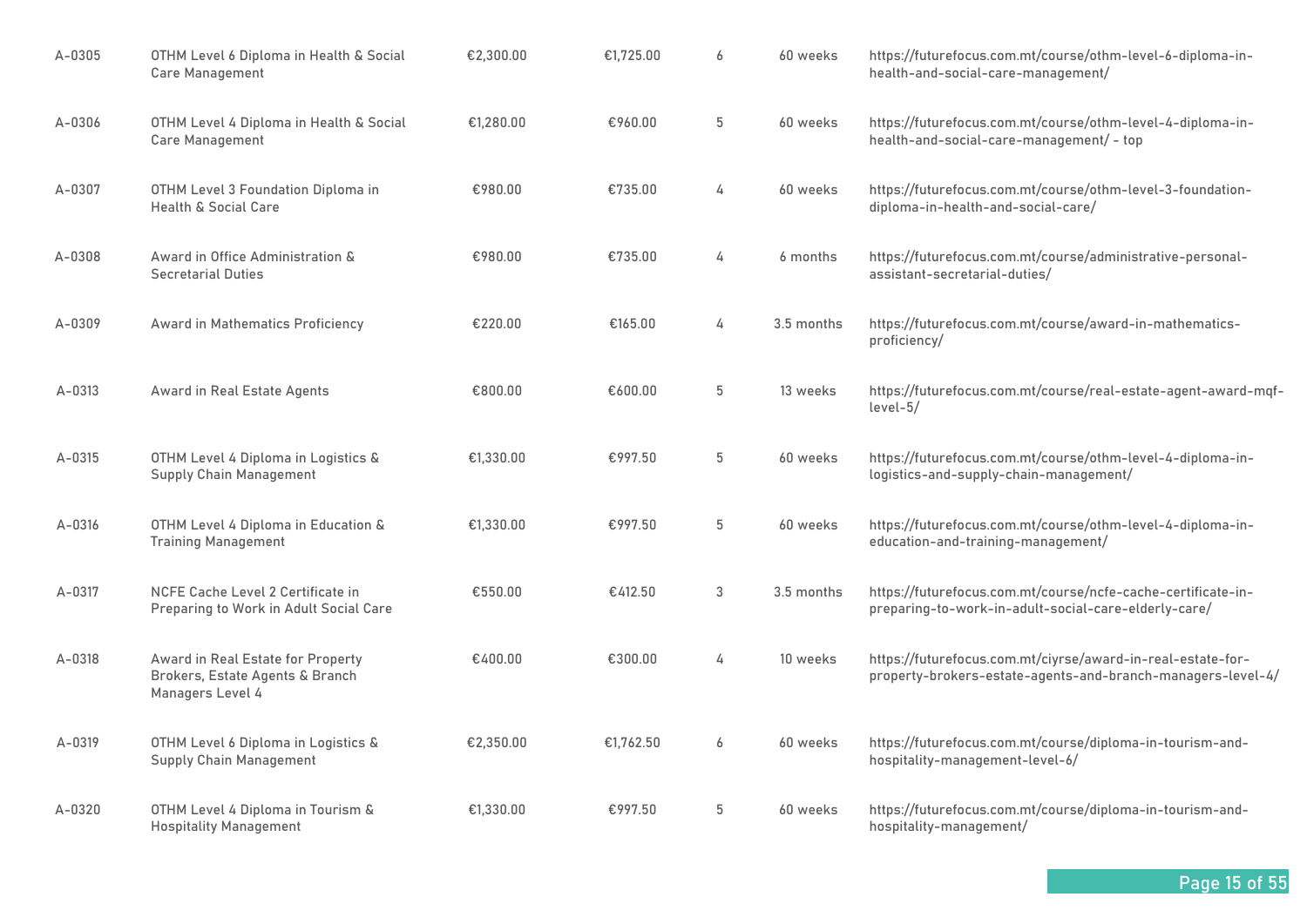| $A - 0323$ | OTHM Level 4 Diploma in Business<br>Management                                                     | €1,330.00 | €997.50   | 5                | 60 weeks | https://futurefocus.com.mt/course/diploma-in-business-studies-<br>$level-4/$                                                              |
|------------|----------------------------------------------------------------------------------------------------|-----------|-----------|------------------|----------|-------------------------------------------------------------------------------------------------------------------------------------------|
| A-0325     | OTHM Level 3 Diploma in Business Studies                                                           | €1,030.00 | €772.50   | 4                | 60 weeks | https://futurefocus.com.mt/course/diploma-in-business-studies/                                                                            |
| $A - 0351$ | Bachelor of Arts in Facilitating Inclusive<br>Education (Honours) Top-Up Degree B.A.<br>(Inc. Ed.) | €2,550.00 | €1,912.50 | $\boldsymbol{6}$ | 78 weeks | http://futurefocus.com.mt/course/bachelor-of-arts-in-facilitating-<br>inclusive-education/                                                |
| A-0377     | <b>Award in Maltese Proficiency</b>                                                                | €200.00   | €150.00   | 3                | 2 months | https://futurefocus.com.mt/course/award-in-maltese-proficiency-<br>$mqf-3/$                                                               |
| $Q - 0076$ | Certificate in the Practice of Inclusive<br>Education in the Classroom Level 2                     | €1,330.00 | €997.50   | 5                | 30 weeks | https://futurefocus.com.mt/course/certificate-in-the-practice-of-<br>inclusive-education-in-the-classroom-level-2/                        |
| $Q - 0077$ | Certificate in the Practice of Inclusive<br>Education in the Classroom: Level 1                    | €1,030.00 | €772.50   | 5                | 27 weeks | https://futurefocus.com.mt/course/certificate-in-the-practice-of-<br>inclusive-education-in-the-classroom-level-1-course-mqf-level-<br>5/ |
| $Q - 0090$ | OTHM Level 5 Diploma in Education and<br>Training                                                  | €1.850.00 | €1.387.50 | 5                | 60 weeks | https://futurefocus.com.mt/course/othm-level-5-diploma-in-<br>education-and-training/                                                     |
| $Q - 0096$ | OTHM Level 5 Diploma in Health & Social<br>Care Management                                         | €1,800.00 | €1,350.00 | 5                | 1 year   | https://futurefocus.com.mt/course/othm-level-5-diploma-in-<br>health-and-social-care-management-2/                                        |
| $Q - 0101$ | OTHM Level 5 Diploma in Logistics &<br><b>Supply Chain Management</b>                              | €1,850.00 | €1,387.50 | 5                | 60 weeks | https://futurefocus.com.mt/course/othm-level-5-diploma-in-<br>logistics-and-supply-chain-management                                       |
| $Q - 0104$ | OTHM Level 3 Foundation Diploma for<br><b>Higher Education Studies</b>                             | €1,030.00 | €772.50   | 4                | 60 weeks | https://futurefocus.com.mt/course/othm-level-3-foundation-<br>diploma-for-higher-education-studies/                                       |
| $Q - 0107$ | OTHM Level 5 Diploma in Tourism &<br><b>Hospitality Management</b>                                 | €1,850.00 | €1.387.50 | 5                | 60 weeks | https://futurefocus.com.mt/course/diploma-in-tourism-and-<br>hospitality-management-level-5/                                              |
| $Q - 0108$ | OTHM Level 5 Diploma in Business<br>Management                                                     | €1,850.00 | €1.387.50 | 5                | 60 weeks | https://futurefocus.com.mt/course/diploma-in-business-<br>management-level-5/                                                             |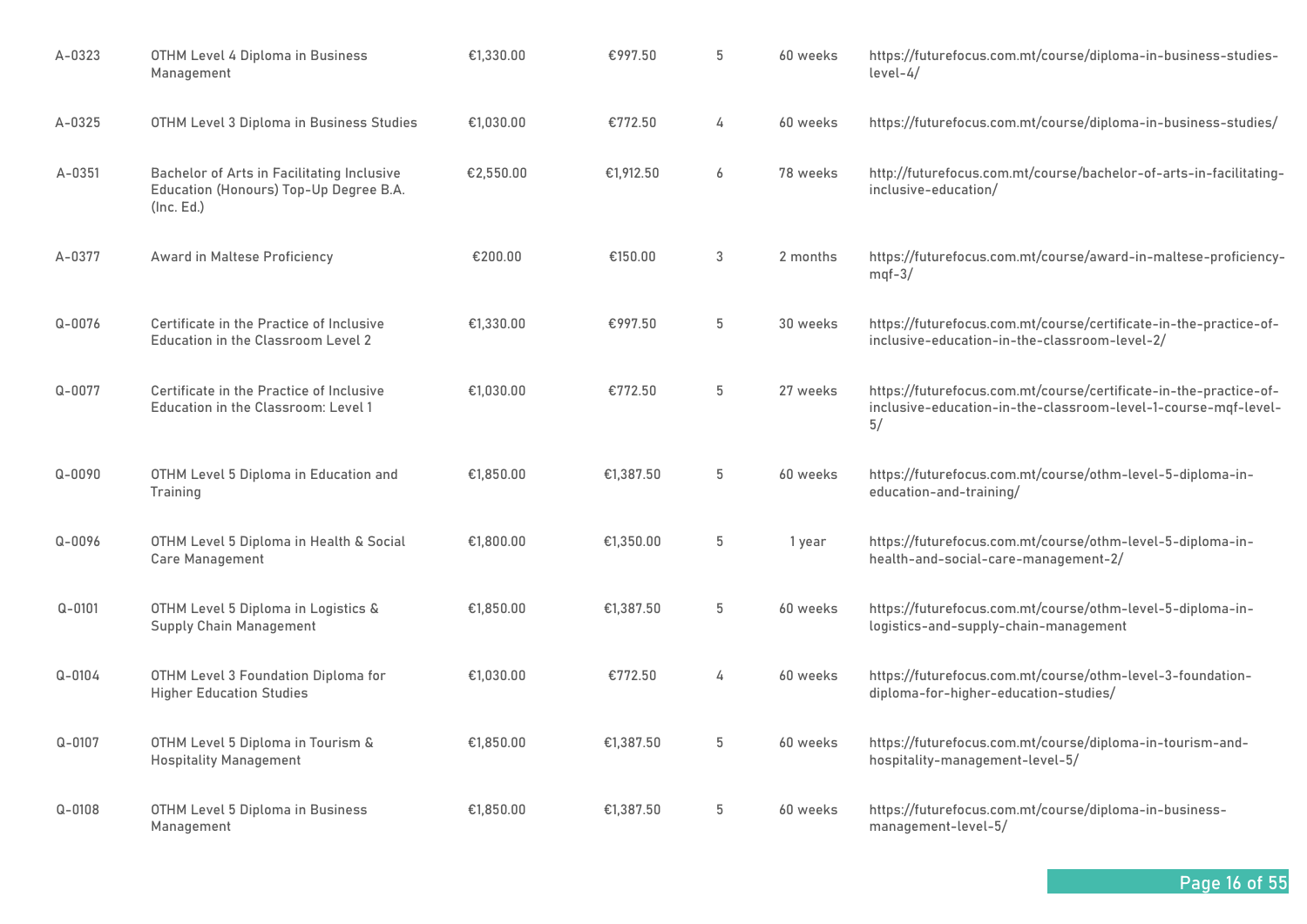| <b>Training Institution:</b>     | <b>Gateway Institute of Learning</b>                               |                                             |                     |                      |                  |                                                                                                                                                                                                                                                                                                                                                                                                                                                                                 |
|----------------------------------|--------------------------------------------------------------------|---------------------------------------------|---------------------|----------------------|------------------|---------------------------------------------------------------------------------------------------------------------------------------------------------------------------------------------------------------------------------------------------------------------------------------------------------------------------------------------------------------------------------------------------------------------------------------------------------------------------------|
| <b>Course Reference</b><br>Code: | <b>Course Title:</b>                                               | <b>Cost of Training</b><br>(Excluding VAT): | <b>Grant Value:</b> | <b>MQF</b><br>Level: | <b>Duration:</b> | Link for course information:                                                                                                                                                                                                                                                                                                                                                                                                                                                    |
| $Q - 0075$                       | OTHM Level 5 Diploma in Health & Social<br><b>Care Management</b>  | €2,500.00                                   | €1,875.00           | 5                    | 6 months         | https://www.othm.org.uk/othm-level-4-diploma-in-health-and-<br>social-care-management.html                                                                                                                                                                                                                                                                                                                                                                                      |
| $Q - 0078$                       | OTHM Level 4 Diploma in Business<br>Management                     | €3,900.00                                   | €2,925.00           | 5                    | 12 months        | https://eur01.safelinks.protection.outlook.com/?url=https%3A%2F%<br>2Fgatewayil.com%2Fcourse%2Flevel-4-diploma-in-business-<br>management&data=04%7C01%7Ctps.jobsplus%40gov.mt%7C51<br>725534ce71469f189f08d97c24041c%7C34cdd9f55db849bcacba01f65c<br>ca680d%7C0%7C0%7C6376                                                                                                                                                                                                     |
| $Q - 0079$                       | OTHM Level 4 Diploma in Tourism &<br><b>Hospitality Management</b> | €3,900.00                                   | €2,925.00           | 5                    | 12 months        | https://eur01.safelinks.protection.outlook.com/?url=https%3A%2F%<br>2Fgatewayil.com%2Fcourse%2Flevel-4-tourism-and-hospitality-<br>management&data=04%7C01%7Ctps.jobsplus%40gov.mt%7C51<br>725534ce71469f189f08d97c24041c%7C34cdd9f55db849bcacba01f65c<br>ca680d%7C0%7C0%7C637677316393909707%7CUnknown%7CTWFpb<br>GZsb3d8eyJWljoiMC4wLjAwMDAiLCJQljoiV2luMzliLCJBTil6lk1haW<br>wiLCJXVCI6Mn0%3D%7C1000&sdata=KfHJ662%2BRuJiLdvcZy4i<br>XDmhwmjpVlKDCCiQfJ%2BJsGI%3D&reserved=0 |

| <b>Training Institution:</b>     | <b>Global College Malta</b>                                                  |                                             |                     |                      |                  |                                                                                  |
|----------------------------------|------------------------------------------------------------------------------|---------------------------------------------|---------------------|----------------------|------------------|----------------------------------------------------------------------------------|
| <b>Course Reference</b><br>Code: | <b>Course Title:</b>                                                         | <b>Cost of Training</b><br>(Excluding VAT): | <b>Grant Value:</b> | <b>MQF</b><br>Level: | <b>Duration:</b> | Link for course information:                                                     |
| A-0304                           | Improving Leadership / Managerial<br>Effectiveness (CPD Award Qualification) | €950.00                                     | €712.50             | 5                    | 2 months         | https://gcmalta.com/course/award-in-leadership-and-<br>managerial-effectiveness/ |
| $A - 0365$                       | Award In Foundation in Business &<br>Management                              | €2,600.00                                   | €1,000.00           | 4                    | 10 months        | https://gcmalta.com/course/award-in-foundation-in-business-<br>and-management/   |
| $Q - 0032$                       | Undergraduate Diploma in Management<br>(MFHEA_PRO_4255)                      | €5,000.00                                   | €3,000,00           | 5                    | 12 Months        | https://gcmalta.com/course/certificate-in-management/                            |
| $Q - 0033$                       | Undergraduate Higher Diploma in<br>Management (MFHEA_PRO_4256)               | €8,750.00                                   | €3,000.00           | 5                    | 24 months        | https://gcmalta.com/course/diploma-in-management/                                |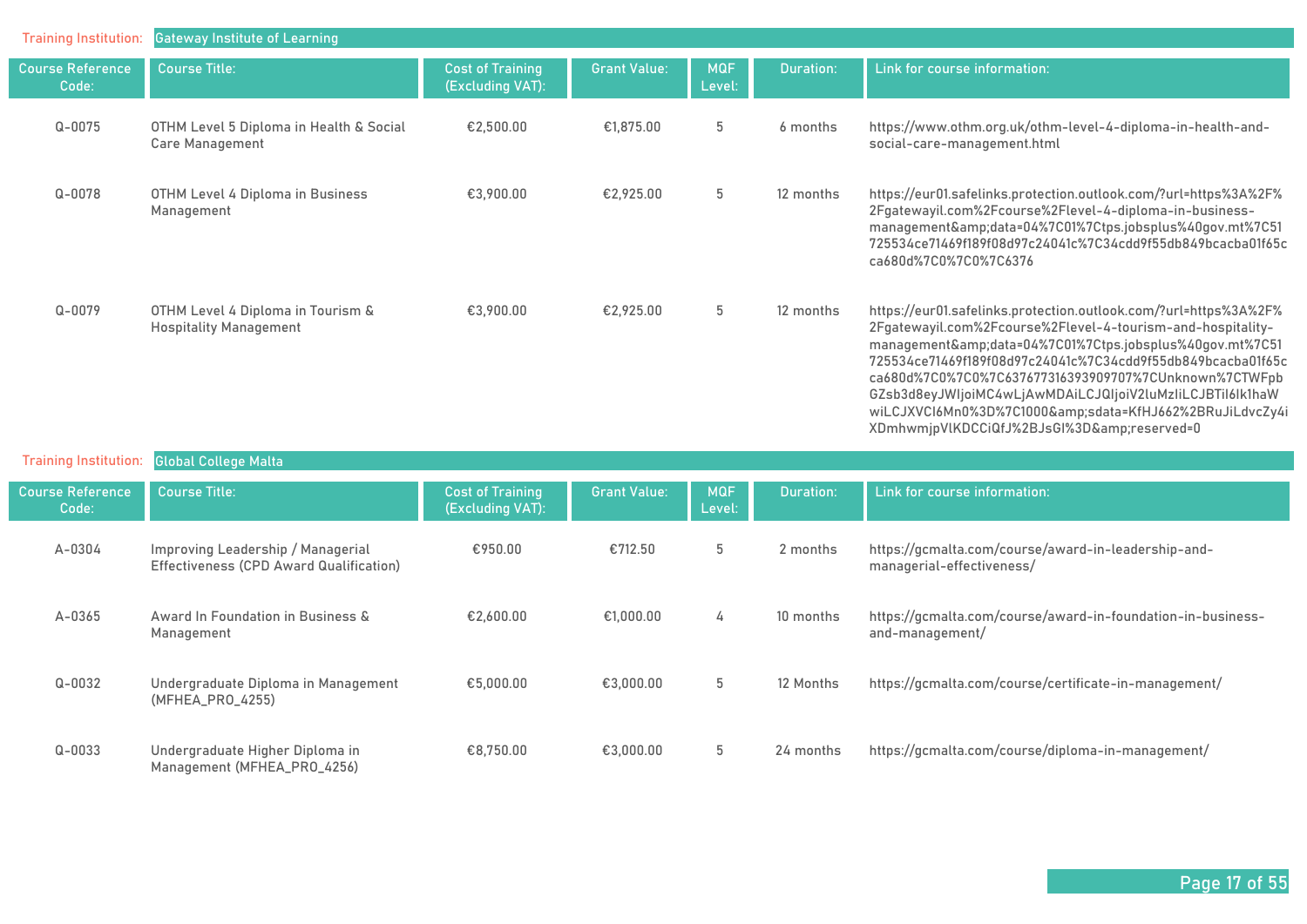| <b>Training Institution:</b>     | <b>Goldwell Academy Malta</b>                                         |                                             |                     |                      |                  |                                                                              |
|----------------------------------|-----------------------------------------------------------------------|---------------------------------------------|---------------------|----------------------|------------------|------------------------------------------------------------------------------|
| <b>Course Reference</b><br>Code: | <b>Course Title:</b>                                                  | <b>Cost of Training</b><br>(Excluding VAT): | <b>Grant Value:</b> | <b>MQF</b><br>Level: | <b>Duration:</b> | Link for course information:                                                 |
| $A - 0065$                       | Award in Hairdressing Fundamentals                                    | €1,500.00                                   | €1,000.00           | 2                    | 9 months         | Contact Academy on 99374442                                                  |
| A-0067                           | Award in Advanced Barbering                                           | €1,500.00                                   | €1,000.00           | 3                    | 9 months         | Contact Academy on 99374442                                                  |
| <b>Training Institution:</b>     | <b>ICE Malta</b>                                                      |                                             |                     |                      |                  |                                                                              |
| <b>Course Reference</b><br>Code: | Course Title:                                                         | <b>Cost of Training</b><br>(Excluding VAT): | <b>Grant Value:</b> | <b>MQF</b><br>Level: | <b>Duration:</b> | Link for course information:                                                 |
| A-0007                           | VET Award for Graphic Designer<br>Associate with Adobe Creative Suite | €1,300.00                                   | €975.00             | 5                    | 60 hours         | https://icemalta.com/course/mysuccess-graphic-designer-<br>associate-course/ |
| $Q - 0012$                       | Professional Diploma in Digital Marketing                             | €1,895.00                                   | €1,421.25           | 5                    | 40 Hours         | https://icemalta.com/course/professional-diploma-in-digital-<br>marketing/   |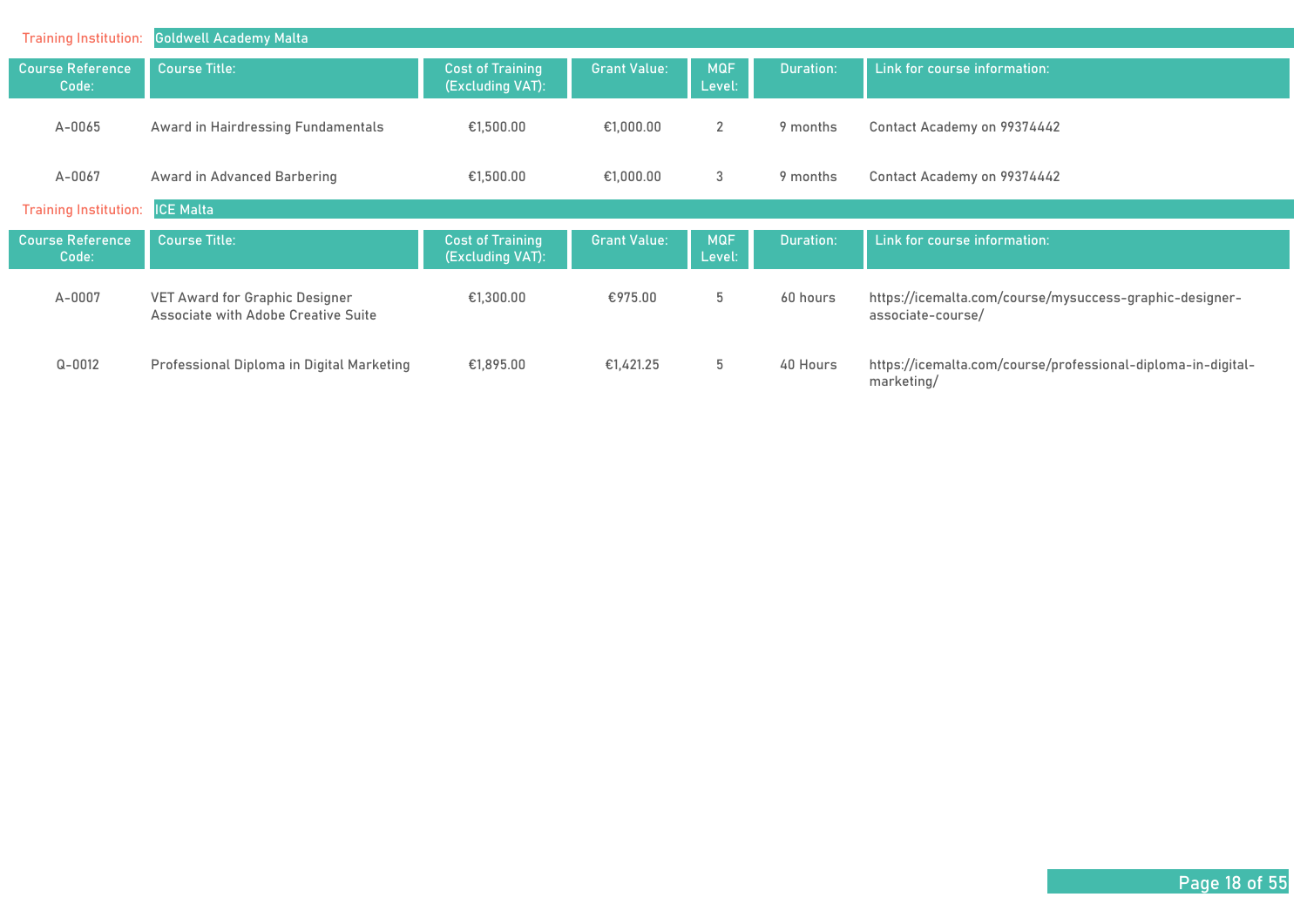| <b>Training Institution:</b>     | <b>Idea Academy</b>                                                           |                                             |                     |                      |           |                                                                                                                         |
|----------------------------------|-------------------------------------------------------------------------------|---------------------------------------------|---------------------|----------------------|-----------|-------------------------------------------------------------------------------------------------------------------------|
| <b>Course Reference</b><br>Code: | <b>Course Title:</b>                                                          | <b>Cost of Training</b><br>(Excluding VAT): | <b>Grant Value:</b> | <b>MQF</b><br>Level: | Duration: | Link for course information:                                                                                            |
| $A - 0046$                       | Award in Applied Critical Thinking                                            | €350.00                                     | €262.50             | 5                    | 2 months  | https://ideaeducation.com.mt/modules/hdbm5-13-applied-critical-<br>thinking/                                            |
| A-0047                           | Award in Logical thinking and<br>programming with Python and Group<br>project | €675.00                                     | €506.25             | 7                    | 2 months  | https://ideaeducation.com.mt/modules/msai7_20-1_3_6-logical-<br>thinking-and-programming-with-python-and-group-project/ |
| $A - 0048$                       | Award in Managing Cultural Diversity in<br>Hospitality                        | €675.00                                     | €506.25             | 7                    | 2 months  | https://ideaeducation.com.mt/modules/mshm7_18-2_9_6-<br>managing-cultural-diversity-in-management-elective-module/      |
| $A - 0049$                       | Award in Organisation Development                                             | €270.00                                     | €202.50             | 5                    | 2 months  | https://ideaeducation.com.mt/modules/hdhr5-10-organisational-<br>development/                                           |
| $A - 0050$                       | Award in Sales Management                                                     | €350.00                                     | €262.50             | 5                    | 2 months  | https://ideaeducation.com.mt/modules/hdbm5-14-sales-<br>management/                                                     |
| A-0051                           | Award in Training and Development                                             | €350.00                                     | €262.50             | $5\,$                | 2 months  | https://ideaeducation.com.mt/modules/hdhr5-11-training-and-<br>development/                                             |
| A-0062                           | Award in Principles of Accounting                                             | €300.00                                     | €225.00             | 5                    | 2 months  | https://ideaeducation.com.mt/modules/hdbm5-12-principles-of-<br>accounting/                                             |
| A-0222                           | MQF Level 4 Award for Property Agents                                         | €750.00                                     | €562.50             | 4                    | 6 months  | https://ideaeducation.com.mt/app/uploads/2021/05/MQF-Level-4-<br>Award-for-Property-Agents-1-min.pdf                    |
| A-0371                           | Undergraduate Certificate in Site<br>Management                               | €3,000.00                                   | €2,250.00           | 5                    | 9 months  | https://ideaeducation.com.mt/courses/certificate-in-site-<br>management/                                                |
| $Q - 0013$                       | Diploma in Business Management                                                | €4,000.00                                   | €3,000.00           | 5                    | 15 months | https://ideaeducation.com.mt/app/uploads/2021/03/Diploma-in-<br>Business-Management-60-ECTS.pdf                         |
| $Q - 0014$                       | Diploma in Human Resource Development<br>and Management                       | €4,000.00                                   | €3,000.00           | 5                    | 15 months | https://ideaeducation.com.mt/app/uploads/2021/03/Diploma-in-<br>Human-Resources-60-ECTS.pdf                             |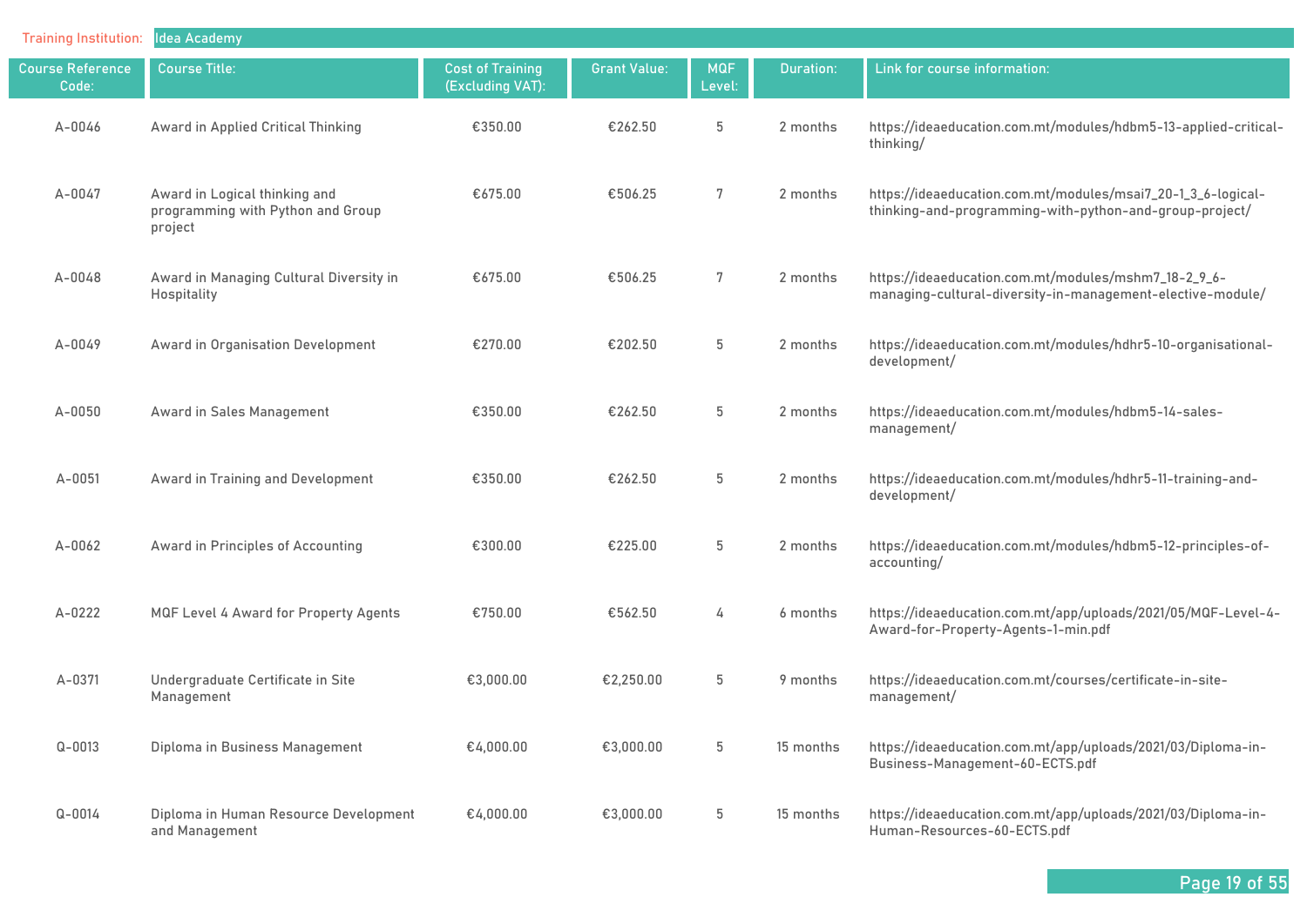| $Q - 0015$ | Diploma in Health Science                                        | €4.000.00 | €3,000,00 | 5 | 15 months                                             | https://ideaeducation.com.mt/app/uploads/2021/02/HDHS-<br>Brochure.pdf                                                  |
|------------|------------------------------------------------------------------|-----------|-----------|---|-------------------------------------------------------|-------------------------------------------------------------------------------------------------------------------------|
| $Q - 0065$ | Certificate in Healthcare (Elderly Care)                         | €2.000.00 | €1.000.00 | 4 | 8 mths Full<br>$time/12-15$ mths<br>Part time         | https://ideaeducation.com.mt/courses/certificate-in-elderly-care/                                                       |
| $Q - 0074$ | Certificate in Business Management                               | €2.000.00 | €1.500.00 | 5 | 7 months                                              | https://ideaeducation.com.mt/app/uploads/2021/06/Certificate-in-<br>Business-Management-min.pdf                         |
| $Q - 0081$ | Undergraduate Diploma in Anti-Money<br>Laundering and Compliance | €4.500.00 | €3,000.00 | 5 | 8 months                                              | https://ideaeducation.com.mt/courses/diploma-in-anti-money-<br>laundering-and-compliance/                               |
| $Q - 0088$ | Undergraduate Diploma in Public<br>Management and Governance     | €4,500.00 | €3,000.00 | 5 | 8 months full-<br>time, 12-15<br>months part-<br>time | https://ideaeducation.com.mt/app/uploads/2021/08/IdeaAcademy-<br>Diploma-PublicManagementandGovernance-195x260mm-V2.pdf |
| $Q - 0114$ | Pre-Tertiary Certificate in Retail<br><b>Operations</b>          | €2,000.00 | €1,000.00 | 4 | 10 months                                             | https://ideaeducation.com.mt/courses/certificate-in-retail-<br>operations/                                              |
| $Q - 0115$ | Undergraduate Certificate in Digital<br>Marketing                | €2,000.00 | €1,500.00 | 5 | 10 months                                             | https://ideaeducation.com.mt/courses/certificate-in-digital-<br>marketing/                                              |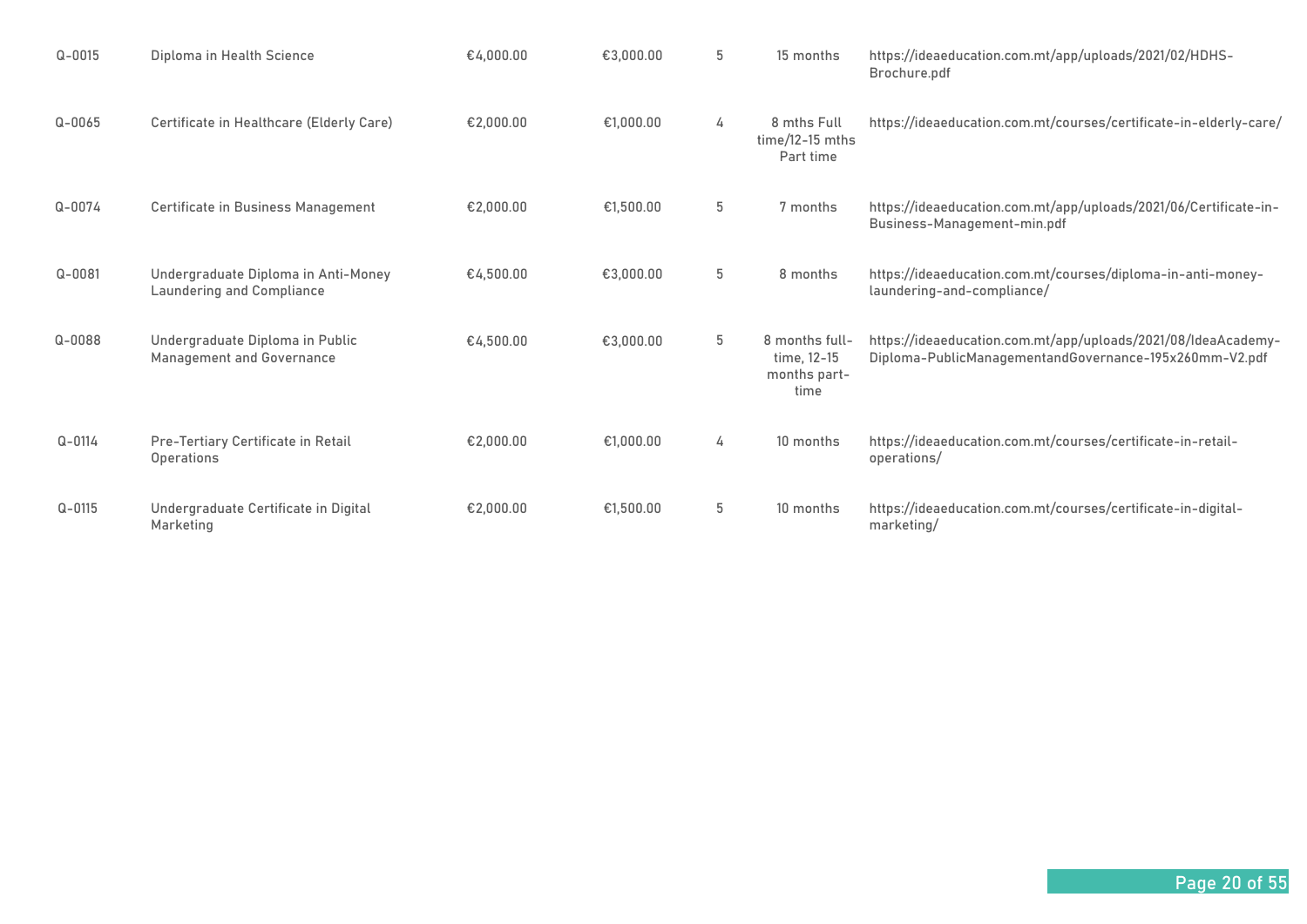| <b>Training Institution:</b>     | <b>Institute for Education</b>                                                                             |                                             |                     |                      |                  |                                                                                      |
|----------------------------------|------------------------------------------------------------------------------------------------------------|---------------------------------------------|---------------------|----------------------|------------------|--------------------------------------------------------------------------------------|
| <b>Course Reference</b><br>Code: | <b>Course Title:</b>                                                                                       | <b>Cost of Training</b><br>(Excluding VAT): | <b>Grant Value:</b> | <b>MQF</b><br>Level: | <b>Duration:</b> | Link for course information:                                                         |
| $A - 0267$                       | Award in Assessment for Learning<br>Strategies, Recording Evidence and<br><b>Conversing about Learning</b> | €105.00                                     | €78.75              | $7\phantom{.0}$      | 3 weeks          | https://instituteforeducation.gov.mt/en/Pages/Courses/Stand-<br>alone%20Modules.aspx |
| $A - 0268$                       | Award in Understanding of Career<br><b>Guidance &amp; Development</b>                                      | €105.00                                     | €78.75              | $7\phantom{.}$       | 3 weeks          | https://instituteforeducation.gov.mt/en/Pages/Courses/Stand-<br>alone%20Modules.aspx |
| A-0270                           | Award in Teaching Athletics                                                                                | €140.00                                     | €105.00             | 6                    | 4 weeks          | https://instituteforeducation.gov.mt/en/Pages/Courses/Stand-<br>alone%20Modules.aspx |
| $A - 0271$                       | Award in Multiculturalism in Education:<br>Facing and Interpreting the Challenges<br>Ahead                 | €400.00                                     | €300.00             | 6                    | 2 months         | https://instituteforeducation.gov.mt/en/Pages/Courses/Short-<br>Programmes.aspx      |
| $A - 0272$                       | Award in Supporting Learners with<br><b>Individual Educational Needs</b><br><b>Educational Needs</b>       | €350.00                                     | €262.50             | 4                    | 6 months         | https://instituteforeducation.gov.mt/en/Pages/Courses/Short-<br>Programmes.aspx      |
| A-0273                           | Award in Educational Neuroscience                                                                          | €450.00                                     | €337.50             | 6                    | 3 months         | https://instituteforeducation.gov.mt/en/Pages/Courses/Short-<br>Programmes.aspx      |
| $A - 0274$                       | Award in Outdoor Education                                                                                 | €140.00                                     | €105.00             | 6                    | 4 weeks          | https://instituteforeducation.gov.mt/en/Pages/Courses/Stand-<br>alone%20Modules.aspx |
| $A - 0275$                       | Award in Teaching Writing Skills in<br><b>Primary and Secondary Schools</b>                                | €200.00                                     | €150.00             | 6                    | 2 months         | https://instituteforeducation.gov.mt/en/Pages/Courses/Short-<br>Programmes.aspx      |
| $A - 0276$                       | Award Introductory Course for Supply<br><b>Teachers</b>                                                    | €325.00                                     | €243.75             | 6                    | 4 months         | https://instituteforeducation.gov.mt/en/Pages/Courses/Short-<br>Programmes.aspx      |
| $A - 0277$                       | Award in the Foundations of a Family<br><b>Literacy Intervention Programme</b>                             | €400.00                                     | €300.00             | $7\phantom{.0}$      | 3 months         | https://instituteforeducation.gov.mt/en/Pages/Courses/Short-<br>Programmes.aspx      |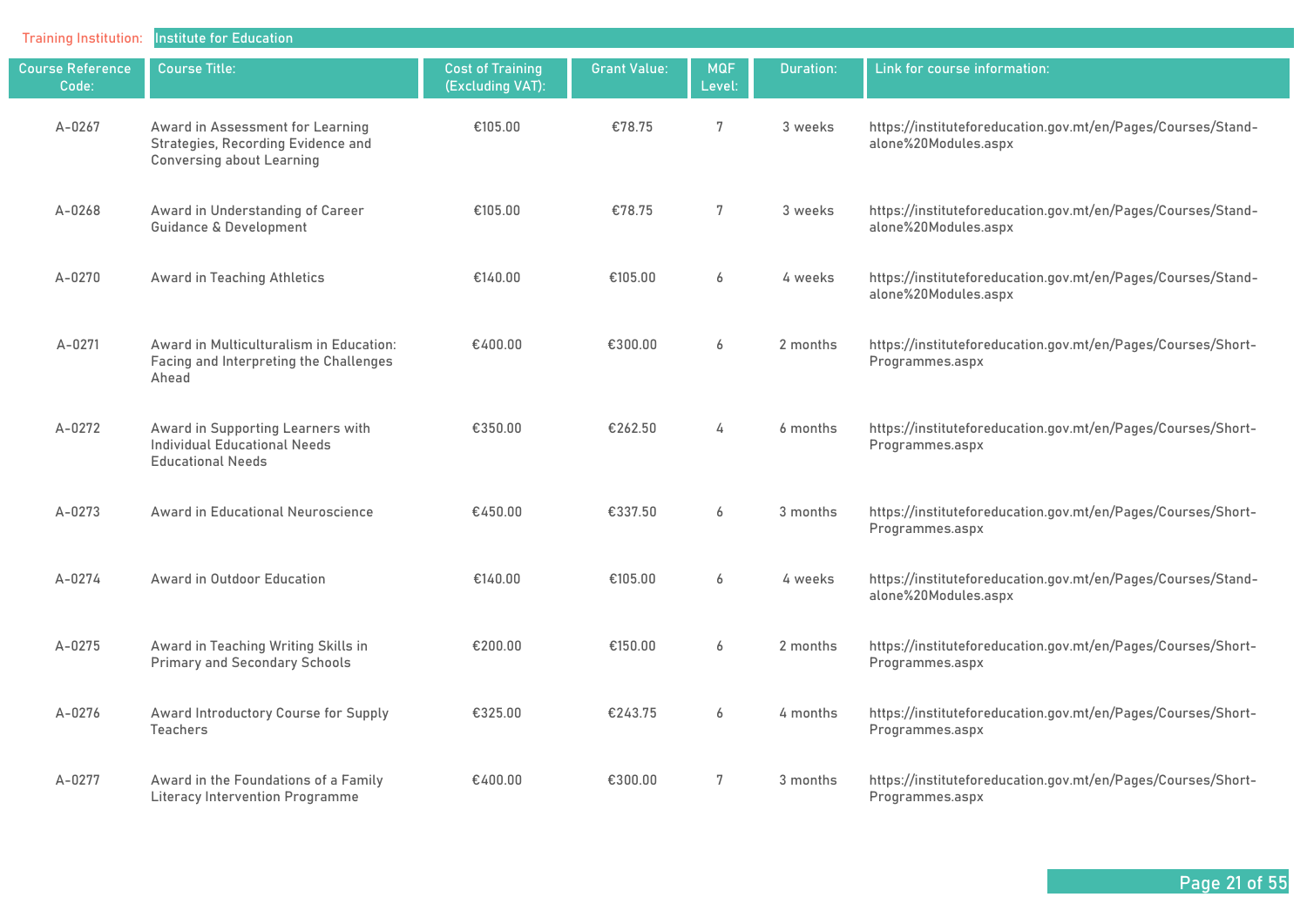| $A - 0278$ | <b>Award in Fitness</b>                                                           | €140.00 | €105.00 | 6 | 4 weeks | https://instituteforeducation.gov.mt/en/Pages/Courses/Stand-<br>alone%20Modules.aspx |
|------------|-----------------------------------------------------------------------------------|---------|---------|---|---------|--------------------------------------------------------------------------------------|
| A-0279     | Award in Teaching Gymnastics                                                      | €140.00 | €105.00 | 6 | 4 weeks | https://instituteforeducation.gov.mt/en/Pages/Courses/Stand-<br>alone%20Modules.aspx |
| A-0280     | Award in Classroom Management                                                     | €105.00 | €78.75  | 6 | 3 weeks | https://instituteforeducation.gov.mt/en/Pages/Courses/Stand-<br>alone%20Modules.aspx |
| A-0281     | Award in Emotional Intelligence: A<br><b>Practical Experience</b>                 | €105.00 | €78.75  | 7 | 3 weeks | https://instituteforeducation.gov.mt/en/Pages/Courses/Stand-<br>alone%20Modules.aspx |
| $A - 0282$ | Award in Outdoor Learning through<br>Nature                                       | €105.00 | €78.75  | 6 | 3 weeks | https://instituteforeducation.gov.mt/en/Pages/Courses/Stand-<br>alone%20Modules.aspx |
| A-0283     | Award in Human Resources Management<br>for Educational Leaders                    | €175.00 | €131.25 | 7 | 5 weeks | https://instituteforeducation.gov.mt/en/Pages/Courses/Stand-<br>alone%20Modules.aspx |
| A-0284     | Award in Online Teaching, Learning and<br>Assessment                              | €105.00 | €78.75  | 7 | 3 weeks | https://instituteforeducation.gov.mt/en/Pages/Courses/Stand-<br>alone%20Modules.aspx |
| A-0285     | Award in Entrepreneurship and the<br>Development of an Entrepreneurial<br>Mindset | €315.00 | €236.25 | 7 | 9 weeks | https://instituteforeducation.gov.mt/en/Pages/Courses/Stand-<br>alone%20Modules.aspx |
| A-0286     | Award in Entrepreneurship in Education                                            | €175.00 | €131.25 | 6 | 5 weeks | https://instituteforeducation.gov.mt/en/Pages/Courses/Stand-<br>alone%20Modules.aspx |
| A-0287     | Award in Beliefs, Traditions and Practices<br>in Religion                         | €175.00 | €131.25 | 6 | 5 weeks | https://instituteforeducation.gov.mt/en/Pages/Courses/Stand-<br>alone%20Modules.aspx |
| $A - 0288$ | Award in Major World Religions                                                    | €175.00 | €131.25 | 6 | 5 weeks | https://instituteforeducation.gov.mt/en/Pages/Courses/Stand-<br>alone%20Modules.aspx |
| A-0289     | Award in Gender, Sexuality and Forms of<br><b>Living Arrangements</b>             | €175.00 | €131.25 | 6 | 5 weeks | https://instituteforeducation.gov.mt/en/Pages/Courses/Stand-<br>alone%20Modules.aspx |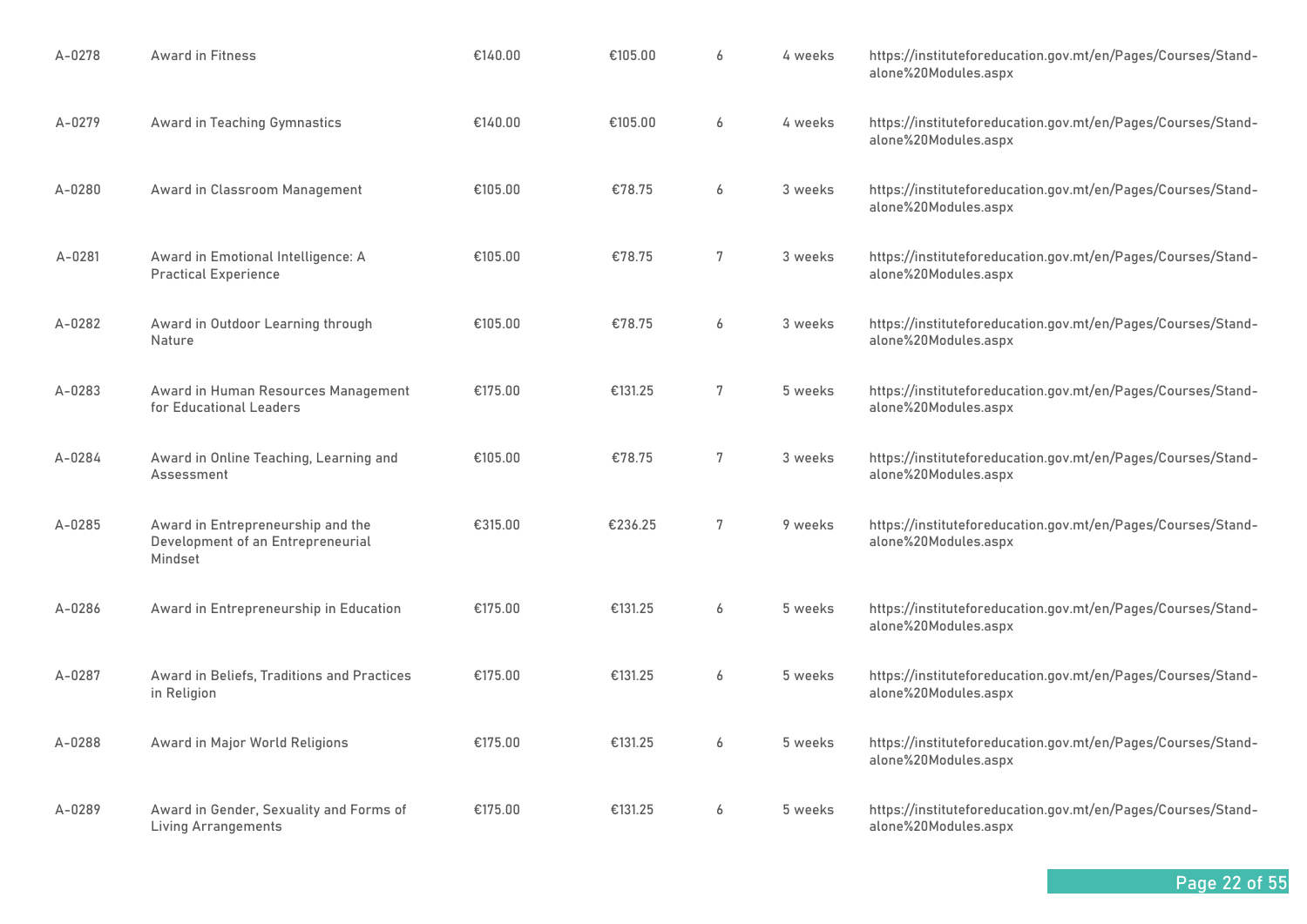| A-0290     | Award in Social Stratification and<br>Inequality                                                      | €175.00 | €131.25 | 6 | 5 weeks | https://instituteforeducation.gov.mt/en/Pages/Courses/Stand-<br>alone%20Modules.aspx                                    |
|------------|-------------------------------------------------------------------------------------------------------|---------|---------|---|---------|-------------------------------------------------------------------------------------------------------------------------|
| $A - 0291$ | Award in European Historical<br>Development II: From the Renaissance to<br><b>Contemporary Europe</b> | €175.00 | €131.25 | 6 | 5 weeks | https://instituteforeducation.gov.mt/en/Pages/Courses/Stand-<br>alone%20Modules.aspx                                    |
| A-0292     | Award in European Historical<br>Development I: From Classical Times to<br>the Middle Ages             | €175.00 | €131.25 | 6 | 5 weeks | https://instituteforeducation.gov.mt/en/Pages/Courses/Stand-<br>alone%20Modules.aspx                                    |
| A-0293     | Award in Achieving Standards while<br><b>Fostering Equity and Social Justice</b>                      | €105.00 | €78.75  | 6 | 3 weeks | https://instituteforeducation.gov.mt/en/Pages/Courses/Stand-<br>alone%20Modules.aspx                                    |
| A-0294     | Award in Inclusive Practices: Addressing<br>the Diverse Classroom                                     | €105.00 | €78.75  | 7 | 3 weeks | https://instituteforeducation.gov.mt/en/Pages/Courses/Stand-<br>alone%20Modules.aspx                                    |
| A-0295     | Award in Inclusive Practices: The<br>Multicultural Classroom                                          | €105.00 | €78.75  | 7 | 3 weeks | https://instituteforeducation.gov.mt/en/Pages/Courses/Stand-<br>alone%20Modules.aspx                                    |
| A-0296     | Award in Engaging Families and the<br><b>Community within Schools</b>                                 | €105.00 | €78.75  | 7 | 3 weeks | https://instituteforeducation.gov.mt/en/Pages/Courses/Stand-<br>alone%20Modules.aspx                                    |
| A-0297     | Award in The Educational Leader and the<br>Law                                                        | €175.00 | €131.25 | 7 | 5 weeks | https://instituteforeducation.gov.mt/en/Pages/Courses/Stand-<br>alone%20Modules.aspx                                    |
| A-0321     | Psychology of Development and Learning                                                                | €480.00 | €360.00 | 6 | 5 weeks | https://instituteforeducation.gov.mt/en/Pages/Courses/Partner%20<br>Institutions/Modules-from-Partner-Institutions.aspx |
| A-0322     | Educational Psychology as an Engine for<br>Change                                                     | €480.00 | €360.00 | 7 | 5 weeks | https://instituteforeducation.gov.mt/en/Pages/Courses/Partner%20<br>Institutions/Modules-from-Partner-Institutions.aspx |
| A-0324     | <b>Broad-based Competencies and</b><br>Phenomenon-based Projects                                      | €480.00 | €360.00 | 6 | 5 weeks | https://instituteforeducation.gov.mt/en/Pages/Courses/Partner%20<br>Institutions/Modules-from-Partner-Institutions.aspx |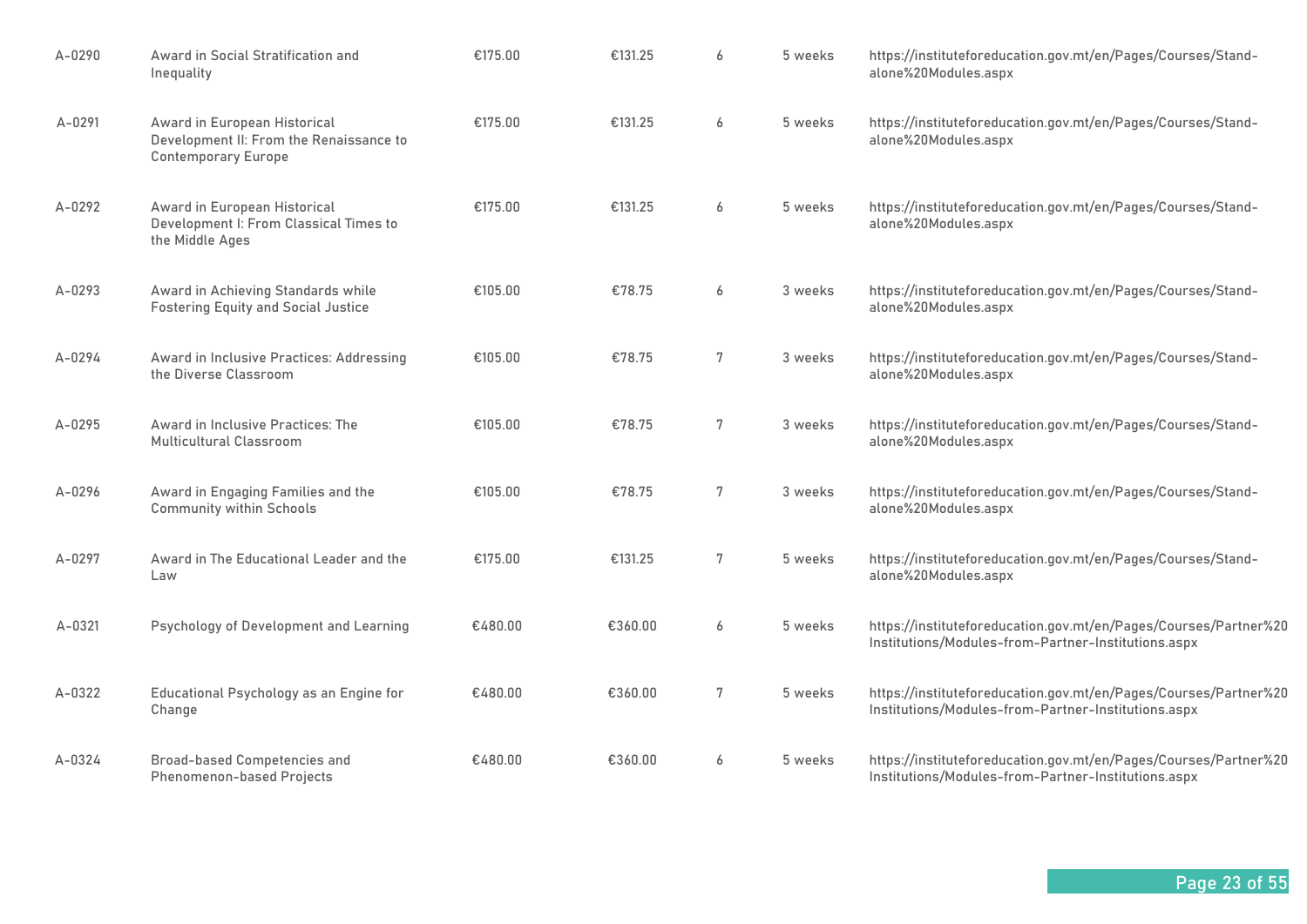| $A - 0330$                       | Award in Rubrics - A framework for<br>success criteria, self and peer<br>assessment & Feedback | €105.00                                     | €78.75              | 6                    | 3 weeks                                     | https://instituteforeducation.gov.mt/en/Pages/Courses/Stand-<br>alone%20Modules.aspx                                   |
|----------------------------------|------------------------------------------------------------------------------------------------|---------------------------------------------|---------------------|----------------------|---------------------------------------------|------------------------------------------------------------------------------------------------------------------------|
| A-0375                           | Award in Micro-placement in the Industry                                                       | €100.00                                     | €75.00              | 7                    | 2 months                                    | https://instituteforeducation.gov.mt/en/Documents/Courses/Stand<br>%20Alone%20Modules/M95.pdf                          |
| A-0397                           | Award in Assisting the Childcare Educator                                                      | €350.00                                     | €262.50             | 3                    | 9 months                                    | www.ife.gov.mt                                                                                                         |
| <b>Training Institution:</b>     | Institute of English Language Studies (IELS)                                                   |                                             |                     |                      |                                             |                                                                                                                        |
| <b>Course Reference</b><br>Code: | <b>Course Title:</b>                                                                           | <b>Cost of Training</b><br>(Excluding VAT): | <b>Grant Value:</b> | <b>MQF</b><br>Level: | <b>Duration:</b>                            | Link for course information:                                                                                           |
| $Q - 0082$                       | <b>CELTA (Certificate in Teaching English to</b><br>Speakers of other Languages)               | €1,725.00                                   | €1,293.75           | 5                    | 1 month full<br>time, 3 months<br>part-time | http://www.ielsmalta.com/en/celta-in-malta-certificate-in-<br>teaching-english-to-speakers-of-other-language-key-facts |
| <b>Training Institution:</b>     | Institute of Tourism Studies (ITS)                                                             |                                             |                     |                      |                                             |                                                                                                                        |
| <b>Course Reference</b><br>Code: | <b>Course Title:</b>                                                                           | <b>Cost of Training</b><br>(Excluding VAT): | <b>Grant Value:</b> | <b>MQF</b><br>Level: | <b>Duration:</b>                            | Link for course information:                                                                                           |
| $Q - 0084$                       | Diploma in Climate Friendly Travel                                                             | €3,500.00                                   | €1.000.00           | 4                    | 21 months                                   | https://its.edu.mt/course?course_code=D-CFT                                                                            |
| <b>Training Institution:</b>     | International Institute by Malta (IIBM)                                                        |                                             |                     |                      |                                             |                                                                                                                        |
| <b>Course Reference</b><br>Code: | <b>Course Title:</b>                                                                           | <b>Cost of Training</b><br>(Excluding VAT): | <b>Grant Value:</b> | <b>MQF</b><br>Level: | <b>Duration:</b>                            | Link for course information:                                                                                           |
| A-0378                           | OTHM Level 3 Foundation Diploma in<br>Health and Social Care (OFQUAL No.<br>603/6776/3)        | €1,000.00                                   | €750.00             | 4                    | 10 months                                   | https://internationalinstitutebymalta.com/courses/f/othm-level-7-<br>diploma-in-strategic-management-and-leadership    |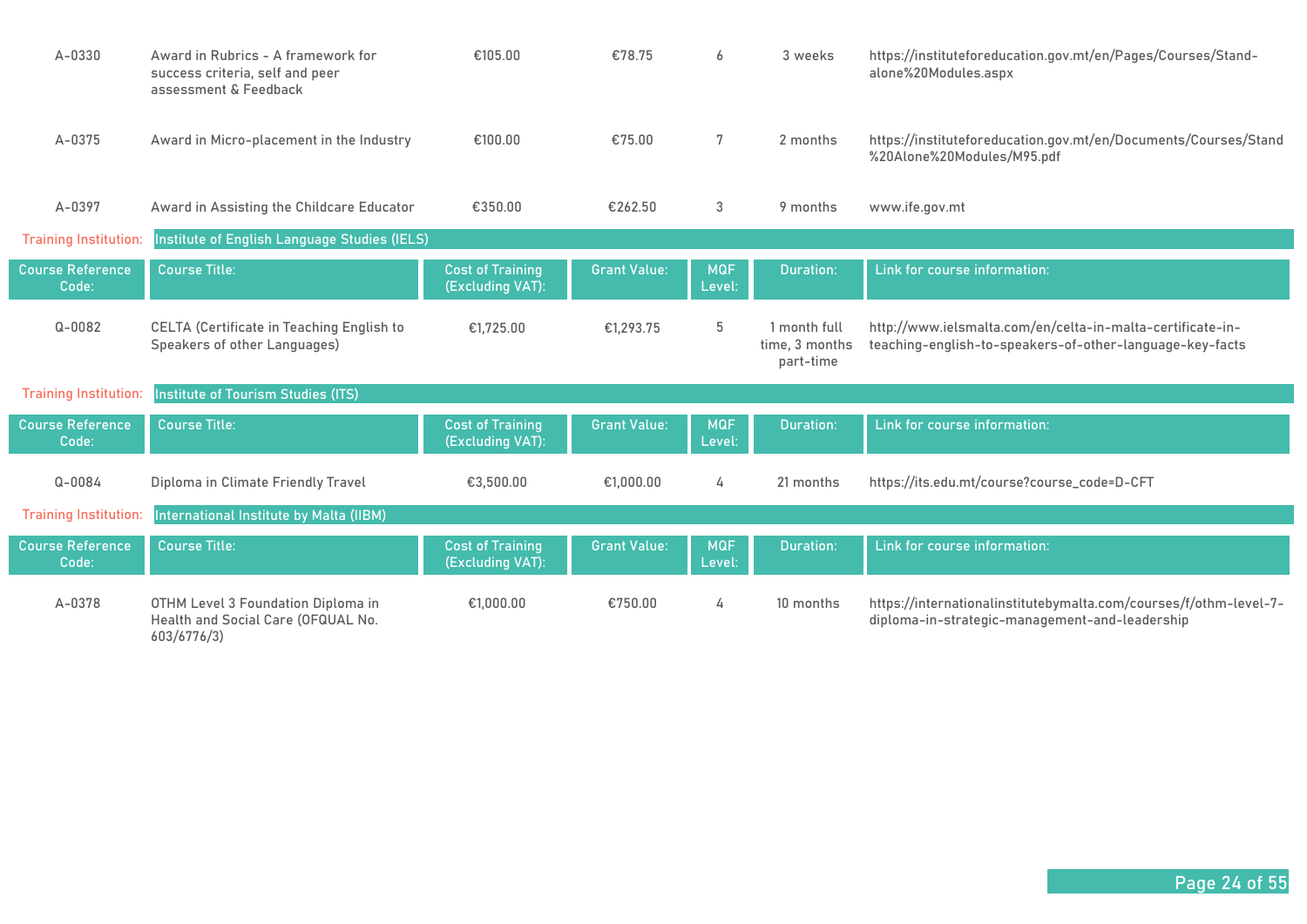| <b>Training Institution:</b>     | Jigami Hairdressing                                                                  |                                             |                     |                      |                  |                              |
|----------------------------------|--------------------------------------------------------------------------------------|---------------------------------------------|---------------------|----------------------|------------------|------------------------------|
| <b>Course Reference</b><br>Code: | <b>Course Title:</b>                                                                 | <b>Cost of Training</b><br>(Excluding VAT): | <b>Grant Value:</b> | <b>MQF</b><br>Level: | <b>Duration:</b> | Link for course information: |
| A-0072                           | Level 3 Award in Cutting Men's Hair                                                  | €1,500.00                                   | €1,000.00           | 4                    | 3 months         | https://jigami.com/academy/  |
| A-0073                           | Level 3 Diploma in Hairdressing for<br><b>Cutting and Styling Technicians</b>        | €2,900.00                                   | €1,000.00           | 4                    | 12 months        | https://jigami.com/academy/  |
| A-0074                           | Level 2 Award in Creating an Image based<br>on a theme in the Hair and Beauty Sector | €1,400.00                                   | €1,000.00           | 3                    | 3 months         | https://jigami.com/academy/  |
| A-0075                           | Level 3 Award in Bridal Hair Styling                                                 | €1,400.00                                   | €1,000.00           | 4                    | 3 months         | https://jigami.com/academy/  |
| A-0076                           | Level 3 Diploma in Barbering                                                         | €2,900.00                                   | €1,000.00           | 4                    | 12 months        | https://jigami.com/academy/  |
| A-0077                           | Level 2 Award in Cutting Men's Hair                                                  | €1,400.00                                   | €1,000.00           | $\mathbf{3}$         | 3 months         | https://jigami.com/academy/  |
| A-0078                           | Level 2 Award in Dressing Hair                                                       | €1,400.00                                   | €1,000.00           | $\mathbf{3}$         | 3 months         | https://jigami.com/academy/  |
| A-0079                           | Level 2 Diploma in Barbering                                                         | €2,800.00                                   | €1,000.00           | 3                    | 12 months        | https://jigami.com/academy/  |
| A-0080                           | Level 2 Award in Health & Safety for the<br><b>Hair and Beauty Sector</b>            | €900.00                                     | €675.00             | $\mathbf{3}$         | 1 month          | https://jigami.com/academy/  |
| A-0081                           | Level 2 Diploma in Women's and Men's<br>Hairdressing                                 | €5,200.00                                   | €1,000.00           | 3                    | 24 months        | https://jigami.com/academy/  |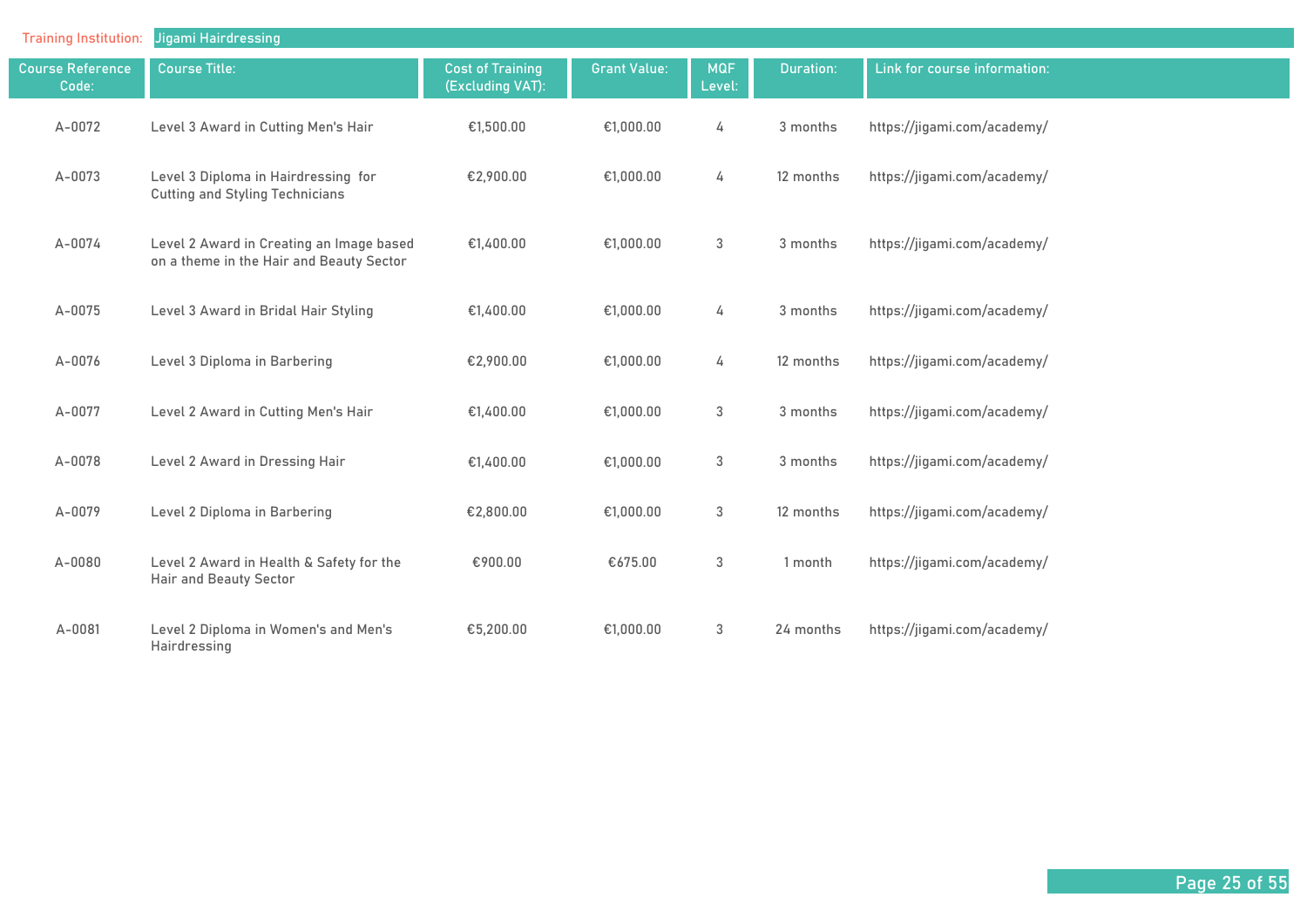| <b>Training Institution:</b>     | <b>KPMG Learning Academy</b>                         |                                             |                     |                      |           |                                                                               |
|----------------------------------|------------------------------------------------------|---------------------------------------------|---------------------|----------------------|-----------|-------------------------------------------------------------------------------|
| <b>Course Reference</b><br>Code: | <b>Course Title:</b>                                 | <b>Cost of Training</b><br>(Excluding VAT): | <b>Grant Value:</b> | <b>MQF</b><br>Level: | Duration: | Link for course information:                                                  |
| A-0008                           | <b>Business Psychology for Managers</b>              | €1.395.00                                   | €1.046.25           | 5                    | 80 hours  | https://kpmglearningmalta.com/courses/business-psychology-<br>for-managers-2/ |
| TC-0004                          | IT Service Management: ITIL 4 Foundation<br>In a Day | €630.00                                     | €472.50             | N/A                  | 1 day     | https://kpmglearningmalta.com/courses/itil-v4/                                |
| <b>Training Institution:</b>     | La Houppette Academy                                 |                                             |                     |                      |           |                                                                               |
| <b>Course Reference</b><br>Code: | <b>Course Title:</b>                                 | <b>Cost of Training</b><br>(Excluding VAT): | <b>Grant Value:</b> | <b>MQF</b><br>Level: | Duration: | Link for course information:                                                  |
| $A - 0105$                       | Award in Nail Enhancement Technology                 | €1,500.00                                   | €1,000,00           | 4                    | 3 months  | https://lahouppette.eu/courses/                                               |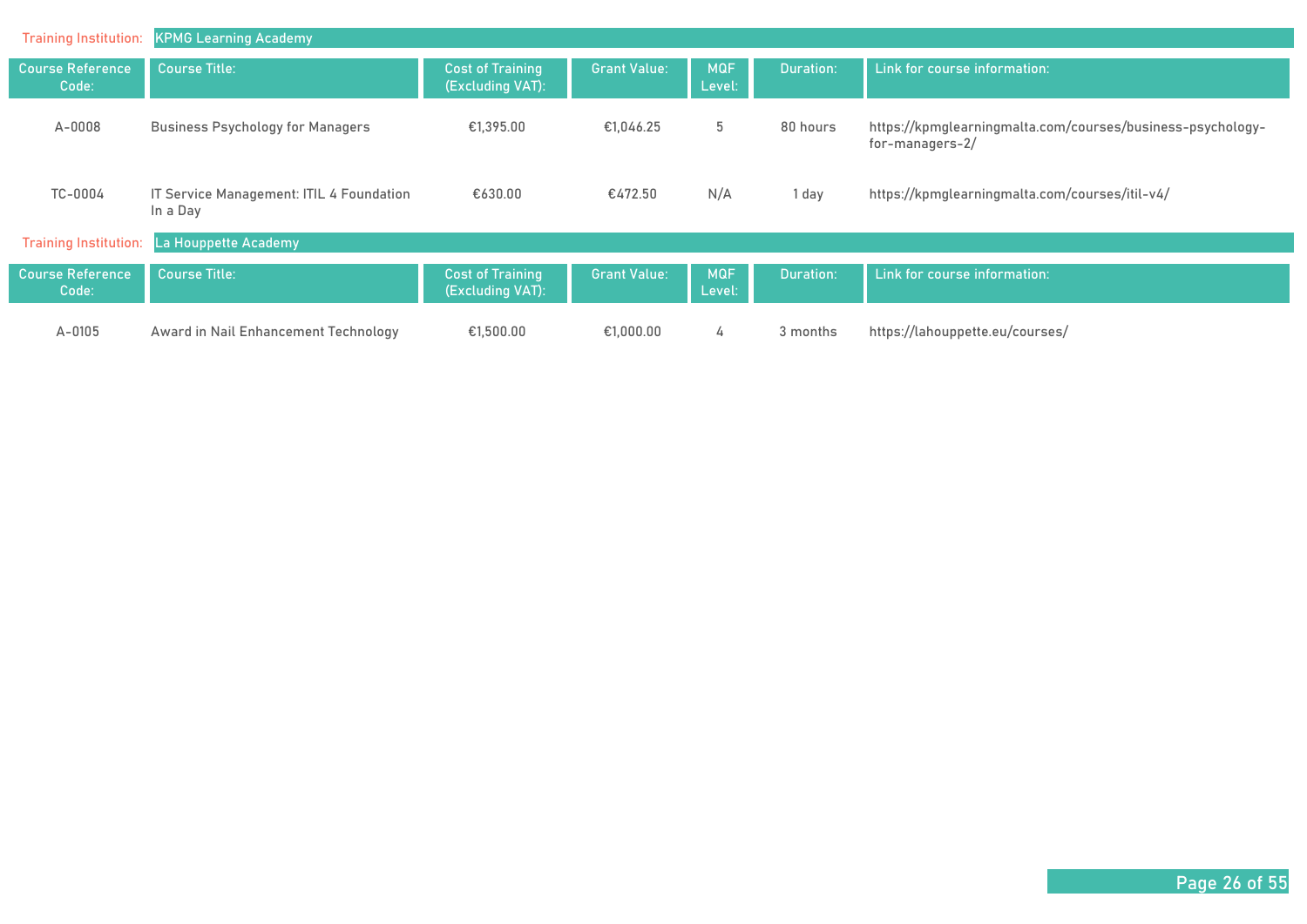| <b>Training Institution:</b>     | <b>LEAD Training Services</b>                                        |                                             |                     |                      |                  |                                                                                |
|----------------------------------|----------------------------------------------------------------------|---------------------------------------------|---------------------|----------------------|------------------|--------------------------------------------------------------------------------|
| <b>Course Reference</b><br>Code: | <b>Course Title:</b>                                                 | <b>Cost of Training</b><br>(Excluding VAT): | <b>Grant Value:</b> | <b>MQF</b><br>Level: | <b>Duration:</b> | Link for course information:                                                   |
| $A-0132$                         | Award in Business English - Professional<br><b>Writing Skills</b>    | €450.00                                     | €337.50             | 5                    | 10 hours         | https://leadtraining.com.mt/award-business-english/                            |
| A-0139                           | Award in Business Presentation Skills                                | €450.00                                     | €337.50             | $5\phantom{.0}$      | 10               | https://leadtraining.com.mt/award-business-presentation-skills/                |
| $A - 0140$                       | Award in Anti-Financial Crime<br>(Prevention and Compliance)         | €1,200.00                                   | €900.00             | $5\phantom{.0}$      | 2 months         | https://leadtraining.com.mt/award-anti-financial-crime/                        |
| $A - 0141$                       | Award in Capital & Risk Management<br>Services (Financial Services)  | €1,500.00                                   | €1,125.00           | 6                    | 2 months         | https://leadtraining.com.mt/award-in-capital-and-risk-<br>management/          |
| $A - 0142$                       | Award in Coaching Skills                                             | €450.00                                     | €337.50             | 5                    | 10 hours         | https://leadtraining.com.mt/award-coaching-skills/                             |
| $A - 0143$                       | Award in Effective Customer Skills                                   | €450.00                                     | €337.50             | 5                    | 10 hours         | https://leadtraining.com.mt/award-effective-customer-skills/                   |
| $A - 0144$                       | Award in HR Governance, Employment<br>Law & GDPR                     | €1,200.00                                   | €900.00             | 6                    | 3 months         | https://leadtraining.com.mt/award-hr-governance-employment-<br>law-gdpr/       |
| $A - 0145$                       | Award in HR & People Management                                      | €1,050.00                                   | €787.50             | $5\phantom{.0}$      | 2 months         | https://leadtraining.com.mt/award-in-hr-people-management/                     |
| $A - 0146$                       | Award in Information & Cyber Security<br>Practitioner                | €1,500.00                                   | €1,125.00           | $5\,$                | 3 months         | https://leadtraining.com.mt/award-information-cyber-security-<br>practitioner/ |
| $A - 0147$                       | Award in Internal Auditing Frameworks,<br>Compliance Skills & Issues | €1,200.00                                   | €900.00             | 6                    | 2 months         | https://leadtraining.com.mt/award-internal-auditing/                           |
| $A - 0148$                       | Award in Management & Leadership                                     | €1,200.00                                   | €900.00             | 5                    | 4 months         | https://leadtraining.com.mt/award-in-management-and-<br>leadership/            |
| A-0149                           | Award in Office Management &<br>Administration                       | €1,200.00                                   | €900.00             | $5\phantom{.0}$      | 3 months         | https://leadtraining.com.mt/award-office-management-<br>administration/        |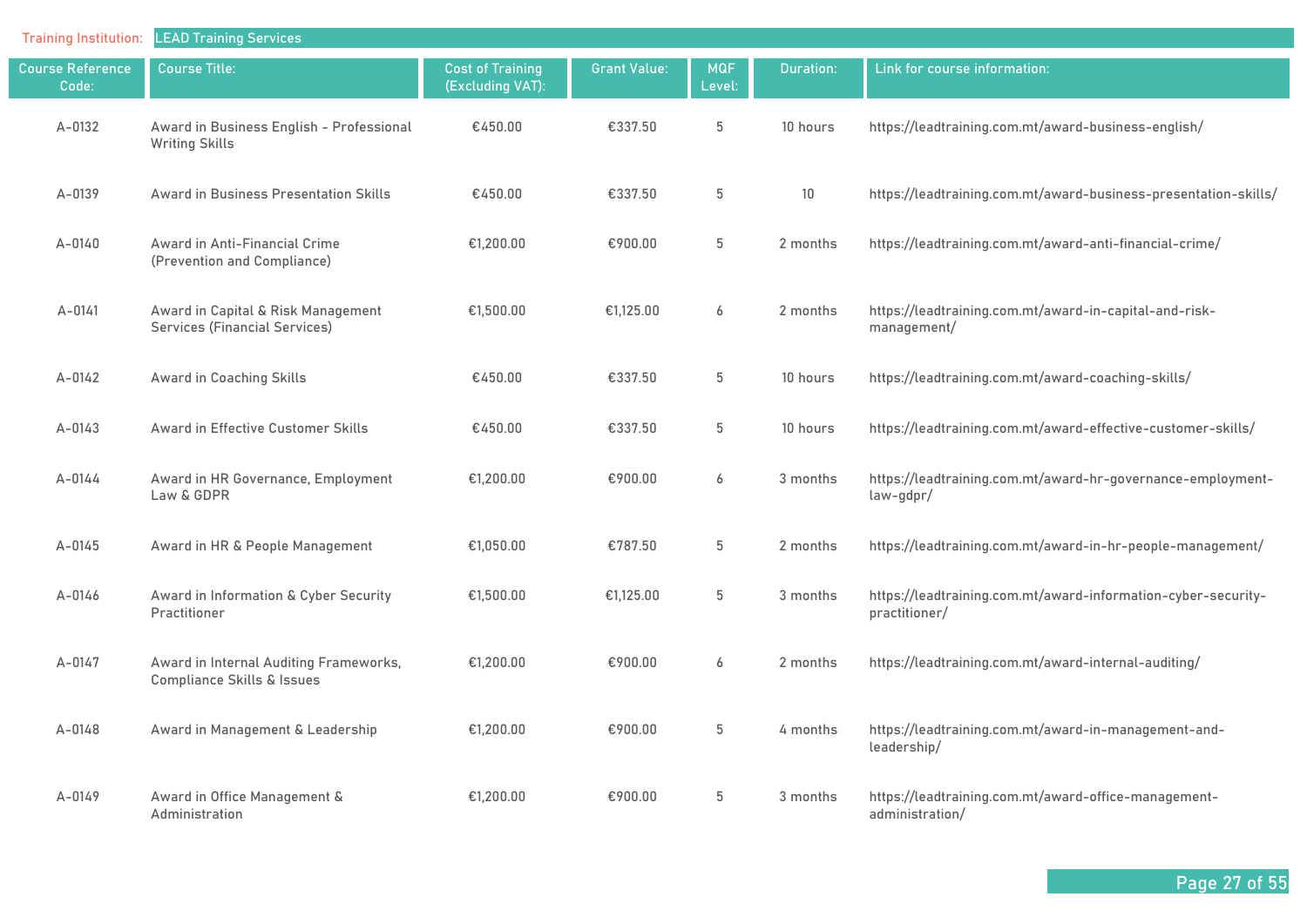| $A - 0150$ | Award in Selling & Negotiation Skills                                                  | €450.00   | €337.50   | 5     | 10 hours | https://leadtraining.com.mt/award-selling-negotiation-skills/                                        |
|------------|----------------------------------------------------------------------------------------|-----------|-----------|-------|----------|------------------------------------------------------------------------------------------------------|
| $A - 0151$ | Award in Training Needs Analysis                                                       | €450.00   | €337.50   | 5     | 10 hours | https://leadtraining.com.mt/award-training-needs-analysis-2/                                         |
| $A - 0152$ | Certificate in Anti-Money Laundering &<br><b>Terrorism Funding AMLFT</b>               | €1,200.00 | €900.00   | 5     | 2 months | https://leadtraining.com.mt/certificate-in-anti-money-laundering-<br>funding-of-terrorism/           |
| A-0156     | Certification in Payroll & Employment<br>Administration                                | €1,050.00 | €787.50   | 5     | 2 months | https://leadtraining.com.mt/certificate-in-payroll-and-<br>employment-administration/                |
| $A - 0157$ | Real Estate Agent Professional Award                                                   | €950.00   | €712.50   | 5     | 5 months | https://leadtraining.com.mt/real-estate-agent-professional-<br>certificate/                          |
| A-0158     | Award in Advanced VAT & Tax Matters                                                    | €1,200.00 | €900.00   | 6     | 2 months | https://leadtraining.com.mt/award-in-advanced-vat-and-tax-<br>matters/                               |
| A-0159     | <b>Award in Public Relations Skills</b>                                                | €450.00   | €337.50   | 5     | 10 hours | https://leadtraining.com.mt/award-public-relations-skills/                                           |
| $A - 0160$ | Award in Supervisory & Management<br><b>Skills</b>                                     | €450.00   | €337.50   | $5\,$ | 10 hours | https://leadtraining.com.mt/award-supervisory-management-<br>skills-2/                               |
| A-0161     | Award in Train the Trainer                                                             | €450.00   | €337.50   | 5     | 10 hours | https://leadtraining.com.mt/award-train-trainer/                                                     |
| $A - 0162$ | <b>Certificate in Management Accounting</b>                                            | €1,500.00 | €1,125.00 | 5     | 2 months | https://leadtraining.com.mt/management-accounting/                                                   |
| A-0163     | Compliance in Financial Services &<br><b>AMLRO Professional Certificate</b>            | €1,200.00 | €900.00   | 5     | 2 months | https://leadtraining.com.mt/compliance-in-financial-services-<br>mlro-professional-certificate/      |
| $A - 0165$ | EU General Data Protection Regulation<br>(GDPR) Practitioner Award                     | €1,200.00 | €900.00   | 6     | 2 months | https://leadtraining.com.mt/gdpr-practitioner-award/                                                 |
| A-0166     | <b>Professional Certificate in Education</b><br><b>Administration &amp; Management</b> | €1,200.00 | €900.00   | 5     | 3 months | https://leadtraining.com.mt/professional-certificate-in-education-<br>administration-and-management/ |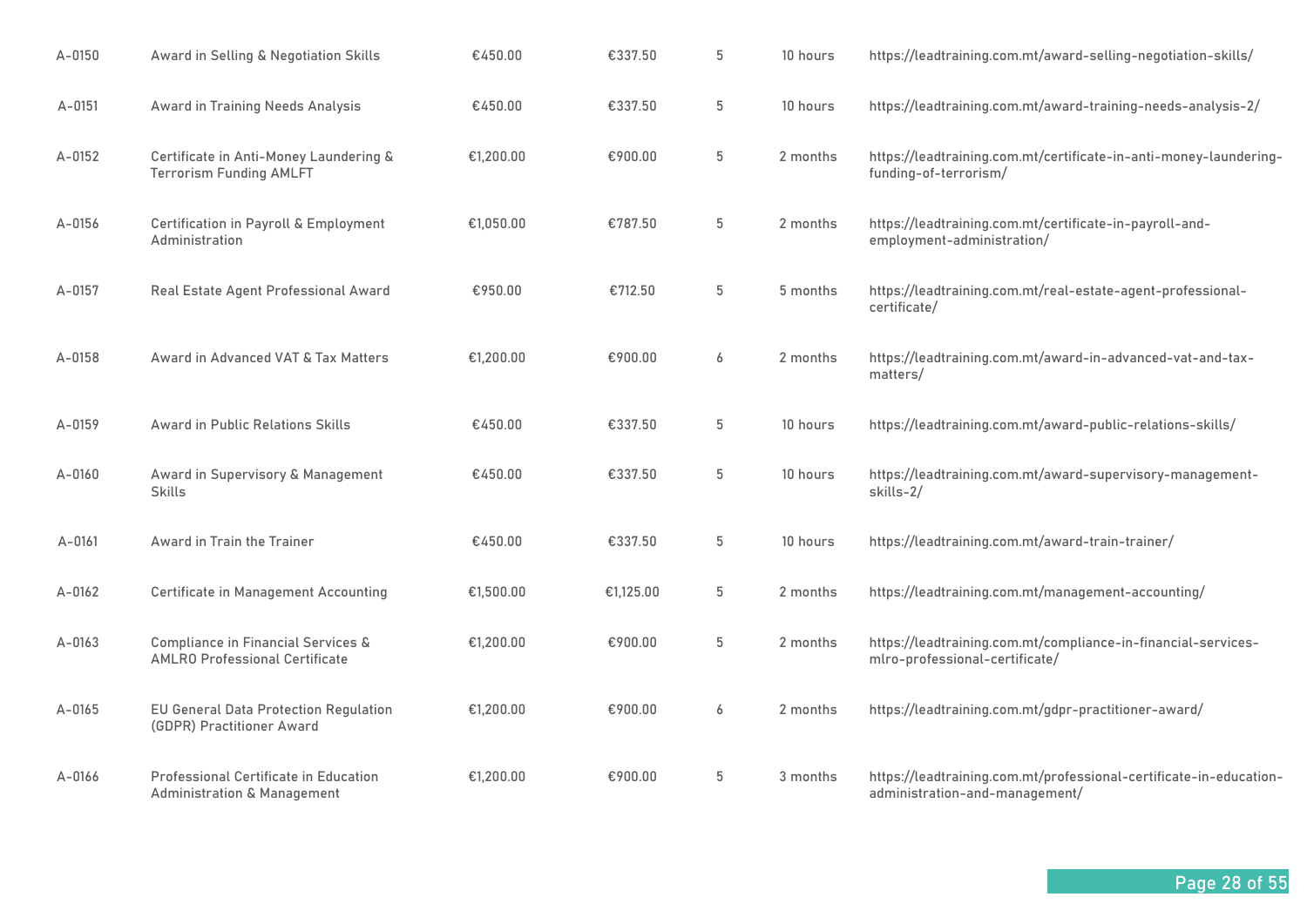| A-0167 | Award in Advanced MS Excel Advanced<br><b>Techniques</b>                                 | €350.00   | €262.50   | b  | 7 hours  | https://leadtraining.com.mt/ms-excel-advanced-ms-excel-<br>advanced-techniques/                  |
|--------|------------------------------------------------------------------------------------------|-----------|-----------|----|----------|--------------------------------------------------------------------------------------------------|
| A-0168 | Award in MS Excel Intermediate: The Use<br>of Formulae & Intermediate Data<br>Operations | €250.00   | €187.50   | b  | 7 hours  | https://leadtraining.com.mt/ms-excel-intermediate-use-formulae-<br>intermediate-data-operations/ |
| A-0170 | Apprentice of Digital Marketing                                                          | €1.200.00 | €900.00   | b. | 2 months | https://leadtraining.com.mt/apprentice-digital-marketing/                                        |
| A-0348 | Award in Advanced AML/CFT Compliance                                                     | €1,500,00 | €1.125.00 | 6  | 2 months | https://leadtraining.com.mt/award-advanced-aml-cft-compliance/                                   |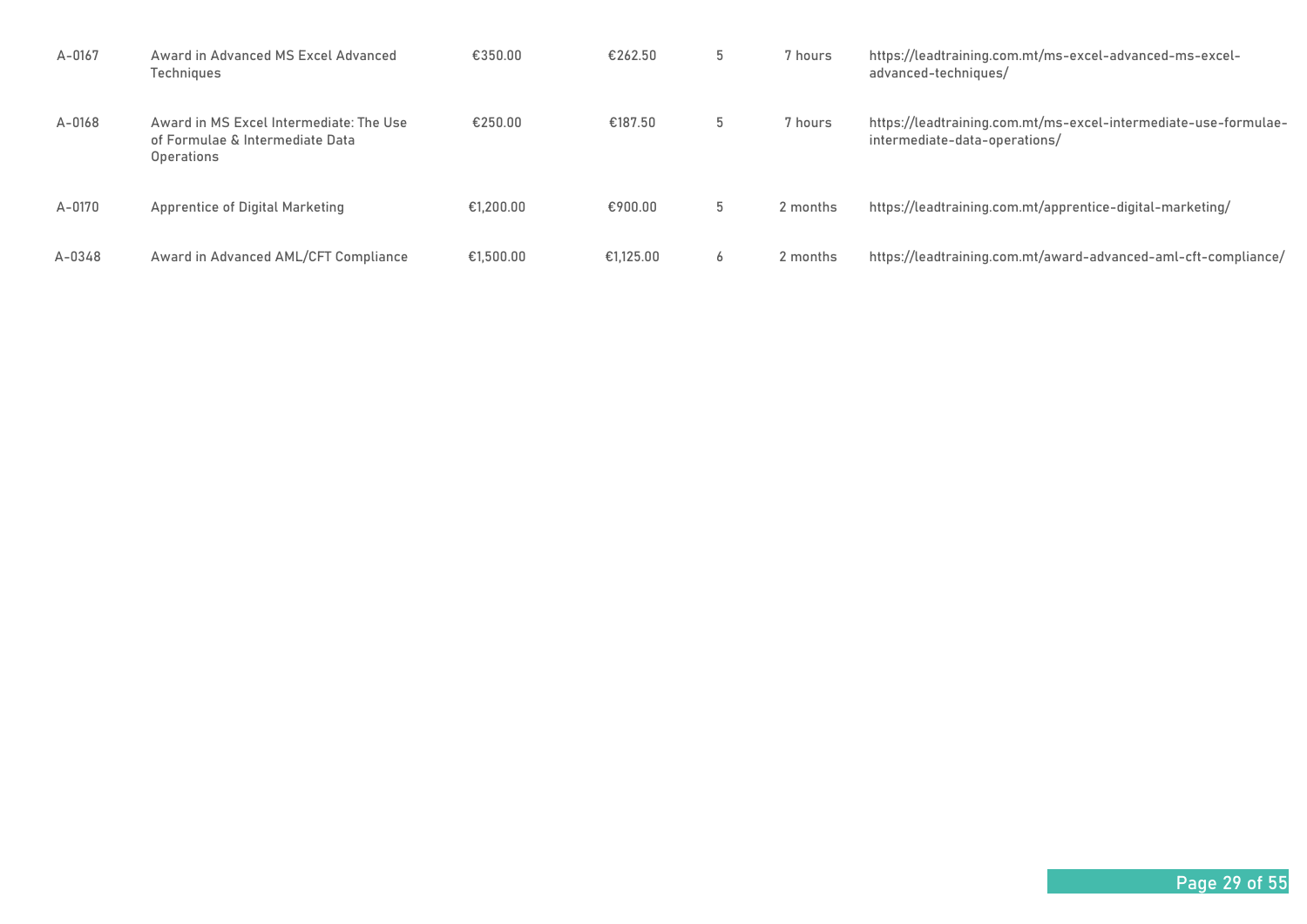| <b>Training Institution:</b>     | <b>Learning Works Ltd.</b>                                         |                                             |                     |                      |           |                                                                                                                                                     |
|----------------------------------|--------------------------------------------------------------------|---------------------------------------------|---------------------|----------------------|-----------|-----------------------------------------------------------------------------------------------------------------------------------------------------|
| <b>Course Reference</b><br>Code: | <b>Course Title:</b>                                               | <b>Cost of Training</b><br>(Excluding VAT): | <b>Grant Value:</b> | <b>MQF</b><br>Level: | Duration: | Link for course information:                                                                                                                        |
| A-0027                           | Award in Dementia Care                                             | €650.00                                     | €487.50             | 4                    | 6 months  | https://www.learningworks.edu.mt/courses/healthcare-and-<br>social-care/mqf-level-4-award-in-dementia-care/                                         |
| $A - 0038$                       | Award in Healthcare                                                | €780.00                                     | €585.00             | 3                    | 4 months  | https://www.learningworks.edu.mt/courses/healthcare-and-<br>social-care/mqf-level-3-award-in-healthcare/                                            |
| $A - 0039$                       | Award in Mental Health, Support & Care                             | €890.00                                     | €667.50             | 4                    | 4 months  | https://www.learningworks.edu.mt/courses/healthcare-and-<br>social-care/mqf-level-4-award-in-mental-health-support-and-<br>care/                    |
| $A - 0040$                       | Advanced Award in Healthcare                                       | €890.00                                     | €667.50             | 4                    | 6 months  | https://www.learningworks.edu.mt/courses/healthcare-and-<br>social-care/mqf-level-4-advanced-award-in-healthcare/                                   |
| $A - 0052$                       | Award in Nutrition for Sport and Physical<br>Activity              | €550.00                                     | €412.50             | 4                    | 3 months  | https://www.learningworks.edu.mt/courses/sports-and-<br>leisure/mqf-level-4-award-in-nutrition-for-sport-and-physical-<br>activity/                 |
| $A - 0053$                       | Award in Sport and Exercise Psychology                             | €550.00                                     | €412.50             | 4                    | 3 months  | https://www.learningworks.edu.mt/courses/sports-and-<br>leisure/mqf-level-4-in-sport-and-exercise-psychology/                                       |
| A-0055                           | Award in Professional Service in<br>Hospitality, Food and Beverage | €700.00                                     | €525.00             | 3                    | 6 months  | https://www.learningworks.edu.mt/courses/catering-and-<br>hospitality/mqf-level-3-award-in-professional-service-in-<br>hospitality-foodandbeverage/ |
| A-0056                           | Award in Public Speaking and Speech<br>Writing                     | €450.00                                     | €337.50             | 5                    | 4 months  | https://www.learningworks.edu.mt/courses/management/mqf-<br>level-5-award-in-public-speaking-and-speechwriting-2/                                   |
| A-0057                           | Award in Women in Leadership                                       | €1,750.00                                   | €1,312.50           | 6                    | 12 months | https://www.learningworks.edu.mt/courses/management/mqf-<br>level-6-award-in-women-in-leadership/                                                   |
| A-0058                           | Award in Leadership and Management                                 | €800.00                                     | €600.00             | 4                    | 4 months  | https://www.learningworks.edu.mt/courses/management/mqf-<br>level-4-award-in-leadership-and-management/                                             |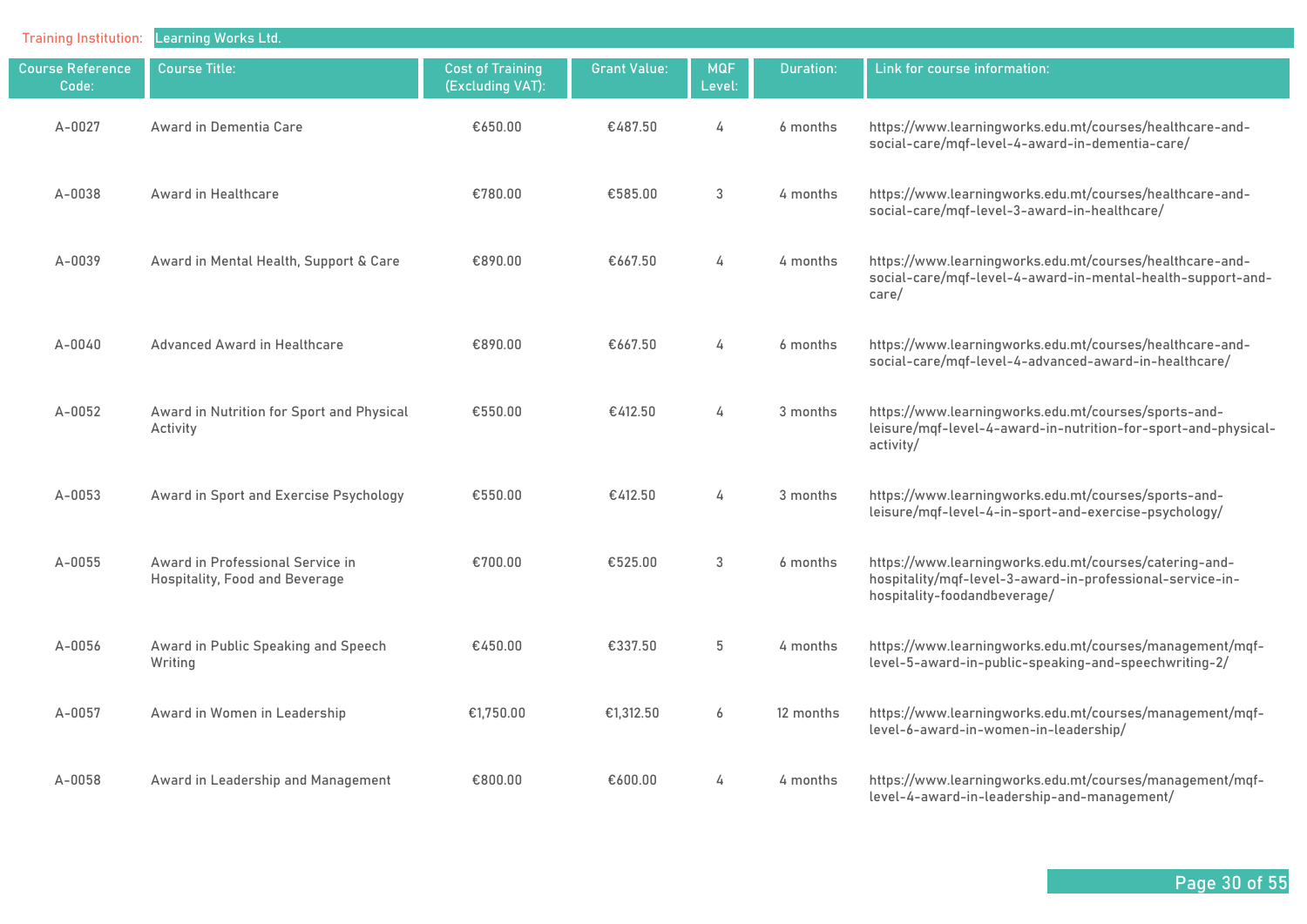| A-0059     | Award in Discovering Diversity Potential<br>in the Work Place | €600.00   | €450.00   | 4 | 3 months  | https://www.learningworks.edu.mt/courses/management/mgf-<br>level-4-award-in-discovering-diversity-potential-in-the-place-of-<br>work/ |
|------------|---------------------------------------------------------------|-----------|-----------|---|-----------|----------------------------------------------------------------------------------------------------------------------------------------|
| $A-0060$   | Award in Nutrition for the Elderly                            | €650.00   | €487.50   | 4 | 6 months  | https://www.learningworks.edu.mt/courses/healthcare-and-<br>social-care/mgf-level-4-award-in-nutrition-for-the-elderly/                |
| A-0370     | Award in Paediatric Nutrition                                 | €450.00   | €337.50   | 4 | 6 months  | https://www.learningworks.edu.mt/courses/healthcare-and-<br>social-care/mgf-level-4-award-in-paediatric-nutrition/                     |
| A-0376     | Award in Acting for Film and Television                       | €550.00   | €412.50   | 5 | 4 months  | https://www.learningworks.edu.mt/courses/other-courses/mqf-<br>level-5-award-in-acting-for-film-and-television/                        |
| $Q - 0016$ | Diploma in Leadership and Management                          | €2,500.00 | €1,875.00 | 5 | 14 months | https://www.learningworks.edu.mt/courses/management/mqf-<br>level-5-diploma-in-leadership-and-management                               |
| $Q - 0061$ | Diploma in Sport Management                                   | €1,750.00 | €1,312.50 | 5 | 18 months | https://www.learningworks.edu.mt/courses/sports-and-<br>leisure/mgf-level-5-diploma-in-sport-management/                               |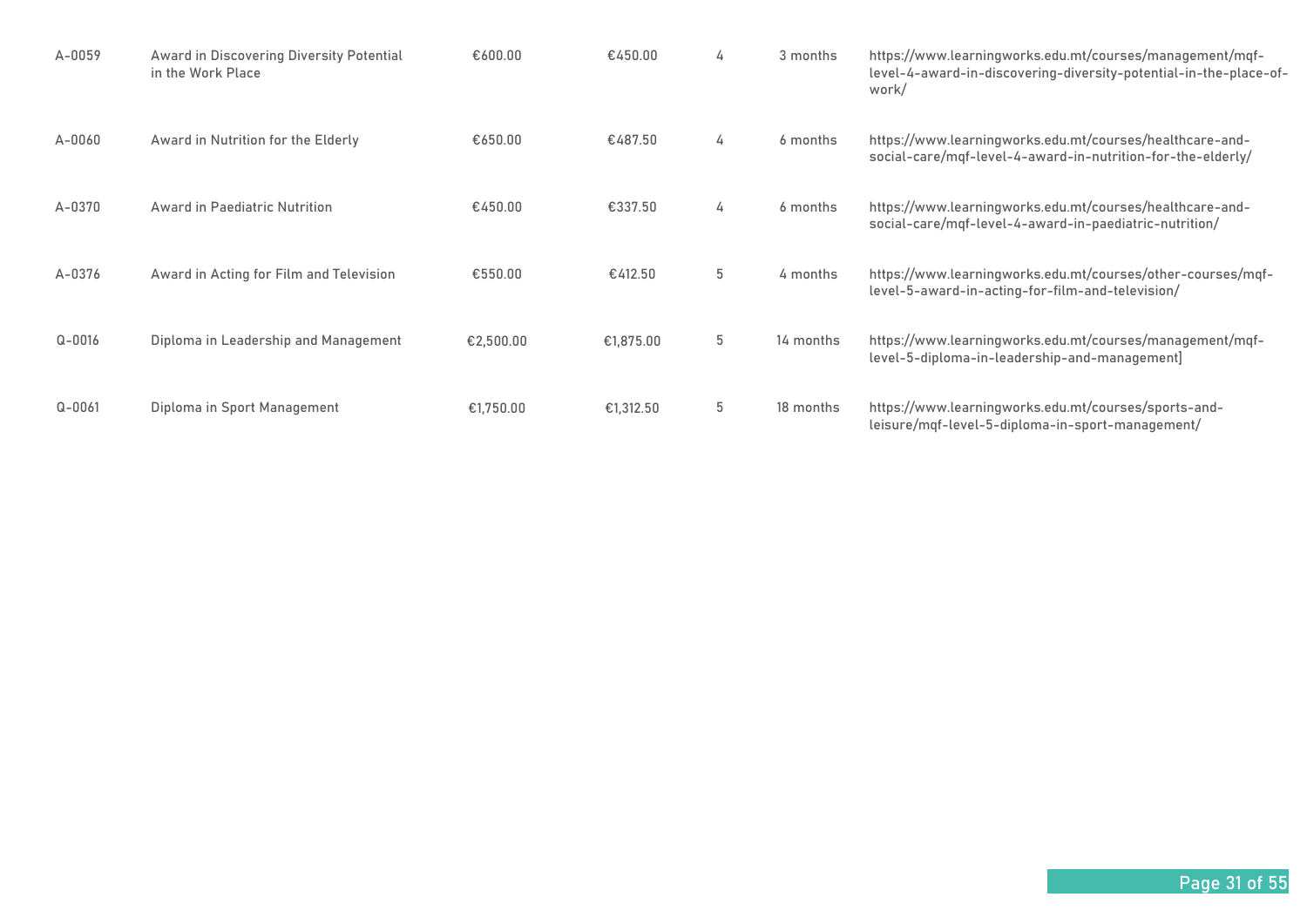| <b>Training Institution:</b>     | <b>Learnkey Training Institute</b>                                                            |                                             |                     |                      |                  |                                                                                                         |
|----------------------------------|-----------------------------------------------------------------------------------------------|---------------------------------------------|---------------------|----------------------|------------------|---------------------------------------------------------------------------------------------------------|
| <b>Course Reference</b><br>Code: | <b>Course Title:</b>                                                                          | <b>Cost of Training</b><br>(Excluding VAT): | <b>Grant Value:</b> | <b>MQF</b><br>Level: | <b>Duration:</b> | Link for course information:                                                                            |
| $A - 0310$                       | OTHM Level 6 Diploma in Information<br>Technology Ofqual no 603/3789/8                        | €4,150.00                                   | €3,000.00           | 6                    | 12 Months        | https://www.learnkey.com.mt/course/mqf-level-6-diploma-<br>information-technology                       |
| A-0312                           | OTHM Level 6 Diploma in Business<br>Management Ofqual no: 603/2179/9                          | €4,150.00                                   | €3,000.00           | 6                    | 12 Months        | https://www.learnkey.com.mt/course/mqf-level-6-diploma-<br>business-management                          |
| $Q - 0062$                       | <b>ACCA Diploma in Accounting and Business</b>                                                | €1,470.00                                   | €1,102.50           | 5                    | 9 months         | https://www.learnkey.com.mt/course/mqf-level-5-diploma-<br>accounting-business                          |
| $Q - 0073$                       | OTHM Level 4 Diploma in Business<br>Management                                                | €2,350.00                                   | €1,762.50           | 5                    | 12 months        | https://www.learnkey.com.mt/course/mqf-level-5-uk-level-4-<br>diploma-business-management               |
| $Q - 0097$                       | OTHM Level 4 Diploma in Health and<br><b>Social Care Management</b>                           | €2,350.00                                   | €1,762.50           | 5                    | 12 months        | https://www.learnkey.com.mt/course/mqf-level-5-uk-level-4-<br>diploma-health-and-social-care-management |
| $Q - 0098$                       | OTHM Level 5 Diploma in Information<br>Technology - OFQUAL Number -<br>603/3614/6             | €2,450.00                                   | €1,837.50           | 5                    | 12 Months        | https://www.learnkey.com.mt/course/mqf-level-5-diploma-<br>information-technology                       |
| $Q - 0099$                       | OTHM Level 5 Diploma in Business<br>Management Ofqual no: 603/2176/3                          | €2,450.00                                   | €1,837.50           | 5                    | 12 Months        | https://www.learnkey.com.mt/course/mqf-level-5-uk-level-5-<br>diploma-business-management               |
| $Q - 0109$                       | OTHM Level 4 Diploma in Information<br>Technology - OFQUAL Number -<br>603/3613/4             | €2,350.00                                   | €1,762.50           | 5                    | 12 months        | https://www.othm.org.uk/othm-level-4-diploma-in-information-<br>technology.html                         |
| $Q - 0110$                       | OTHM Level 5 Diploma in Health and<br>Social Care Management - OF QUAL<br>Number - 603/3685/7 | €2,450.00                                   | €1,837.50           | 5                    | 12 months        | https://www.othm.org.uk                                                                                 |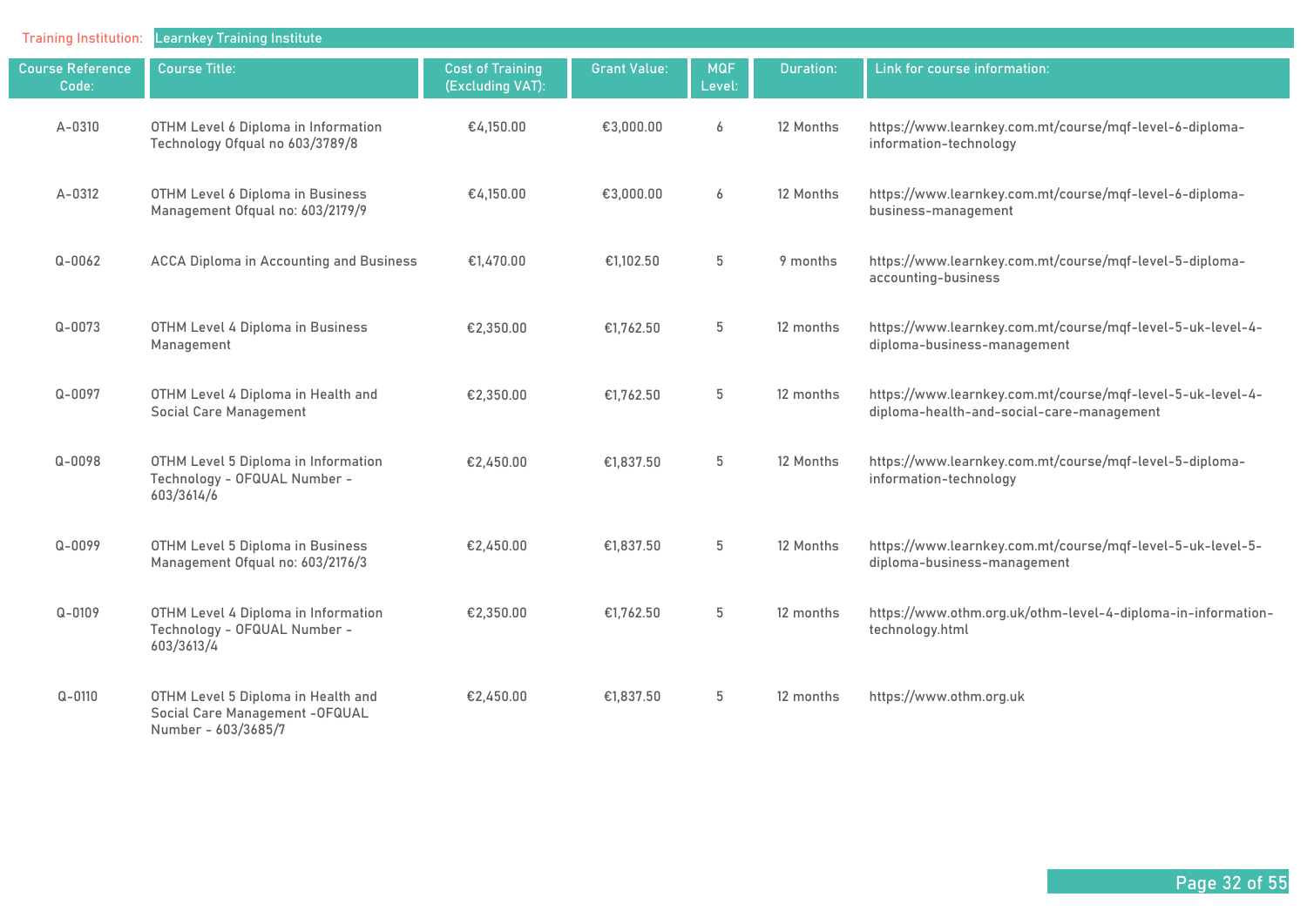| <b>Training Institution:</b>     | <b>Malta Business School</b>                                        |                                             |                     |                      |                  |                                                                                  |
|----------------------------------|---------------------------------------------------------------------|---------------------------------------------|---------------------|----------------------|------------------|----------------------------------------------------------------------------------|
| <b>Course Reference</b><br>Code: | <b>Course Title:</b>                                                | <b>Cost of Training</b><br>(Excluding VAT): | <b>Grant Value:</b> | <b>MQF</b><br>Level: | <b>Duration:</b> | Link for course information:                                                     |
| A-0009                           | Certificate in Project Management                                   | €1,695.00                                   | €1,271.25           | 6                    | 10 weeks         | https://www.mbs.edu.mt/athe-level-6-certificate-in-project-<br>management        |
| A-0379                           | Award in Introduction to Business and<br>Management                 | €995.00                                     | €746.25             | 5                    | 3 months         | https://mbs.edu.mt/courses/award-in-introduction-to-business-<br>and-management/ |
| $Q - 0017$                       | Diploma in Accounting                                               | €3,595.00                                   | €2,696.25           | 5                    | 10 months        | https://www.mbs.edu.mt/athe-level-5-diploma-in-accounting/                       |
| $Q - 0018$                       | Diploma in Business and Management                                  | €3,595.00                                   | €2,696.25           | 5                    | 10 months        | https://www.mbs.edu.mt/athe-level-5-diploma-in-business-and-<br>management/      |
| $Q - 0112$                       | Undergraduate Diploma in Business &<br>Management                   | €4,000.00                                   | €3,000.00           | 5                    | 9 months         | https://www.mbs.edu.mt/                                                          |
| $Q - 0113$                       | Undergraduate Higher Diploma in<br><b>Business &amp; Management</b> | €8,000.00                                   | €3,000.00           | 5                    | 18 months        | https://www.mbs.edu.mt/                                                          |
| <b>Training Institution:</b>     | Malta Employers Association (MEA)                                   |                                             |                     |                      |                  |                                                                                  |
| <b>Course Reference</b><br>Code: | <b>Course Title:</b>                                                | <b>Cost of Training</b><br>(Excluding VAT): | <b>Grant Value:</b> | <b>MQF</b><br>Level: | Duration:        | Link for course information:                                                     |
| $A-0082$                         | Award in Human Resource Management<br>in Practice                   | €850.00                                     | €637.50             | 5                    | 4 months         | https://www.maltaemployers.com/contact/                                          |
| $A - 0084$                       | Award in Employment Law Course                                      | €400.00                                     | €300.00             | 5                    | 3 months         | https://www.maltaemployers.com/contact/                                          |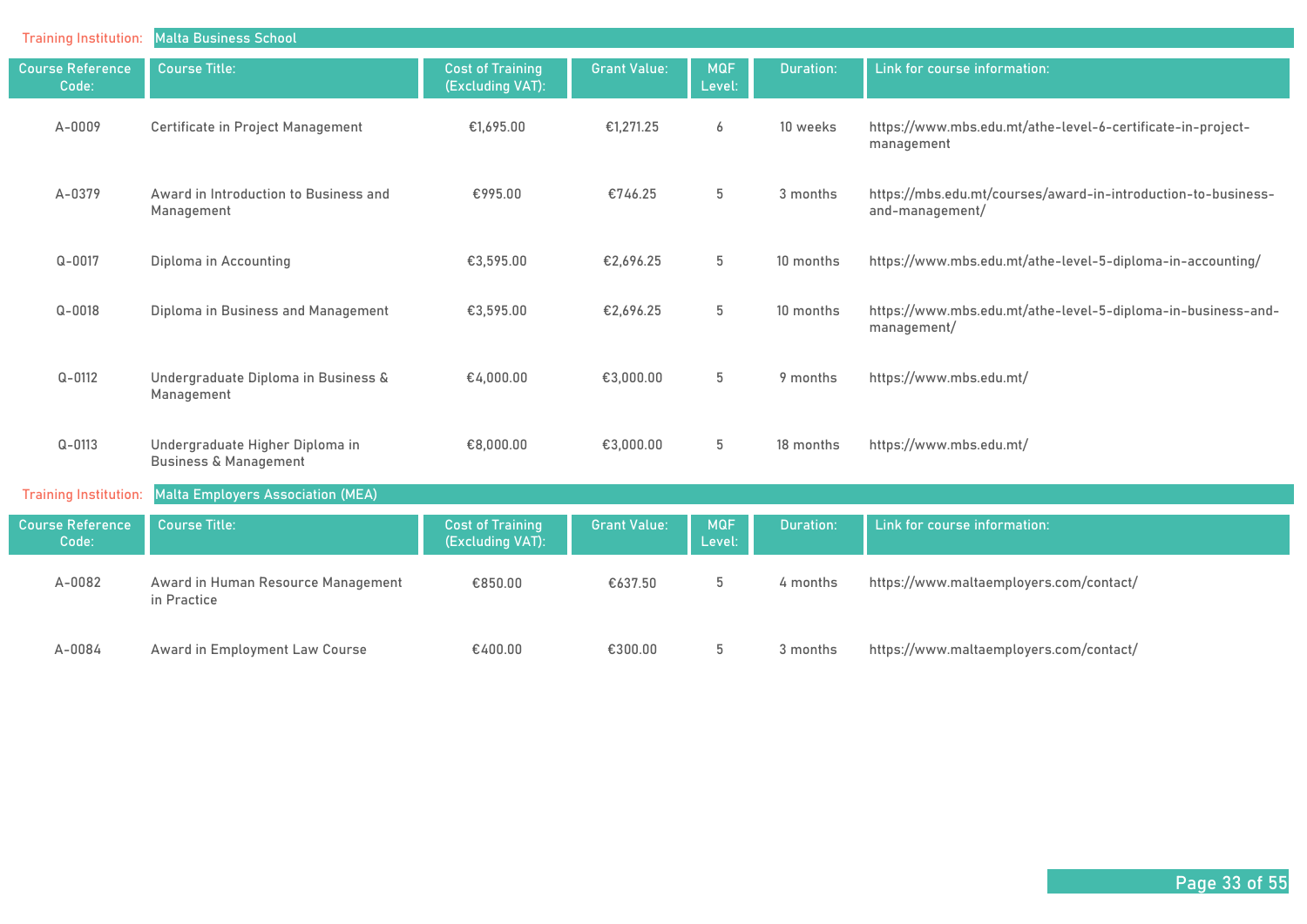| Training Institution:            | <b>Malta Institute of Management</b>                                 |                                             |                     |                      |                  |                                                                                                                       |
|----------------------------------|----------------------------------------------------------------------|---------------------------------------------|---------------------|----------------------|------------------|-----------------------------------------------------------------------------------------------------------------------|
| <b>Course Reference</b><br>Code: | <b>Course Title:</b>                                                 | <b>Cost of Training</b><br>(Excluding VAT): | <b>Grant Value:</b> | <b>MQF</b><br>Level: | <b>Duration:</b> | Link for course information:                                                                                          |
| $Q - 0019$                       | OTHM Level 5 Diploma in Business<br>Management                       | €1.650.00                                   | €1,237.50           | 5                    | 18 months        | https://maltainstitutemanagement.com/upcoming-courses/othm-<br>level-5-diploma-in-business-management/                |
| $Q - 0059$                       | OTHM Level 5 Diploma in Health and<br>Social Care Management         | €1.650.00                                   | €1.237.50           | 5                    | 18 months        | https://maltainstitutemanagement.com/upcoming-courses/othm-<br>level-5-diploma-in-health-and-social-care-management/  |
| $Q - 0060$                       | OTHM Level 5 Diploma in Tourism and<br><b>Hospitality Management</b> | €1.650.00                                   | €1.237.50           | 5                    | 18 months        | https://maltainstitutemanagement.com/upcoming-courses/othm-<br>level-5-diploma-in-tourism-and-hospitality-management/ |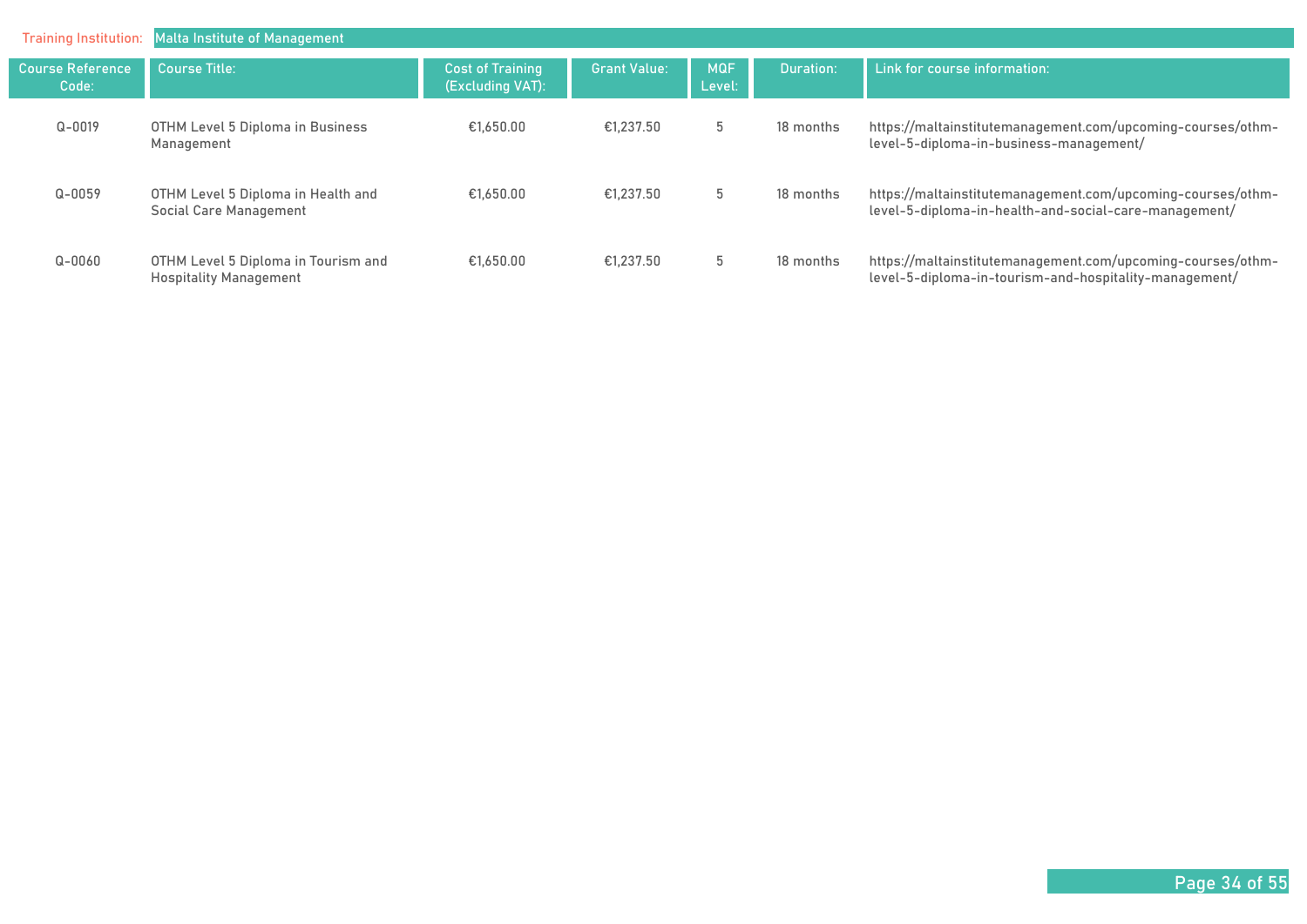| <b>Training Institution:</b>     | Malta International Powerboat & Sailing School                              |                                             |                     |                      |                  |                                                                            |  |  |
|----------------------------------|-----------------------------------------------------------------------------|---------------------------------------------|---------------------|----------------------|------------------|----------------------------------------------------------------------------|--|--|
| <b>Course Reference</b><br>Code: | <b>Course Title:</b>                                                        | <b>Cost of Training</b><br>(Excluding VAT): | <b>Grant Value:</b> | <b>MQF</b><br>Level: | <b>Duration:</b> | Link for course information:                                               |  |  |
| TC-0080                          | <b>Commercial Vessel Boatman Course</b>                                     | €400.00                                     | €300.00             | N/A                  | 30 hrs           | https://maltaipass.com/21/Boatman                                          |  |  |
| TC-0081                          | <b>Boatmaster Grade 1 Course</b>                                            | €600.00                                     | €450.00             | N/A                  | 40 hrs           | https://maltaipass.com/19/Boatmaster+Grade+1                               |  |  |
| TC-0082                          | <b>VHF SRC</b>                                                              | €250.00                                     | €187.50             | N/A                  | 2 days           | https://maltaipass.com/16/GMDSS+%7C+VHF+%7C+SRC+%7C+DSC                    |  |  |
| TC-0083                          | Master of Yachts 200 GT up to 150 NM<br>from Safe Haven                     | €2,300.00                                   | €1,725.00           | N/A                  | 3 weeks          | https://maltaipass.com/8/Master+of+Yachts+Power+200GT+Offsho<br>re         |  |  |
| TC-0084                          | Master of Yachts less than 200gt Unlimited                                  | €1,400.00                                   | €1,050.00           | N/A                  | 2 days           | https://maltaipass.com/11/Master+of+Yachts+200GT+Ocean+%28Un<br>limited%29 |  |  |
| TC-0085                          | <b>Transport Malta Nautical License Course</b>                              | €200.00                                     | €150.00             | N/A                  | 24 hrs           | https://maltaipass.com/12/Maltese+Nautical+Licence                         |  |  |
| TC-0086                          | <b>STCW Basic Safety Training</b><br>(MSD/STCW/OCT2018)                     | €950.00                                     | €712.50             | N/A                  | 6 days           | https://maltaipass.com/14/STCW+Basic+Safety+Course                         |  |  |
| TC-0087                          | Boatmaster Grade 2 Course                                                   | €450.00                                     | €337.50             | N/A                  | 40 hrs           | https://maltaipass.com/20/Boatmaster+Grade+2                               |  |  |
| TC-0088                          | Recreational Skipper - Mediterranean Sea                                    | €450.00                                     | €337.50             | N/A                  | 4 days           | https://maltaipass.com/24/Mediterranean+Skipper                            |  |  |
| TC-0089                          | Commercial Vessel General Purpose Hand                                      | €200.00                                     | €150.00             | N/A                  | 24 hrs           | https://maltaipass.com/22/General+Purpose+Hand                             |  |  |
| TC-0090                          | <b>Proficiency in Security Awareness</b>                                    | €100.00                                     | €75.00              | N/A                  | 4 hrs            | https://maltaipass.com/14/STCW+Basic+Safety+Course                         |  |  |
| TC-0091                          | <b>STCW Basic Safety Refresher Training</b><br>(MSD/STCW/REFRESHER/OCT2018) | €600.00                                     | €450.00             | N/A                  | 4 days           | https://maltaipass.com/17/STCW+Basic+Safety+Course+%28Refres<br>her%29     |  |  |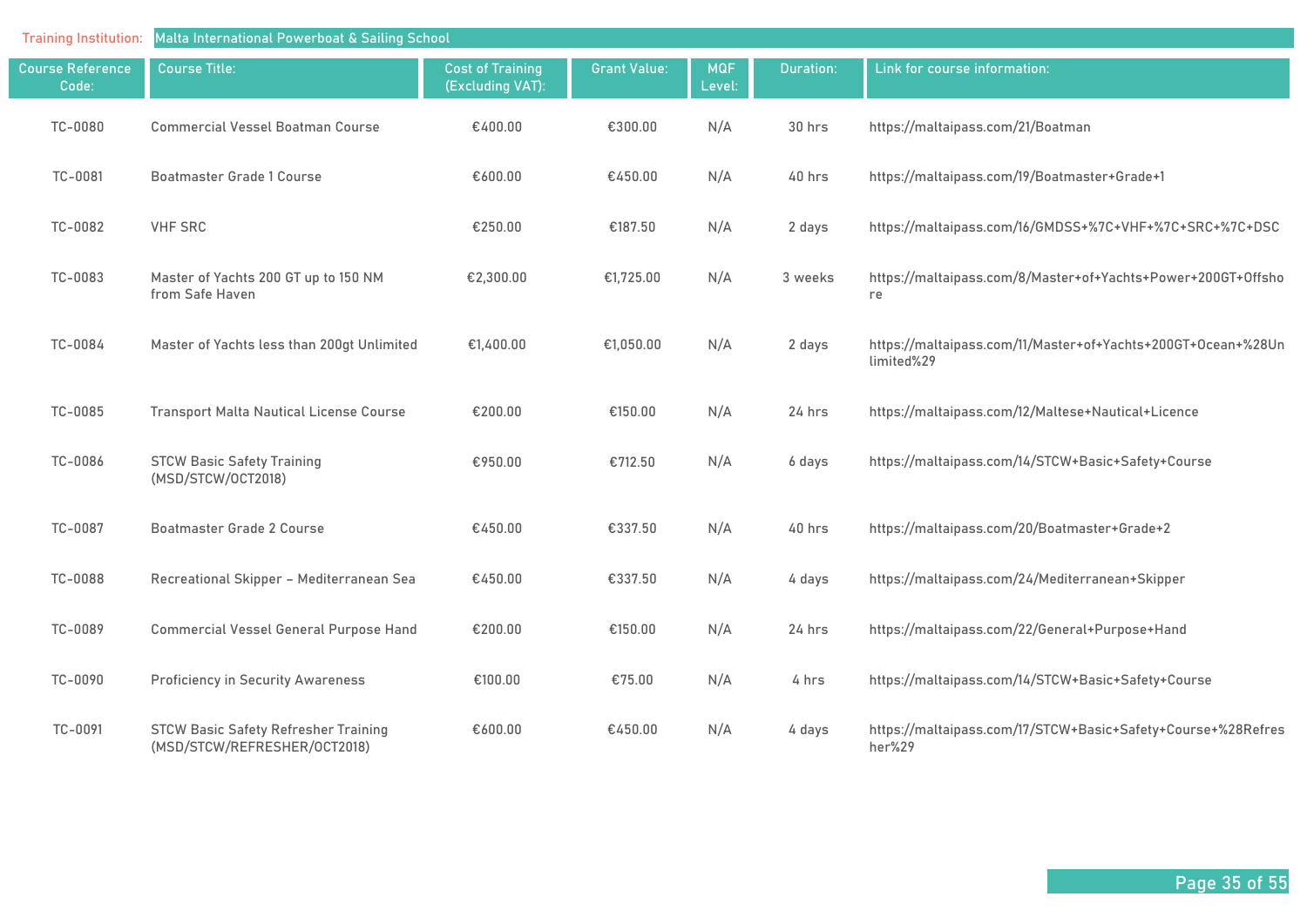| <b>Training Institution:</b>     | <b>Malta Leadership Institute</b>                                                                       |                                             |                     |                      |                  |                                                                                                                            |
|----------------------------------|---------------------------------------------------------------------------------------------------------|---------------------------------------------|---------------------|----------------------|------------------|----------------------------------------------------------------------------------------------------------------------------|
| <b>Course Reference</b><br>Code: | <b>Course Title:</b>                                                                                    | <b>Cost of Training</b><br>(Excluding VAT): | <b>Grant Value:</b> | <b>MQF</b><br>Level: | <b>Duration:</b> | Link for course information:                                                                                               |
| $A - 0407$                       | Award in Real Estate                                                                                    | €599.00                                     | €449.25             | 4                    | 4 months         | https://maltaleadershipinstitute.com/courses/award-in-real-<br>estate/                                                     |
| $Q - 0022$                       | Certificate in Caring for the Elderly Person                                                            | €1,000.00                                   | €750.00             | 5                    | 38 weeks         | https://maltaleadershipinstitute.com/en/courses/courses/14/certifi<br>cate-in-caring-for-the-elderly-person.htm            |
| $Q - 0023$                       | Undergraduate Diploma in Business<br>Leadership                                                         | €2,000.00                                   | €1,500.00           | $5\phantom{.0}$      | 68 weeks         | https://maltaleadershipinstitute.com/en/courses/courses/40/unde<br>rgraduate-diploma-in-business-leadership---60-ects-.htm |
| <b>Training Institution:</b>     | <b>Malta Sailing Academy</b>                                                                            |                                             |                     |                      |                  |                                                                                                                            |
| <b>Course Reference</b><br>Code: | <b>Course Title:</b>                                                                                    | <b>Cost of Training</b><br>(Excluding VAT): | <b>Grant Value:</b> | <b>MQF</b><br>Level: | <b>Duration:</b> | Link for course information:                                                                                               |
| TC-0079                          | Basic Seamanship and Safe-Boat<br><b>Handling Course</b>                                                | €160.00                                     | €120.00             | N/A                  | 24 hours         | https://msa.maltasailingacademy.com/msa_courses/nautical-<br>licence/                                                      |
| <b>Training Institution:</b>     | <b>Malta University Consulting Ltd.</b>                                                                 |                                             |                     |                      |                  |                                                                                                                            |
| <b>Course Reference</b><br>Code: | <b>Course Title:</b>                                                                                    | <b>Cost of Training</b><br>(Excluding VAT): | <b>Grant Value:</b> | <b>MQF</b><br>Level: | <b>Duration:</b> | Link for course information:                                                                                               |
| $A - 0010$                       | Award in Intermediate Technical and<br><b>Practical Alternative Dispute Resolution</b><br><b>Skills</b> | €1,200.00                                   | €900.00             | 5                    | 8 weeks          | https://muhc.com.mt/wp-content/uploads/2021/06/Course-<br>Information-Sheet_ADR_2021_website.pdf.                          |
| $A - 0196$                       | Award in Residential & Day-Care Work                                                                    | €1.170.00                                   | €877.50             | 4                    | 10 months        | https://muhc.com.mt/companies/malta-university-continuous-<br>professional-development/current-programmes/                 |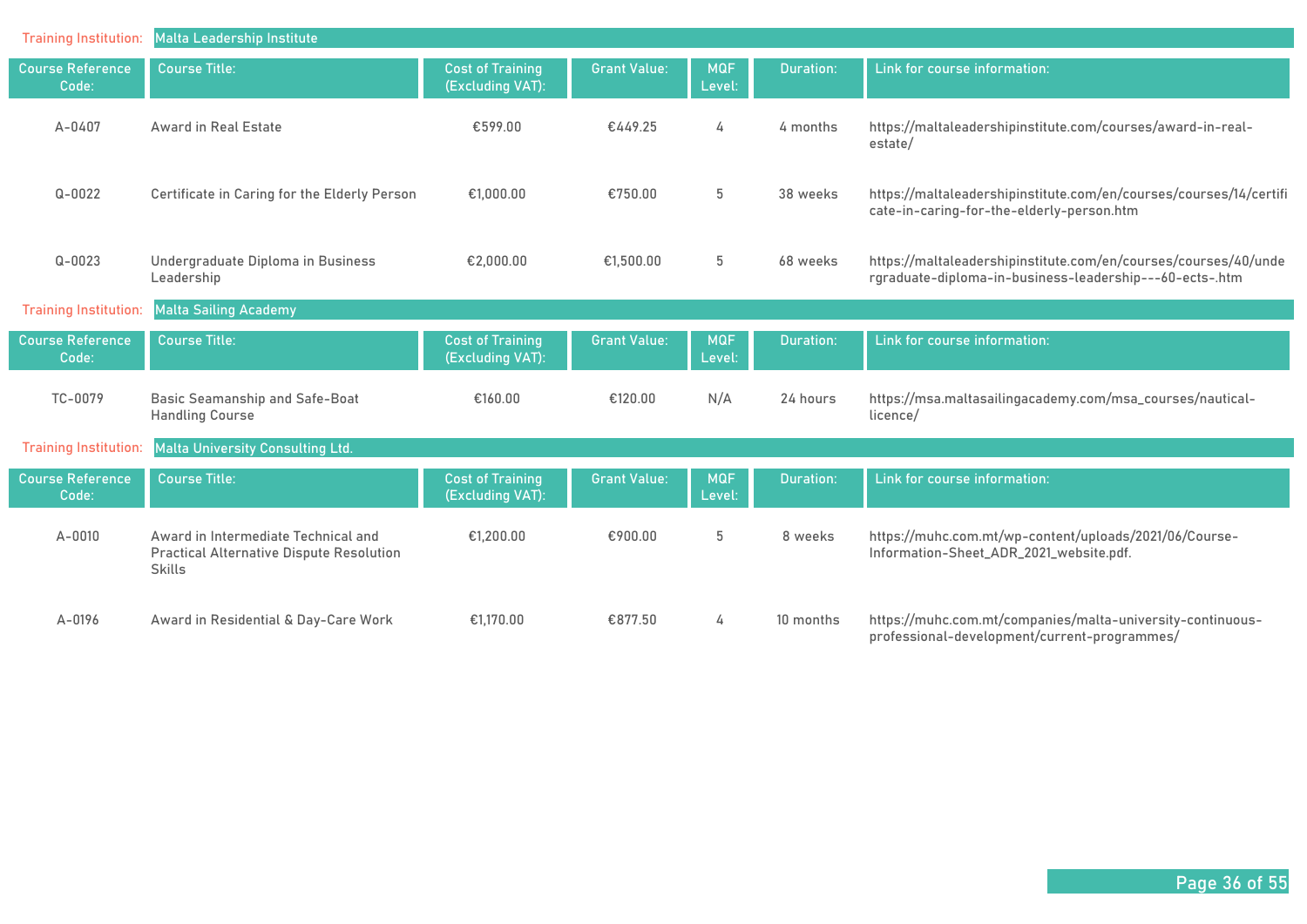| <b>Training Institution:</b>     | <b>MCAST</b>                                                                                                   |                                             |                     |                      |                  |                                              |
|----------------------------------|----------------------------------------------------------------------------------------------------------------|---------------------------------------------|---------------------|----------------------|------------------|----------------------------------------------|
| <b>Course Reference</b><br>Code: | <b>Course Title:</b>                                                                                           | <b>Cost of Training</b><br>(Excluding VAT): | <b>Grant Value:</b> | <b>MQF</b><br>Level: | <b>Duration:</b> | Link for course information:                 |
| $A - 0127$                       | Award in Full Stack Development<br>(Bootcamp)                                                                  | €350.00                                     | €262.50             | 5                    | 3 months         | https://shortcourses.mcast.edu.mt/course/529 |
| $A - 0212$                       | Award in Maths Proficiency                                                                                     | €195.00                                     | €146.25             | 5                    | 50 hours         | https://shortcourses.mcast.edu.mt/course/374 |
| $A - 0213$                       | Award in Maltese Proficiency                                                                                   | €195.00                                     | €146.25             | 5                    | 50 hours         | https://shortcourses.mcast.edu.mt/course/373 |
| A-0214                           | Award in English Proficiency                                                                                   | €195.00                                     | €146.25             | $5\phantom{.0}$      | 50 hours         | https://shortcourses.mcast.edu.mt/course/372 |
| $A - 0217$                       | MCAST Award in Real Estate for Property<br>Consultants, Property Brokers, Estate<br>Agents and Branch Managers | €600.00                                     | €450.00             | 4                    | 60 hours         | https://shortcourses.mcast.edu.mt/course/525 |
| A-0226                           | Award in Heating, Ventilation Air<br>Conditioning & Refrigeration (Incl.<br>Practical)                         | €600.00                                     | €450.00             | 4                    | 80 hours         | https://shortcourses.mcast.edu.mt/course/475 |
| $A - 0236$                       | Award in AutoCAD 2D-Basic                                                                                      | €145.00                                     | €108.75             | 3                    | 20 Hours         | https://shortcourses.mcast.edu.mt/course/68  |
| A-0237                           | Award in AutoCAD 2D - Advanced                                                                                 | €145.00                                     | €108.75             | 4                    | 20 Hours         | https://shortcourses.mcast.edu.mt/course/69  |
| $A - 0238$                       | Award in AutoCAD 3D - Basic                                                                                    | €145.00                                     | €108.75             | 5                    | 20 Hours         | https://shortcourses.mcast.edu.mt/course/70  |
| A-0239                           | <b>Autocad Bundle</b>                                                                                          | €370.00                                     | €277.50             | 5                    | 60 Hours         | https://shortcourses.mcast.edu.mt/course/67  |
| A-0254                           | Basic Seamanship and Safe Boathandling                                                                         | €135.00                                     | €101.25             | N/A                  | 24 Hours         | https://shortcourses.mcast.edu.mt/course/302 |
| $A - 0255$                       | Award in Stationary Refrigeration<br>Systems; Cat. 1                                                           | €600.00                                     | €450.00             | 4                    | 35 Hours         | https://shortcourses.mcast.edu.mt/course/252 |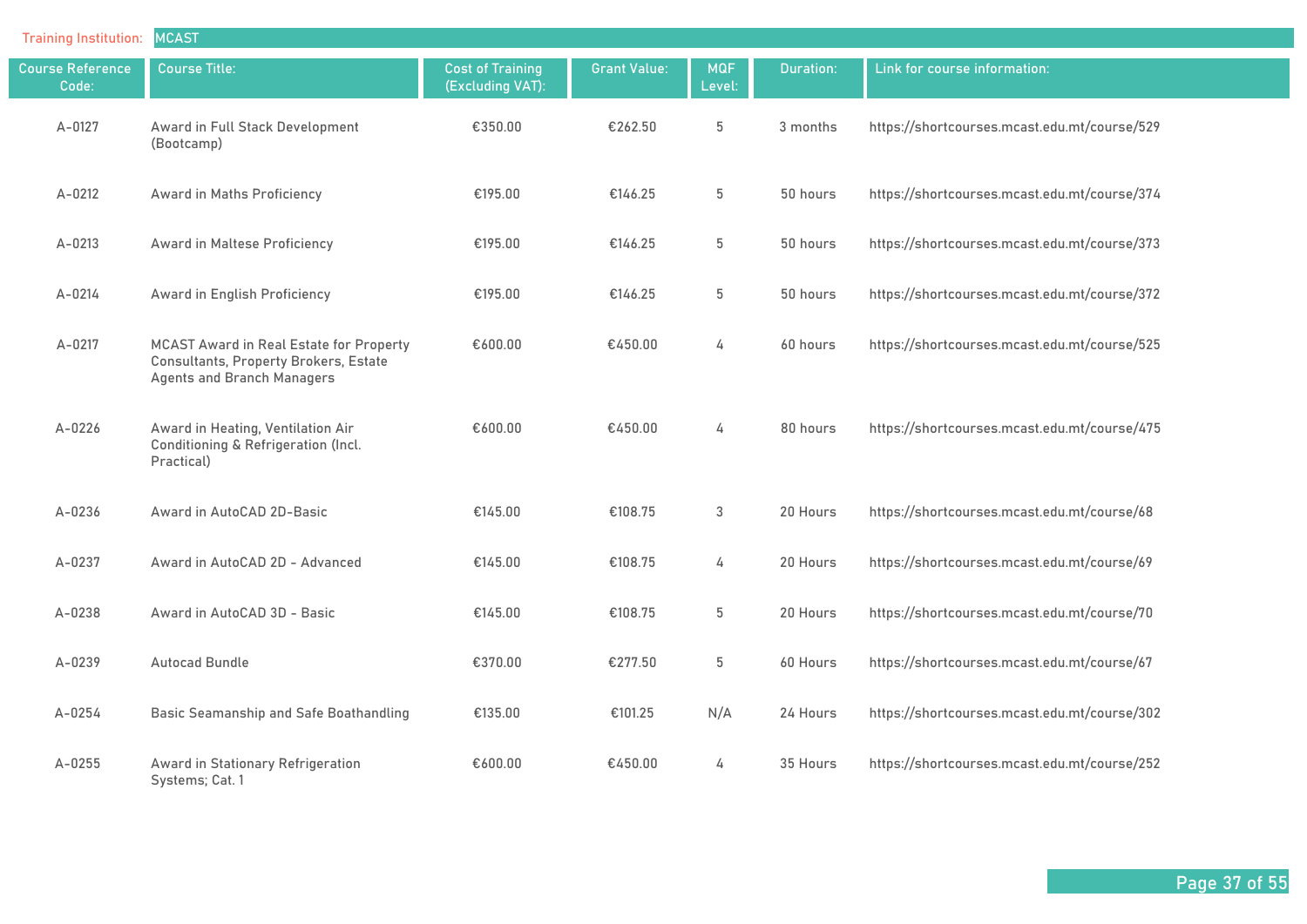| $A - 0256$ | Award in Stationary Refrigeration<br>Systems; Cat. 2 | €600.00 | €450.00 | 30 Hours | https://shortcourses.mcast.edu.mt/course/253 |
|------------|------------------------------------------------------|---------|---------|----------|----------------------------------------------|
| $A - 0258$ | Award in Stationary Refrigeration<br>Systems; Cat. 4 | €600.00 | €450.00 | 25 Hours | https://shortcourses.mcast.edu.mt/course/255 |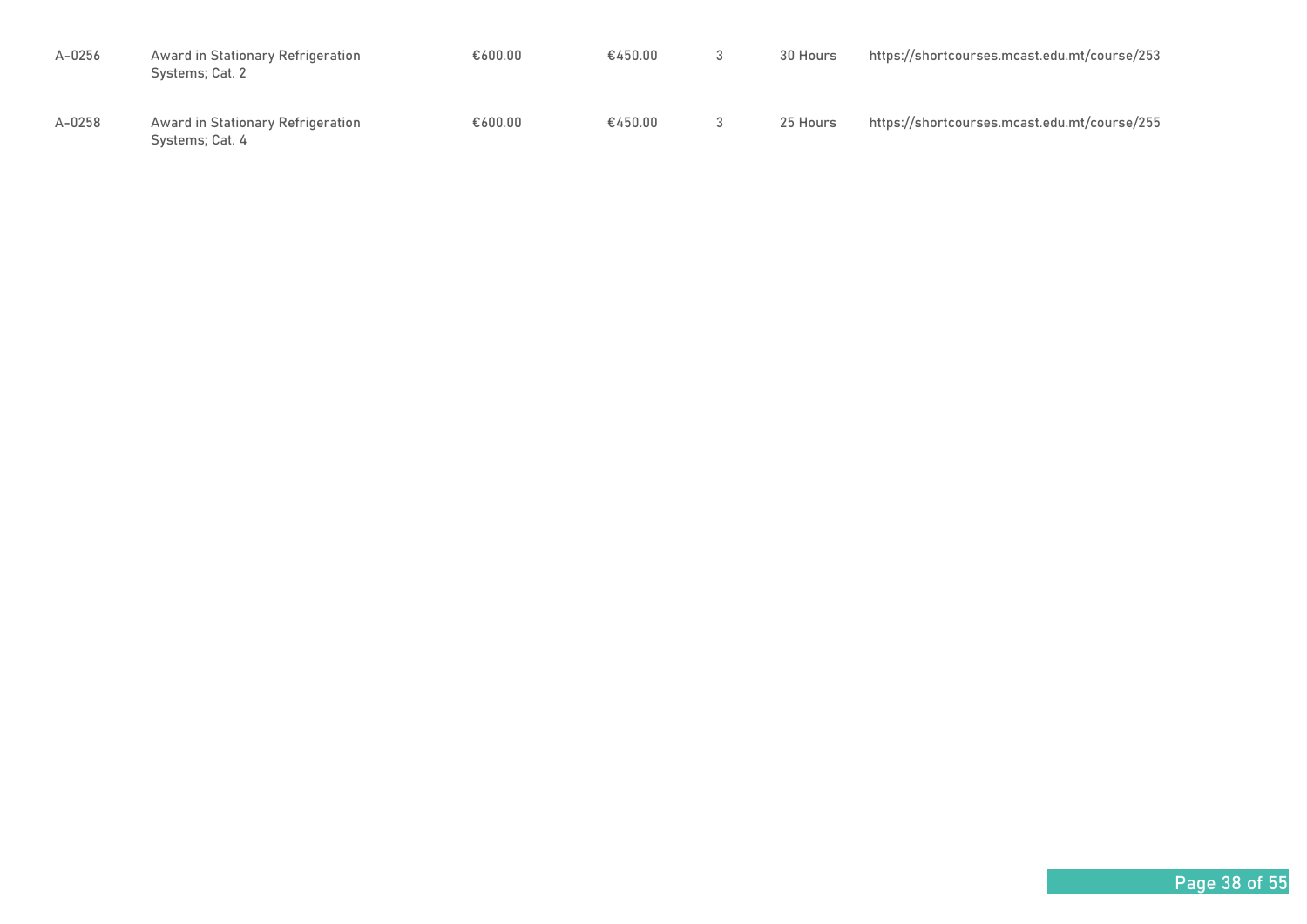| <b>Training Institution:</b> | Mediterranean Maritime Research and Training Centre                                                           |                                             |                     |                      |             |                                                                                                                                        |  |  |
|------------------------------|---------------------------------------------------------------------------------------------------------------|---------------------------------------------|---------------------|----------------------|-------------|----------------------------------------------------------------------------------------------------------------------------------------|--|--|
| Course Reference<br>Code:    | <b>Course Title:</b>                                                                                          | <b>Cost of Training</b><br>(Excluding VAT): | <b>Grant Value:</b> | <b>MQF</b><br>Level: | Duration:   | Link for course information:                                                                                                           |  |  |
| TC-0005                      | Master on Yachts less than 200GT and up<br>to 150Nm from safe haven                                           | €2,500.00                                   | €1,875.00           | N/A                  | 3 weeks     | https://www.maritimemt.edu.mt/courses/course/tm-master-of-<br>yachts-200                                                               |  |  |
| TC-0006                      | Master on Yachts less than 500 GT                                                                             | €10,000.00                                  | €3,000.00           | N/A                  | 13 weeks    | https://www.maritimemt.edu.mt/courses/course/tm-master-<br>mariner-500                                                                 |  |  |
| TC-0007                      | Officer in Charge of a Navigational Watch<br>on Yachts less than 3000 GT                                      | €10,000.00                                  | €3,000.00           | N/A                  | 13 weeks    | https://www.maritimemt.edu.mt/courses/course/tm-oow-3000                                                                               |  |  |
| TC-0008                      | Advanced Fire Fighting Refresher - STCW<br>$A-VI/3$                                                           | €300.00                                     | €225.00             | N/A                  | 1 day       | https://www.maritimemt.edu.mt/courses/course/advanced-fire-<br>fighting-stcw-a-vi-3-2                                                  |  |  |
| TC-0009                      | RADAR Navigation at Operational Level<br>Partially covering Section A-11/1 of the<br><b>STCW Code</b>         | €1,600.00                                   | €1,200.00           | N/A                  | 9 days      | https://www.maritimemt.edu.mt/courses/course/radar-arpa-<br>certificate-at-operational-level                                           |  |  |
| TC-0010                      | Radar Arpa Certificate at Management<br>Level                                                                 | €950.00                                     | €712.50             | N/A                  | 4 days      | https://www.maritimemt.edu.mt/courses/course/radar-arpa-<br>certificate-at-management-level                                            |  |  |
| TC-0011                      | <b>STCW Basic Safety Training Refresher</b>                                                                   | €650.00                                     | €487.50             | N/A                  | $21/2$ days | https://www.maritimemt.edu.mt/courses/course/basic-safety-<br>training-refresher                                                       |  |  |
| TC-0012                      | Proficiency in Survival Craft and Rescue<br>Boats (other than fast rescue boats)<br><b>Refresher Training</b> | €250.00                                     | €187.50             | N/A                  | 1 day       | https://www.maritimemt.edu.mt/courses/course/proficiency-in-<br>survival-craft-and-rescue-boats-other-than-fast-rescue-boats-<br>pscrb |  |  |
| TC-0013                      | Tanker Basic Training - Gas                                                                                   | €500.00                                     | €375.00             | N/A                  | 2 days      | https://www.maritimemt.edu.mt/contact                                                                                                  |  |  |
| TC-0014                      | <b>Ship Security Officer</b>                                                                                  | €650.00                                     | €487.50             | N/A                  | 2 days      | https://www.maritimemt.edu.mt/contact                                                                                                  |  |  |
| TC-0015                      | Use of Leadership & Managerial Skills                                                                         | €1,000.00                                   | €750.00             | N/A                  | 5 days      | https://www.maritimemt.edu.mt/courses/course/use-of-<br>leadership-and-management-skills-management-level                              |  |  |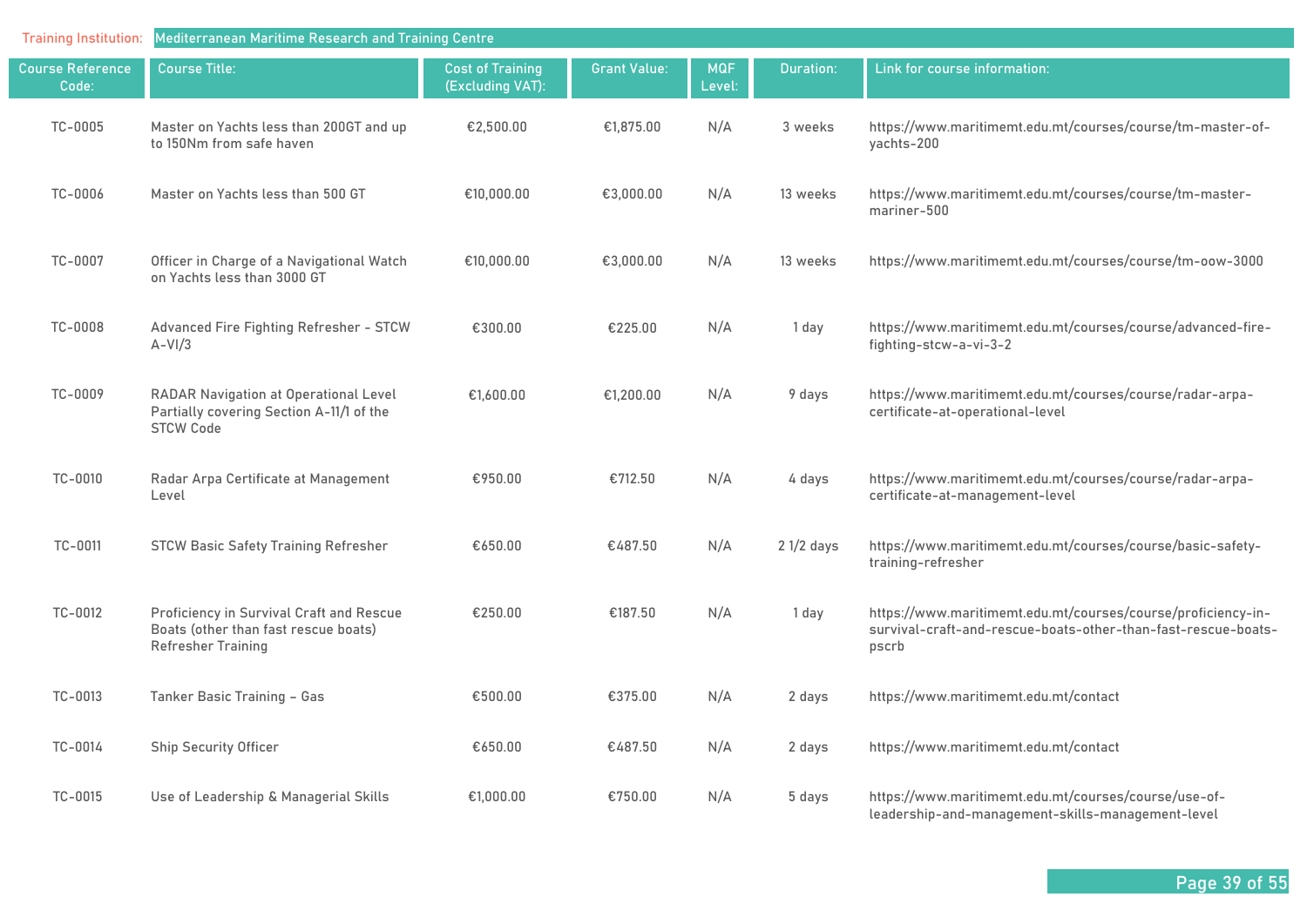| TC-0016 | <b>VHF Short Range Certificate</b>                                               | €150.00   | €112.50   | N/A | 2 days     | https://www.maritimemt.edu.mt/contact                                                                                          |
|---------|----------------------------------------------------------------------------------|-----------|-----------|-----|------------|--------------------------------------------------------------------------------------------------------------------------------|
| TC-0017 | Basic Seamanship & Safe Boat Handling                                            | €240.00   | €180.00   | N/A | 3 days     | https://www.maritimemt.edu.mt/courses/course/tm-nautical-<br>license                                                           |
| TC-0018 | Tanker Basic Training - Oil & Chemical                                           | €500.00   | €375.00   | N/A | 2 days     | https://www.maritimemt.edu.mt/contact                                                                                          |
| TC-0019 | <b>Medical Care</b>                                                              | €900.00   | €675.00   | N/A | 5 days     | https://www.maritimemt.edu.mt/courses/course/proficiency-in-<br>medical-care                                                   |
| TC-0020 | Proficiency in Medical First Aid                                                 | €750.00   | €562.50   | N/A | 4 days     | https://www.maritimemt.edu.mt/courses/course/medical-first-aid                                                                 |
| TC-0021 | Proficiency in Survival Craft and Rescue<br>Boats (other than fast rescue boats) | €1,000.00 | €750.00   | N/A | 4 days     | https://www.maritimemt.edu.mt/courses/course/proficiency-in-<br>survival-craft-rescue-boats-other-than-fast-rescue-boats-pscrb |
| TC-0022 | Security Training for Seafarers with<br><b>Designated Security Duties</b>        | €150.00   | €112.50   | N/A | 1 day      | https://www.maritimemt.edu.mt/courses/course/security-<br>training-for-seafarers-with-designated-security-duties               |
| TC-0023 | <b>GMDSS - Restricted Operator's Certificate</b>                                 | €1,350.00 | €1,012.50 | N/A | 6 days     | https://www.maritimemt.edu.mt/courses                                                                                          |
| TC-0024 | Leadership & Teamwork (Operational<br>Level)                                     | €700.00   | €525.00   | N/A | $2.5$ days | https://www.maritimemt.edu.mt/courses/course/leadership-and-<br>teamwork-operational-level                                     |
| TC-0025 | <b>GMDSS - General Operators Certificate</b><br>GOC                              | €2,150.00 | €1,612.50 | N/A | 9 days     | https://www.maritimemt.edu.mt/courses                                                                                          |
| TC-0026 | <b>Marine Induction Training</b>                                                 | €475.00   | €356.25   | N/A | 6.5 days   | https://www.maritimemt.edu.mt/contact                                                                                          |
| TC-0027 | <b>Commercial Vessels Regulations Boat</b><br>Master Grade 1                     | €820.00   | €615.00   | N/A | $7.5$ days | https://www.maritimemt.edu.mt/contact                                                                                          |
| TC-0028 | General Purpose Hand                                                             | €180.00   | €135.00   | N/A | 2 days     | https://www.maritimemt.edu.mt/contact                                                                                          |
| TC-0029 | <b>Efficient Deck Hand</b>                                                       | €1,000.00 | €750.00   | N/A | 5 days     | https://www.maritimemt.edu.mt/courses/course/efficient-<br>deckhand-merchant                                                   |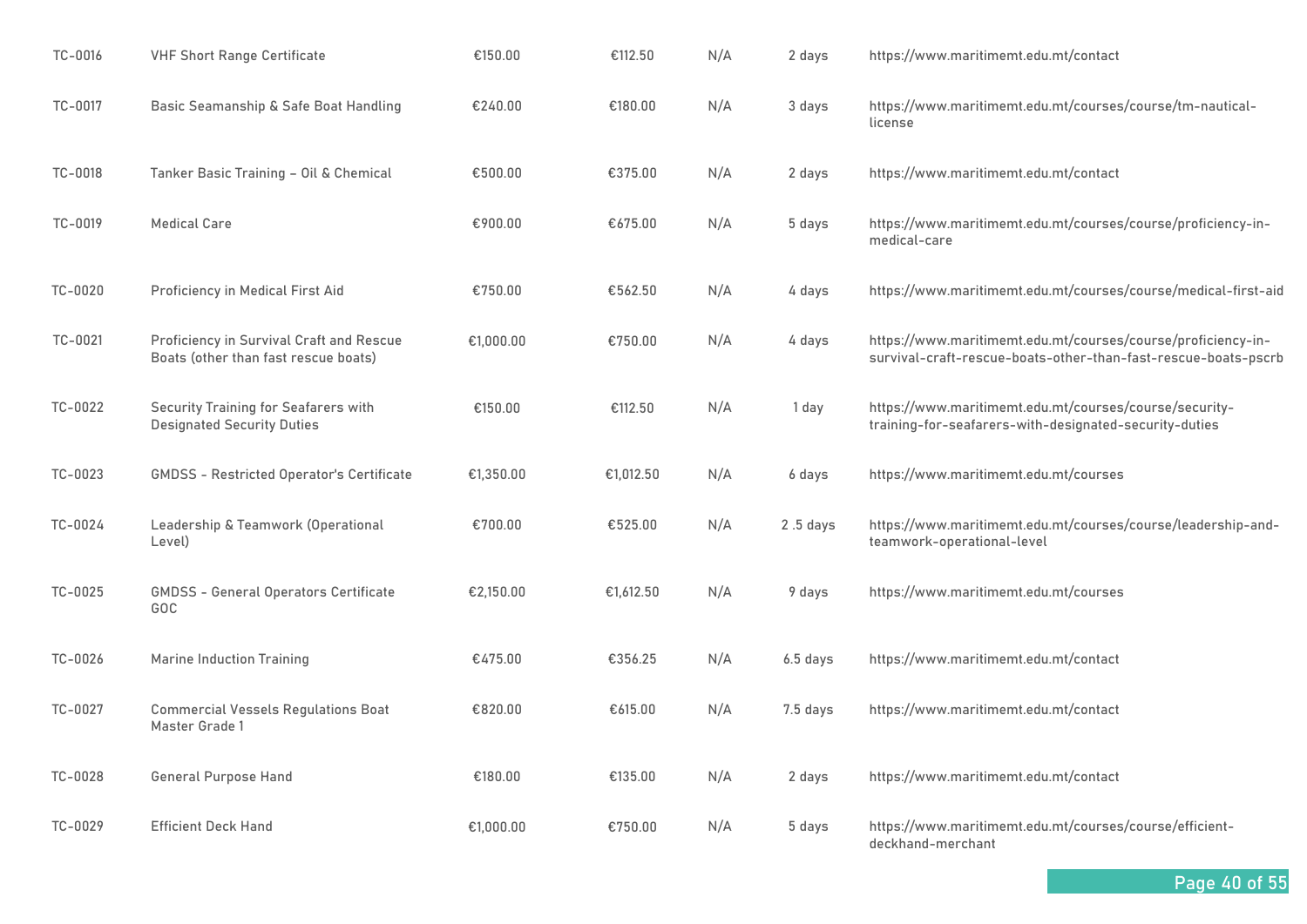| TC-0030 | <b>Electronic Chart Display and Information</b><br>System                                                                      | €1,200.00 | €900.00   | N/A | 5 days     | https://www.maritimemt.edu.mt/courses/course/electronic-chart-<br>display-and-information-systems-ecdis |
|---------|--------------------------------------------------------------------------------------------------------------------------------|-----------|-----------|-----|------------|---------------------------------------------------------------------------------------------------------|
| TC-0031 | Crowd Management & Safety Training for<br>Personnel Providing Direct Services to<br>Passengers in Passenger Spaces             | €325.00   | €243.75   | N/A | 1 day      | https://www.maritimemt.edu.mt/contact                                                                   |
| TC-0032 | Proficiency in Crisis Management &<br>Human Behaviour Training Including<br>Passenger Safety, Cargo Safety & Hull<br>Integrity | €400.00   | €300.00   | N/A | 2 days     | https://www.maritimemt.edu.mt/contact                                                                   |
| TC-0033 | <b>Basic Safety Training</b>                                                                                                   | €1,000.00 | €750.00   | N/A | $5.5$ days | https://www.maritimemt.edu.mt/courses/course/basic-safety-<br>training-stcw-vi-1-2                      |
| TC-0041 | Accredited Engine Course (Yachts)                                                                                              | €1,200.00 | €900.00   | N/A | 8 days     | https://www.maritimemt.edu.mt/contact                                                                   |
| TC-0047 | <b>CVR Mate / Master Combined</b>                                                                                              | €1,845.00 | €1,383.75 | N/A | 15 days    | https://www.maritimemt.edu.mt/contact                                                                   |
| TC-0048 | <b>Training Course for Instructors</b>                                                                                         | €750.00   | €562.50   | N/A | 5 days     | https://www.maritimemt.edu.mt/courses/course/stcw-training-<br>course-for-instructors                   |
| TC-0049 | STCW Refresher Package Deal                                                                                                    | €1,110.00 | €832.50   | N/A | 4 days     | https://www.maritimemt.edu.mt/courses/course/stcw-refresher-<br>package                                 |
| TC-0050 | <b>STCW Advanced Oil Tanker</b>                                                                                                | €1,500.00 | €1,125.00 | N/A | 7 days     | https://www.maritimemt.edu.mt/courses/course/stcw-advanced-<br>oil-tanker                               |
| TC-0051 | <b>Recreational Skipper</b>                                                                                                    | €400.00   | €300.00   | N/A | 3 days     | https://www.maritimemt.edu.mt/courses/course/tm-35nm-<br>recreational-skipper                           |
| TC-0065 | Transport Malta Workboat Module<br>Vessels Less 200GT                                                                          | €750.00   | €562.50   | N/A | 4 days     | https://www.maritimemt.edu.mt/courses/course/stcw-advanced-<br>oil-tanker                               |
| TC-0074 | Rating forming part of a Navigational<br>Watch                                                                                 | €1,000.00 | €750.00   | N/A | 6 days     | https://www.maritimemt.edu.mt/courses/course/deck-<br>watchkeeping                                      |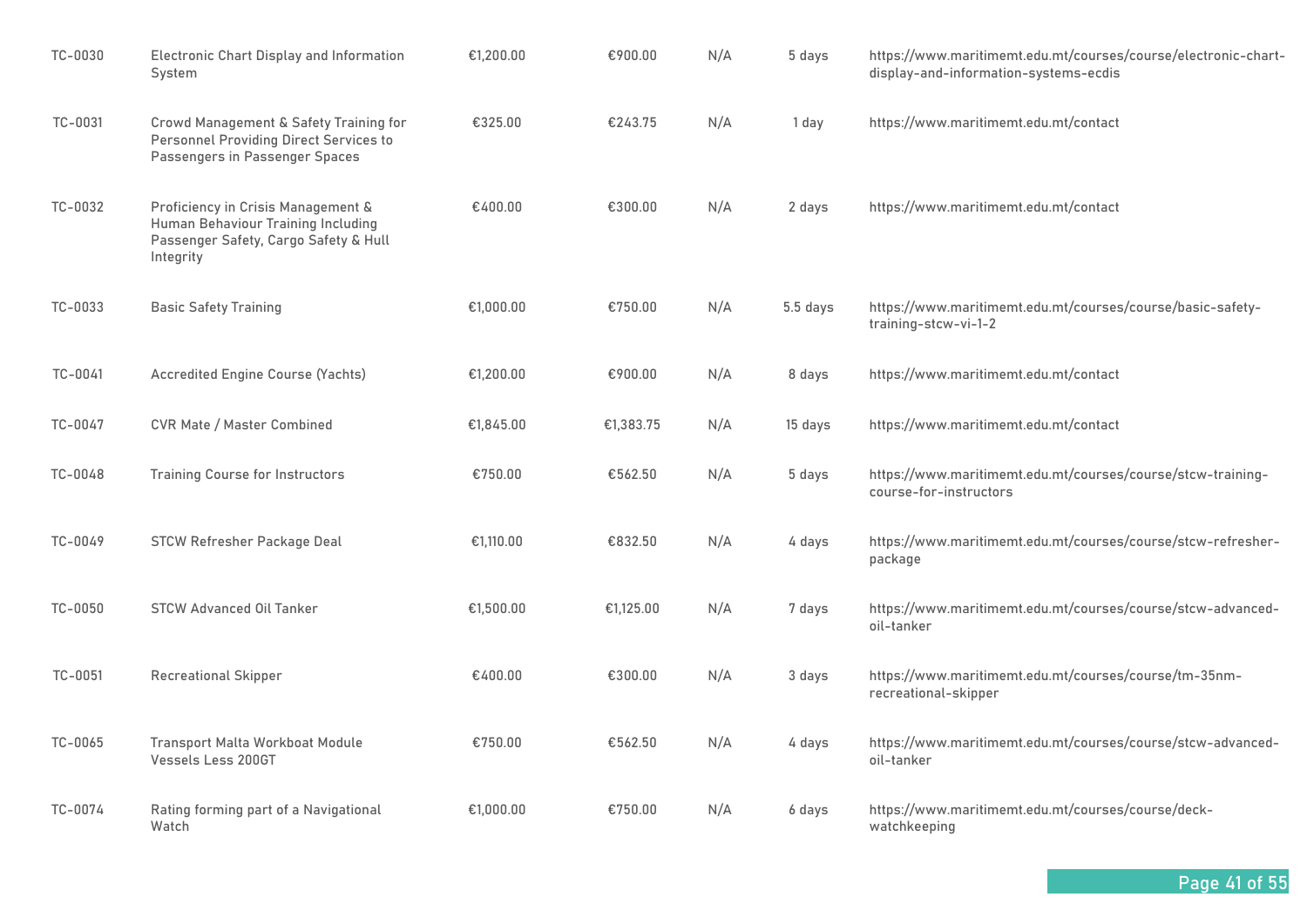| <b>Training Institution:</b>     | <b>Misco Consulting Ltd.</b>                                    |                                             |                     |                      |           |                                                                                                                                         |
|----------------------------------|-----------------------------------------------------------------|---------------------------------------------|---------------------|----------------------|-----------|-----------------------------------------------------------------------------------------------------------------------------------------|
| <b>Course Reference</b><br>Code: | <b>Course Title:</b>                                            | <b>Cost of Training</b><br>(Excluding VAT): | <b>Grant Value:</b> | <b>MQF</b><br>Level: | Duration: | Link for course information:                                                                                                            |
| A-0011                           | Award in Strategic Marketing                                    | €1,200.00                                   | €900.00             | 6                    | 3 months  | Email - training@miscomalta.com or Telephone<br>22054300/22054612<br>Email - training@miscomalta.com / Telephone -<br>22054300/22054612 |
| A-0328                           | City and Guilds Level 5 Diploma in<br>Leadership and Management | €1,693.30                                   | €1,269.98           | 5                    | 24 months | EQF/MQF Level 5 Award in Leadership and Management - Misco<br>Malta                                                                     |
| $A - 0331$                       | Award in Human Resource Management<br>and Development           | €423.73                                     | €317.80             | 5                    | 4 months  | EQF/MQF Level 5 Award in Human Resource Management and<br>Development - Misco Malta                                                     |
| $A - 0332$                       | Award in Job Coaching                                           | €762.71                                     | €572.03             | 5                    | 6 months  | Email - training@miscomalta.com or Telephone<br>22054300/22054612<br>training@miscomalta.com OR 22054300/22054612                       |
| A-0333                           | Award in Leadership and Management                              | €593.22                                     | €444.92             | 5                    | 5 months  | EQF/MQF Level 5 Award in Leadership and Management - Misco<br>Malta                                                                     |
| A-0334                           | Award in Project Management                                     | €677.96                                     | €508.47             | 5                    | 5 months  | Email - training@miscomalta.com or Telephone<br>22054300/22054612<br>training@miscomalta.com OR 22054300/22054612                       |
| $A - 0335$                       | Award in Training the Trainer                                   | €338.98                                     | €254.24             | 5                    | 3 months  | Email - training@miscomalta.com or Telephone<br>22054300/22054612<br>training@miscomalta.com OR 22054300/22054612                       |
| $Q - 0025$                       | Certificate in Professional Marketing                           | €2,060.00                                   | €1,545.00           | 5                    | 12 months | http://www.miscomalta.com/content.aspx?id=331510                                                                                        |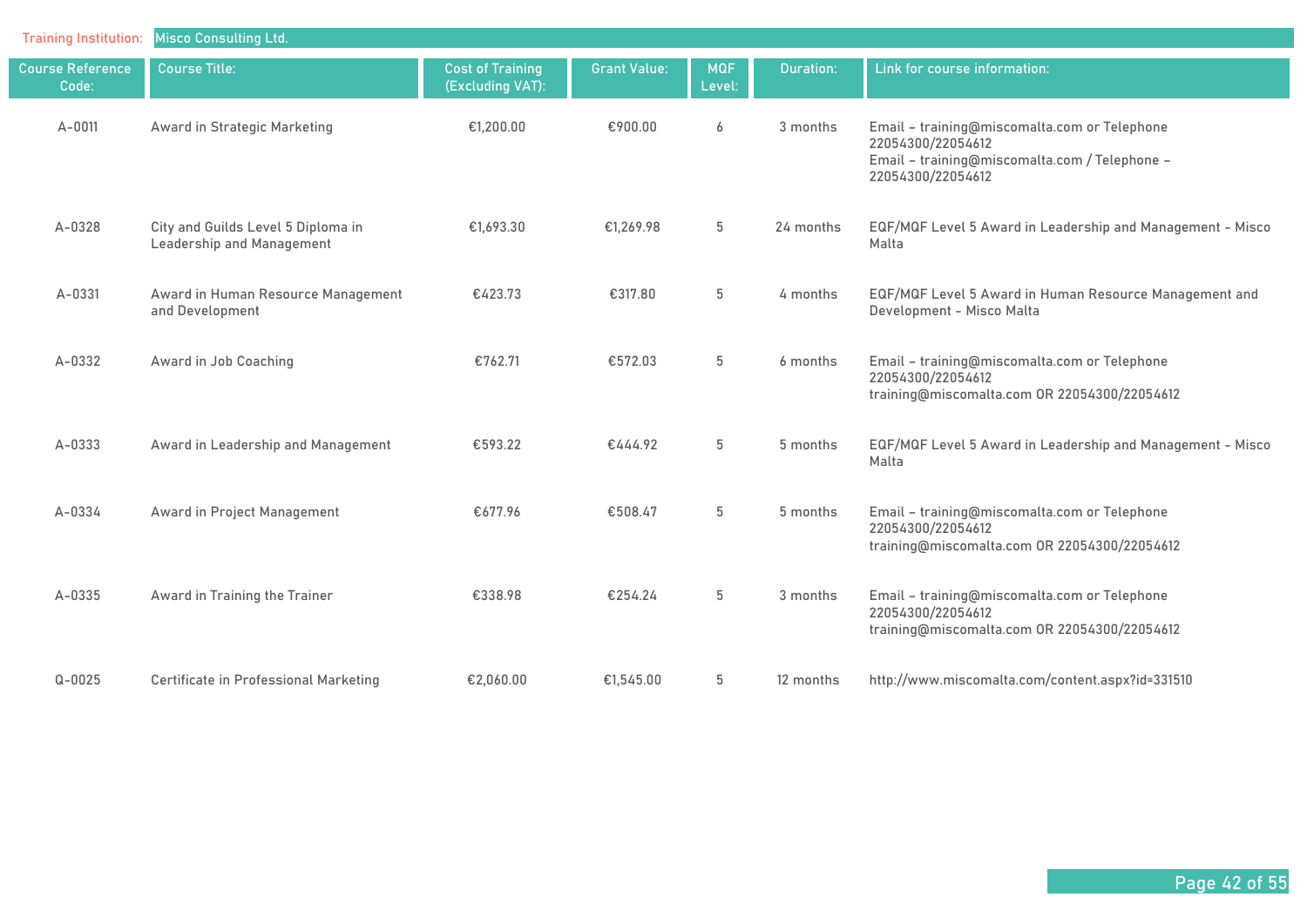| <b>Training Institution:</b>     | MMA Academy for Patient Centred Excellence and Innovation in Regulatory Sciences |                                             |                     |                      |                  |                                                                       |  |  |  |
|----------------------------------|----------------------------------------------------------------------------------|---------------------------------------------|---------------------|----------------------|------------------|-----------------------------------------------------------------------|--|--|--|
| <b>Course Reference</b><br>Code: | <b>Course Title:</b>                                                             | <b>Cost of Training</b><br>(Excluding VAT): | <b>Grant Value:</b> | <b>MQF</b><br>Level: | <b>Duration:</b> | Link for course information:                                          |  |  |  |
| A-0031                           | Award in Good Manufacturing Practice                                             | €1,250.00                                   | €937.50             | 5                    | 3 days           | http://medicinesauthority.gov.mt/academyforregulatorysciences         |  |  |  |
| A-0337                           | Award in Medical Devices                                                         | €800.00                                     | €600.00             | 5                    | 3 days           | http://www.medicinesauthority.gov.mt/academyforregulatoryscien<br>ces |  |  |  |
| A-0366                           | Award in Good Distribution Practice                                              | €950.00                                     | €712.50             | 5                    | 4 weeks          | http://www.medicinesauthority.gov.mt/academyforregulatoryscien<br>ces |  |  |  |
| <b>Training Institution:</b>     | MX Institute for Higher Education Ltd                                            |                                             |                     |                      |                  |                                                                       |  |  |  |
| <b>Course Reference</b><br>Code: | <b>Course Title:</b>                                                             | <b>Cost of Training</b><br>(Excluding VAT): | <b>Grant Value:</b> | <b>MQF</b><br>Level: | <b>Duration:</b> | Link for course information:                                          |  |  |  |
| $Q - 0026$                       | Diploma in Business Management                                                   | €3,700.00                                   | €2,775.00           | 5                    | 18 months        | https://mx.edu.mt/dipl4_5bm.html                                      |  |  |  |
| $Q - 0027$                       | Diploma in Information Technology                                                | €3,700.00                                   | €2,775.00           | 5                    | 18 months        | https://mx.edu.mt/dipl4_5.html                                        |  |  |  |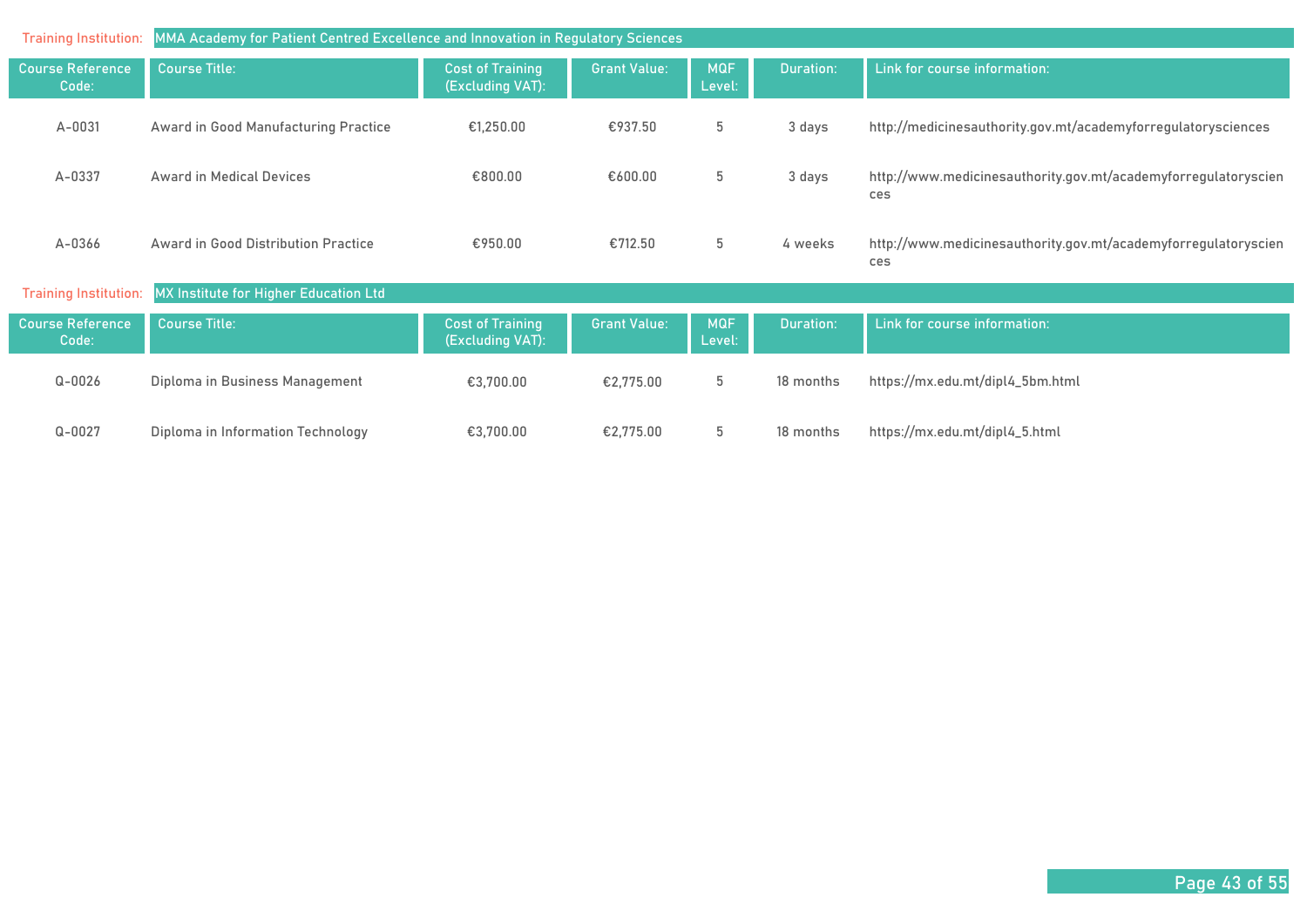| <b>Training Institution:</b>     | <b>Nautical Marine Malta Ltd</b>                                     |                                             |                     |                      |           |                                                                                       |  |  |  |
|----------------------------------|----------------------------------------------------------------------|---------------------------------------------|---------------------|----------------------|-----------|---------------------------------------------------------------------------------------|--|--|--|
| <b>Course Reference</b><br>Code: | <b>Course Title:</b>                                                 | <b>Cost of Training</b><br>(Excluding VAT): | <b>Grant Value:</b> | <b>MQF</b><br>Level: | Duration: | Link for course information:                                                          |  |  |  |
| TC-0035                          | Recreational Skipper - Mediterranean Sea                             | €381.35                                     | €286.01             | N/A                  | 1 Month   | https://nauticalmarinemalta.com/marine-courses/ - skipper                             |  |  |  |
| TC-0036                          | <b>Commercial Vessel Mate &amp; Master</b><br>(Combined)             | €1,355.93                                   | €1,016.95           | N/A                  | 3 months  | https://nauticalmarinemalta.com/marine-courses/ - cvmm                                |  |  |  |
| TC-0037                          | <b>VHF Short Range Certificate Course</b>                            | €169.49                                     | €127.12             | N/A                  | 1 Week    | https://nauticalmarinemalta.com/marine-courses/-<br>vhfshortrangecertificate          |  |  |  |
| TC-0038                          | Basic Seamanship and Safe Boat Handling<br>(Nautical License Course) | €211.86                                     | €158.90             | N/A                  | 1 Month   | https://nauticalmarinemalta.com/marine-courses/ -<br>basicseamanship                  |  |  |  |
| TC-0039                          | <b>Commercial Vessel Boatmaster Grade 1</b>                          | €1,059.32                                   | €794.49             | N/A                  | 2 Months  | https://nauticalmarinemalta.com/marine-courses/ -<br>commercialvesselboatmastergrade1 |  |  |  |
| TC-0040                          | <b>Commercial Vessel Engineer</b>                                    | €2,966.10                                   | €2,224.58           | N/A                  | 4 Months  | https://nauticalmarinemalta.com/marine-courses/ - cve                                 |  |  |  |
| TC-0062                          | <b>Commercial Vessel Engine Driver Grade 2</b>                       | €450.00                                     | €337.50             | N/A                  | 1 month   | https://nauticalmarinemalta.com/marine-courses/ - enginegrade2                        |  |  |  |
| TC-0063                          | Commercial Vessel General Purpose Hand                               | €211.86                                     | €158.90             | N/A                  | 1 month   | https://nauticalmarinemalta.com/marine-courses/ -<br>commercialgeneralpurposehand     |  |  |  |
| TC-0064                          | <b>Commercial Vessel Boatmaster Grade 2</b>                          | €805.08                                     | €603.81             | N/A                  | 2 months  | https://nauticalmarinemalta.com/marine-courses/ -<br>commercialvesselboatmastergrade2 |  |  |  |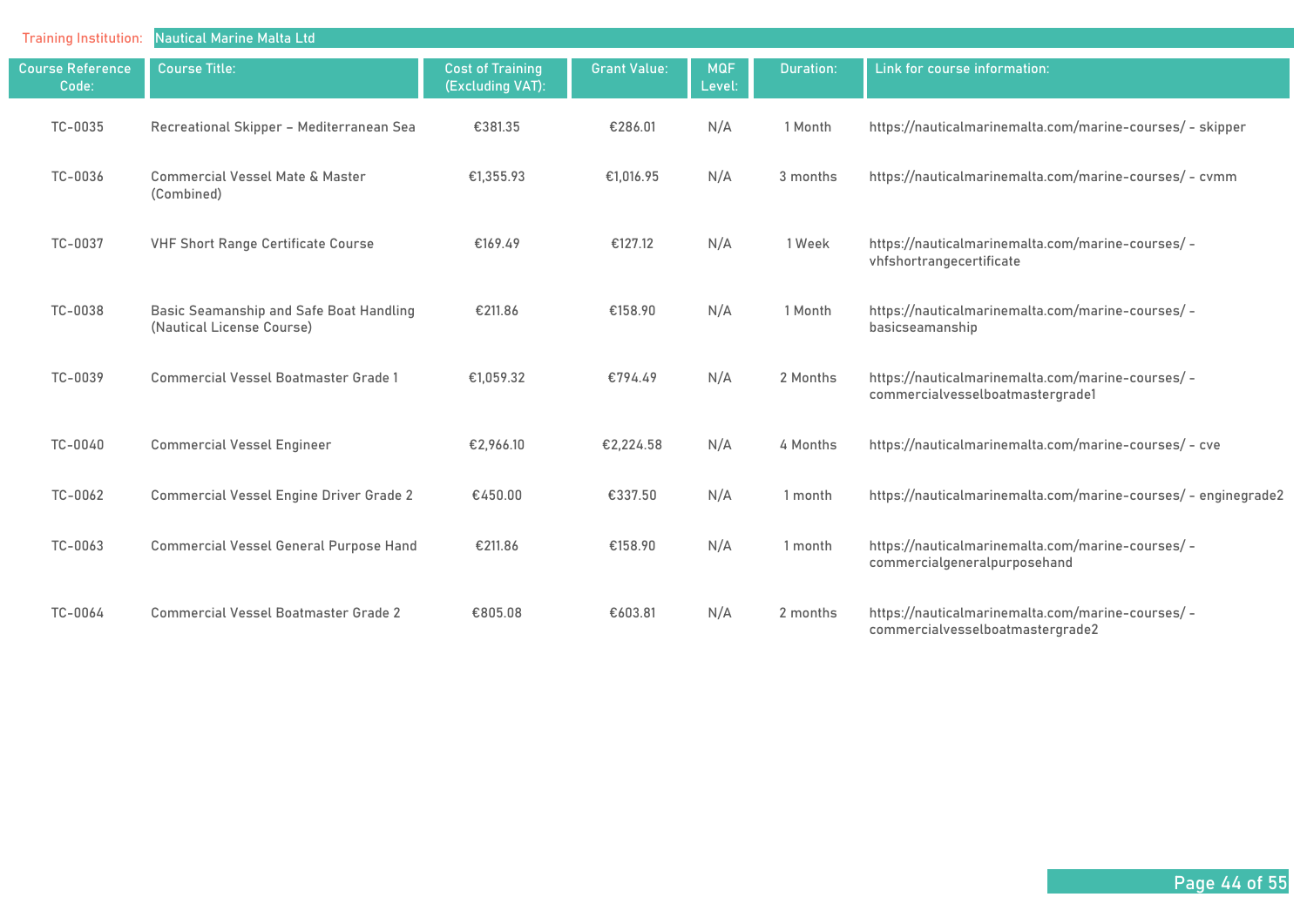| <b>Training Institution:</b>     | <b>Nefertiti Beauty Academy</b>                                                            |                                             |                     |                      |                  |                                                                                   |
|----------------------------------|--------------------------------------------------------------------------------------------|---------------------------------------------|---------------------|----------------------|------------------|-----------------------------------------------------------------------------------|
| <b>Course Reference</b><br>Code: | <b>Course Title:</b>                                                                       | <b>Cost of Training</b><br>(Excluding VAT): | <b>Grant Value:</b> | <b>MQF</b><br>Level: | <b>Duration:</b> | Link for course information:                                                      |
| A-0169                           | VTCT (ITEC) Level 2 Diploma for Beauty<br><b>Specialists</b>                               | €2,500.00                                   | €1,000.00           | 3                    | 9 months         | http://nefertiti.com.mt/diploma-in-beauty-specialist/                             |
| $A - 0171$                       | VTCT (iTEC) Level 3 Diploma in Holistic<br>Massage                                         | €1,500.00                                   | €1,000.00           | 4                    | 9 months         | http://nefertiti.com.mt/diploma-in-holistic-massage/                              |
| $A-0172$                         | VTCT (iTEC) Level 3 Extended Diploma in<br>Sports Massage                                  | €1,450.00                                   | €1,000.00           | 4                    | 9 months         | http://nefertiti.com.mt/diploma-in-sports-massage/                                |
| $A - 0173$                       | VTCT (ITEC) Level 3 Diploma in<br><b>Reflexology Treatments</b>                            | €1,250.00                                   | €937.50             | 4                    | 9 months         | http://nefertiti.com.mt/diploma-in-reflexology/                                   |
| $A - 0174$                       | VTCT (ITEC) Level 4 Diploma in Laser and<br>Intense Pulsed Light Treatments                | €1,750.00                                   | €1,312.50           | 5                    | 9 months         | http://nefertiti.com.mt/diploma-in-laser-and-intense-pulsed-<br>light-treatments/ |
| A-0189                           | VTCT (iTEC) Level 3 Certificate in Diet &<br><b>Nutrition for Complementary Therapists</b> | €750.00                                     | €562.50             | 4                    | 9 months         | Contact academy on 99072233                                                       |
| A-0190                           | VTCT (iTEC) Level 2 Certificate in Manicure<br>& Pedicure                                  | €700.00                                     | €525.00             | 3                    | 3-6 months       | Contact Academy on 99072233                                                       |
| A-0192                           | VTCT (iTEC) Level 3 Diploma in Indian<br><b>Head Massage</b>                               | €1,500.00                                   | €1,000.00           | 4                    | 9 months         | Contact academy on 99072233                                                       |
| A-0193                           | VTCT (iTEC) Level 2 Certificate in Waxing                                                  | €650.00                                     | €487.50             | 3                    | 3-6 months       | Contact Academy on 99072233                                                       |
| A-0194                           | VTCT (iTEC) Level 2 Certificate for Beauty<br><b>Specialists</b>                           | €850.00                                     | €637.50             | 3                    | 3-6 months       | Contact Academy on 99072233                                                       |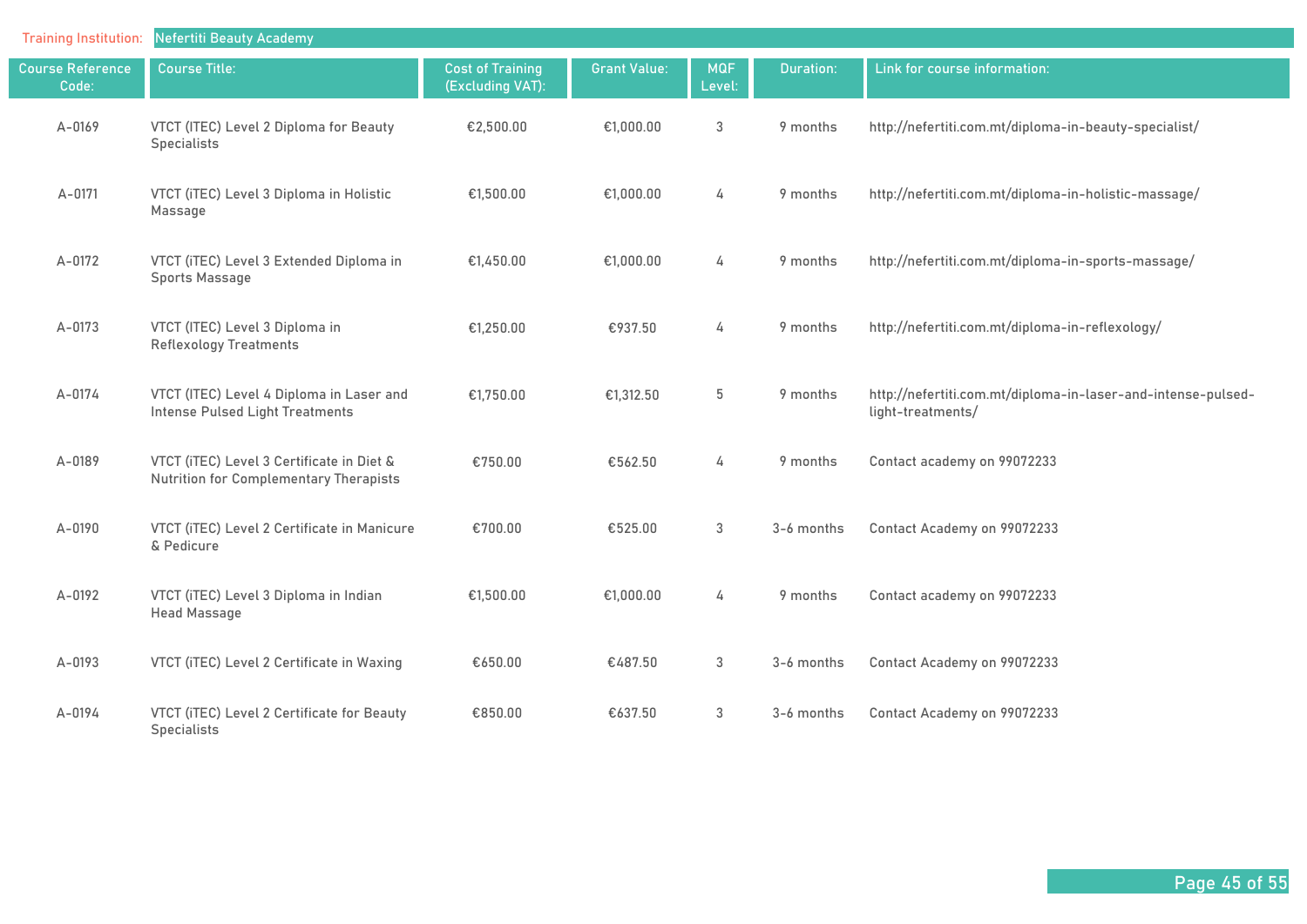| <b>Training Institution:</b>     | <b>NSTS</b> English Language Institute                                                                 |                                             |                     |                      |                                            |                                     |
|----------------------------------|--------------------------------------------------------------------------------------------------------|---------------------------------------------|---------------------|----------------------|--------------------------------------------|-------------------------------------|
| <b>Course Reference</b><br>Code: | <b>Course Title:</b>                                                                                   | <b>Cost of Training</b><br>(Excluding VAT): | <b>Grant Value:</b> | <b>MQF</b><br>Level: | <b>Duration:</b>                           | Link for course information:        |
| $A - 0342$                       | Award in Teaching English as a Foreign<br>Language (TEFL Award)                                        | €285.00                                     | €213.75             | 4                    | 3 weeks                                    | https://www.nstsmalta.org/teflcert/ |
| $Q - 0111$                       | Cambridge English Level 5 Certificate in<br>Teaching English to Speakers of other<br>Languages (CELTA) | €1.620.00                                   | €1.215.00           | 5                    | 1 month full<br>time/3 months<br>part time | https://www.nstsmalta.org/celta-en/ |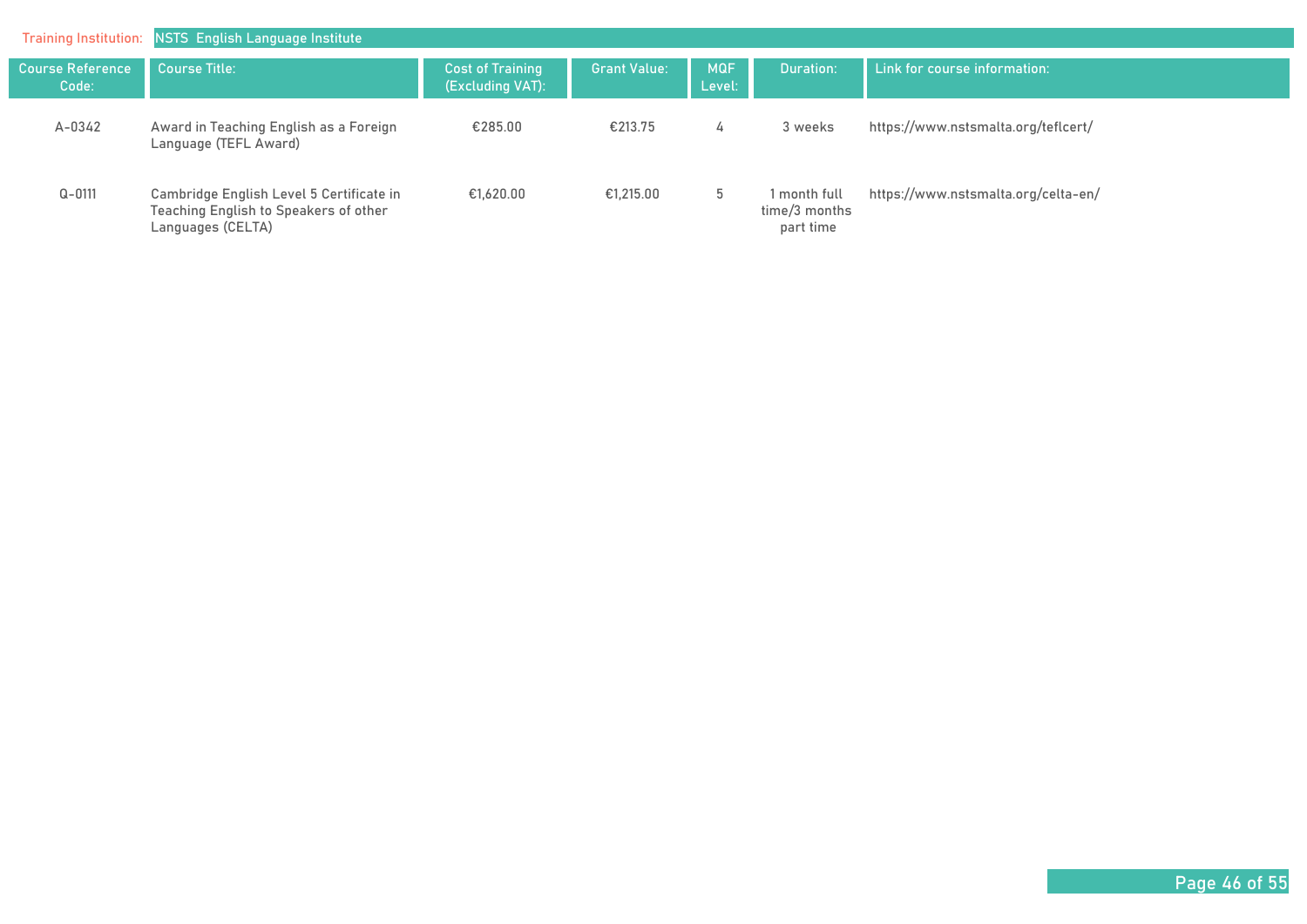| <b>Training Institution:</b>     | <b>Ocean Beauty Academy</b>                                                                 |                                             |                     |                      |                  |                                        |
|----------------------------------|---------------------------------------------------------------------------------------------|---------------------------------------------|---------------------|----------------------|------------------|----------------------------------------|
| <b>Course Reference</b><br>Code: | <b>Course Title:</b>                                                                        | <b>Cost of Training</b><br>(Excluding VAT): | <b>Grant Value:</b> | <b>MQF</b><br>Level: | <b>Duration:</b> | Link for course information:           |
| A-0092                           | VTCT Level 2 Award in Eyelash & Eyebrow<br>Treatments                                       | €500.00                                     | €375.00             | 3                    | 2 months         | Contact Academy on 27021212 / 79066243 |
| A-0093                           | <b>VTCT Level 2 Award in Wax Depilation</b>                                                 | €500.00                                     | €375.00             | 3                    | 2 months         | Contact Academy on 27021212 / 79066243 |
| A-0096                           | VTCT Level 2 Award in Facial Massage &<br>Skincare                                          | €550.00                                     | €412.50             | 3                    | 3 months         | Contact Academy on 27021212 / 79066243 |
| A-0097                           | VTCT LEVEL 3 Award in Healthy Eating &<br>Wellbeing for the Complementary Therapy<br>Client | €550.00                                     | €412.50             | 4                    | 3 months         | Contact Academy on 27021212 / 79066243 |
| $A-0122$                         | <b>VTCT Level 2 Diploma in Beauty Specialist</b><br>Techniques                              | €1,750.00                                   | €1,000.00           | 3                    | 9 months         | Contact Academy on 27021212 / 79066243 |
| $A - 0123$                       | VTCT Level 3 Certificate in Fashion and<br>Photographic Make-up                             | €1,100.00                                   | €825.00             | 4                    | 9 months         | Contact Academy on 27021212 / 79066243 |
| A-0124                           | VTCT Level 3 Diploma in Theatrical,<br>Special Effects & Hair & Media Make-up               | €2,150.00                                   | €1,000.00           | 4                    | 9 months         | Contact Academy on 27021212 / 79066243 |
| $A - 0125$                       | VTCT Level 3 Diploma in Massage                                                             | €1,350.00                                   | €1,000.00           | 4                    | 9 months         | Contact Academy on 27021212 / 79066243 |
| $A - 0126$                       | VTCT Level 3 Diploma in Aromatherapy                                                        | €1,700.00                                   | €1,000.00           | 4                    | 9 months         | Contact Academy on 27021212 / 79066243 |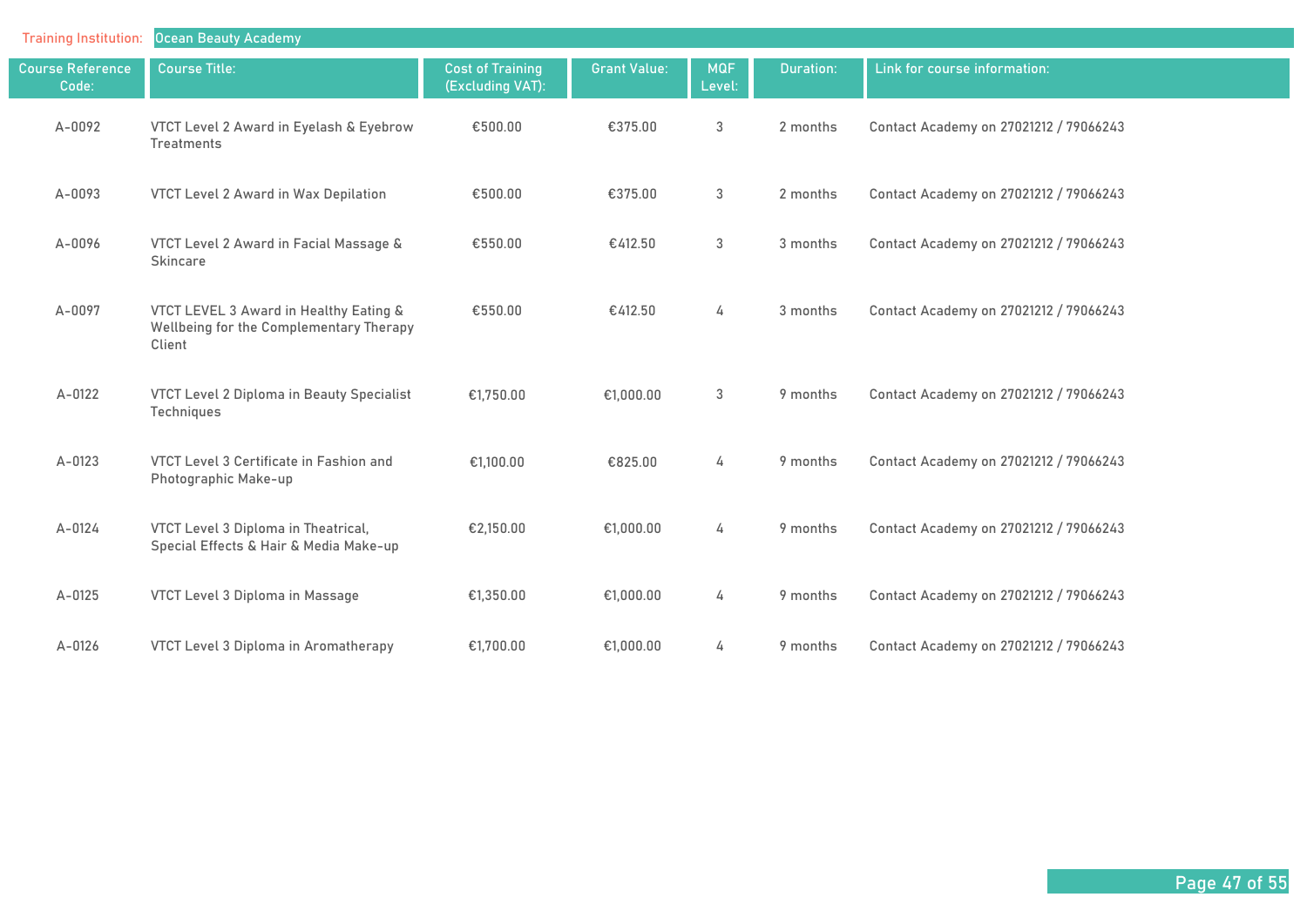| <b>Training Institution:</b>     | Online & Live Casino Academy Limited aka OLCA Ltd                          |                                             |                     |                      |           |                                                                                     |  |  |  |
|----------------------------------|----------------------------------------------------------------------------|---------------------------------------------|---------------------|----------------------|-----------|-------------------------------------------------------------------------------------|--|--|--|
| <b>Course Reference</b><br>Code: | <b>Course Title:</b>                                                       | <b>Cost of Training</b><br>(Excluding VAT): | <b>Grant Value:</b> | <b>MQF</b><br>Level: | Duration: | Link for course information:                                                        |  |  |  |
| A-0021                           | Award in Casino Game Presenter                                             | €850.00                                     | €637.50             | 3                    | 5 months  | https://www.olcamalta.com/course-information/casino-game-<br>presenter-award/       |  |  |  |
| $A-0022$                         | Award in Land-Based Casino Croupier &<br>Live-Studio Casino Game Presenter | €1,800.00                                   | €1,000.00           | 4                    | 3 months  | https://www.olcamalta.com/course-information/croupier-live-<br>dealer-course/       |  |  |  |
| $A - 0353$                       | Award in Customer Care                                                     | €100.00                                     | €75.00              | 5                    | 11 hours  | https://www.onlinecasinocourses.com/courses/Award-in-Casino-<br>Customer-Care       |  |  |  |
| A-0354                           | Award in Introduction to Casinos &<br>iGaming                              | €100.00                                     | €75.00              | 5                    | 6 hours   | https://www.onlinecasinocourses.com/courses/Introduction-to-<br>Casinos-and-iGaming |  |  |  |
| $A - 0355$                       | Award in Land-Based Casino Croupier -<br>Blackjack                         | €400.00                                     | €300.00             | 5                    | 1 month   | https://www.olcamalta.com/individual-exit-awards/                                   |  |  |  |
| A-0356                           | Award in Land-Based Casino Croupier -<br>Caribbean Stud Poker              | €400.00                                     | €300.00             | 5                    | 1 month   | https://www.olcamalta.com/individual-exit-awards/                                   |  |  |  |
| A-0357                           | Award in Land-Based Casino Croupier -<br>Mini Baccarat                     | €400.00                                     | €300.00             | 5                    | 1 month   | https://www.olcamalta.com/individual-exit-awards/                                   |  |  |  |
| A-0358                           | Award in Land-Based Casino Croupier -<br>Mini-Punto Banco                  | €400.00                                     | €300.00             | 5                    | 1 month   | https://www.olcamalta.com/individual-exit-awards/                                   |  |  |  |
| A-0359                           | Award in Land-Based Casino Croupier -<br>Roulette                          | €1,000.00                                   | €750.00             | 5                    | 3 months  | https://www.olcamalta.com/individual-exit-awards/ - module2                         |  |  |  |
| A-0360                           | Award in Land-Based Casino Croupier -<br><b>Texas Hold'em Poker</b>        | €400.00                                     | €300.00             | 5                    | 1 month   | https://www.olcamalta.com/individual-exit-awards/                                   |  |  |  |
| $A - 0361$                       | Award in Land-Based Casino Croupier -<br>Three Card Poker                  | €400.00                                     | €300.00             | 5                    | 1 month   | https://www.olcamalta.com/individual-exit-awards/                                   |  |  |  |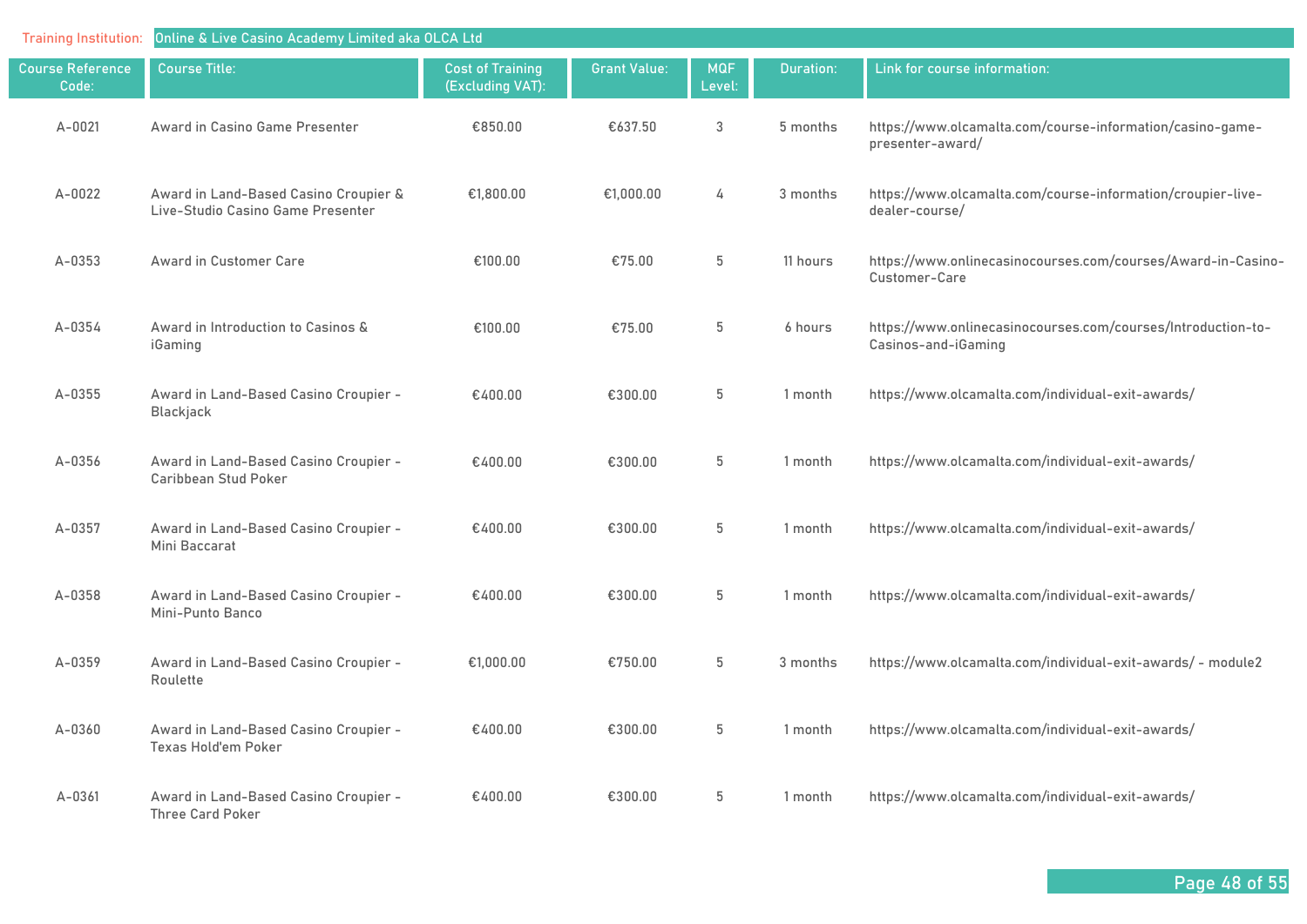| $A - 0362$                       | Award in Land-Based Casino Croupier -<br>Ultimate Texas Hold'em Poker        | €400.00                                     | €300.00             | 5                    | 1 month          | https://www.olcamalta.com/individual-exit-awards/                                          |
|----------------------------------|------------------------------------------------------------------------------|---------------------------------------------|---------------------|----------------------|------------------|--------------------------------------------------------------------------------------------|
| $A - 0363$                       | Award in Live Studio Casino Game<br>Presenter                                | €100.00                                     | €75.00              | 5                    | 6 hours          | https://www.onlinecasinocourses.com/courses/Award-In-<br>LiveStudio-Casino-Game-Presenter  |
| $A - 0364$                       | Award in Responsible Gaming                                                  | €100.00                                     | €75.00              | 5                    | 11 hours         | https://www.onlinecasinocourses.com/courses/Award-in-<br>Responsible-Gaming-Malta          |
| A-0413                           | Award in Anti-Money Laundering<br>Awareness & Indications                    | €100.00                                     | €75.00              | 4                    | 5 hours          | https://www.onlinecasinocourses.com/courses/award-in-anti-<br>money-laundering-malta       |
| $Q - 0028$                       | Diploma in Land-Based Casino Croupier &<br>Live Studio Casino Game Presenter | €4,000.00                                   | €3,000.00           | 5                    | 12 months        | https://www.olcamalta.com/course-information/casino-diploma/                               |
| <b>Training Institution:</b>     | <b>Online TEFL Teacher</b>                                                   |                                             |                     |                      |                  |                                                                                            |
| <b>Course Reference</b><br>Code: | <b>Course Title:</b>                                                         | <b>Cost of Training</b><br>(Excluding VAT): | <b>Grant Value:</b> | <b>MQF</b><br>Level: | <b>Duration:</b> | Link for course information:                                                               |
| A-0083                           | Award in Teaching English as a Foreign<br>Language (TEFL Award)              | €295.00                                     | €221.25             | 4                    | 1 month          | https://onlineteflteacher.com/online-tefl-certification-course-in-<br>malta-by-alan-marsh/ |
| $A - 0175$                       | Test for English Language Teachers (TELT)                                    | €195.00                                     | €146.25             | 4                    | 1 month          | https://onlineteflteacher.com/online-telt-preparation-course-by-<br>alan-marsh/            |
| <b>Training Institution:</b>     | People & Co                                                                  |                                             |                     |                      |                  |                                                                                            |
| <b>Course Reference</b>          |                                                                              |                                             |                     |                      |                  |                                                                                            |
| Code:                            | <b>Course Title:</b>                                                         | <b>Cost of Training</b><br>(Excluding VAT): | <b>Grant Value:</b> | <b>MQF</b><br>Level: | Duration:        | Link for course information:                                                               |
| A-0336                           | Award in Fashion Design                                                      | €840.00                                     | €630.00             | 4                    | 6 months         | https://peoplelearning.com.mt/course-schedule/an-introduction-<br>to-fashion-design        |
| <b>Training Institution:</b>     | <b>Prosailing Malta</b>                                                      |                                             |                     |                      |                  |                                                                                            |
| <b>Course Reference</b><br>Code: | <b>Course Title:</b>                                                         | <b>Cost of Training</b><br>(Excluding VAT): | <b>Grant Value:</b> | <b>MQF</b><br>Level: | <b>Duration:</b> | Link for course information:                                                               |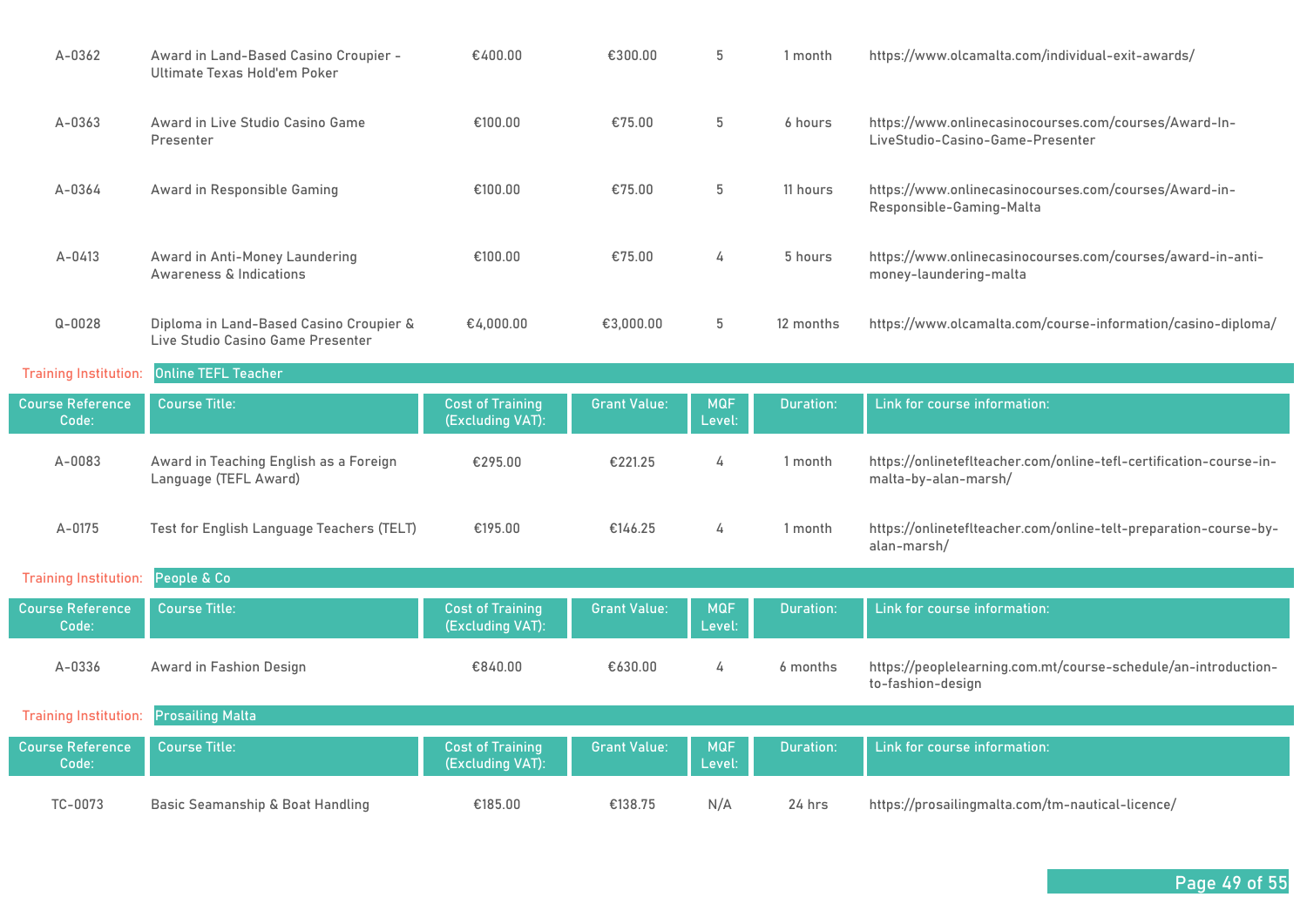| <b>Training Institution:</b>     | <b>PWC Malta</b>                                                           |                                             |                     |                      |                  |                                                                                       |
|----------------------------------|----------------------------------------------------------------------------|---------------------------------------------|---------------------|----------------------|------------------|---------------------------------------------------------------------------------------|
| <b>Course Reference</b><br>Code: | <b>Course Title:</b>                                                       | <b>Cost of Training</b><br>(Excluding VAT): | <b>Grant Value:</b> | <b>MQF</b><br>Level: | <b>Duration:</b> | Link for course information:                                                          |
| $A - 0012$                       | Award in Data Skills for Digital<br><b>Transformation</b>                  | €1,350.00                                   | €1,012.50           | 6                    | 48 hours         | https://www.pwc.com/mt/en/pwc-academy/pwc-academy-<br>malta/bootcamps-upskilling.html |
| $A - 0013$                       | Award in Technology Skills for Digital<br><b>Transformation Enablement</b> | €1,350.00                                   | €1,012.50           | 6                    | 48 hours         | https://www.pwc.com/mt/en/pwc-academy/pwc-academy-<br>malta/bootcamps-upskilling.html |
| $A - 0014$                       | Award in Business Transformation Skills<br>for the Digital Age             | €1,350.00                                   | €1,012.50           | 6                    | 48 hours         | https://www.pwc.com/mt/en/pwc-academy/pwc-academy-<br>malta/bootcamps-upskilling.html |
| <b>Training Institution:</b>     | <b>Sailing School Malta</b>                                                |                                             |                     |                      |                  |                                                                                       |
| <b>Course Reference</b><br>Code: | <b>Course Title:</b>                                                       | <b>Cost of Training</b><br>(Excluding VAT): | <b>Grant Value:</b> | <b>MQF</b><br>Level: | <b>Duration:</b> | Link for course information:                                                          |
| TC-0092                          | Basic Seamanship & Safe Boathandling<br>(Nautical Licence)                 | €169.49                                     | €127.12             | N/A                  | 24 hours         | https://www.sailingschoolmalta.com/courses/transport-malta-<br>nautical-license       |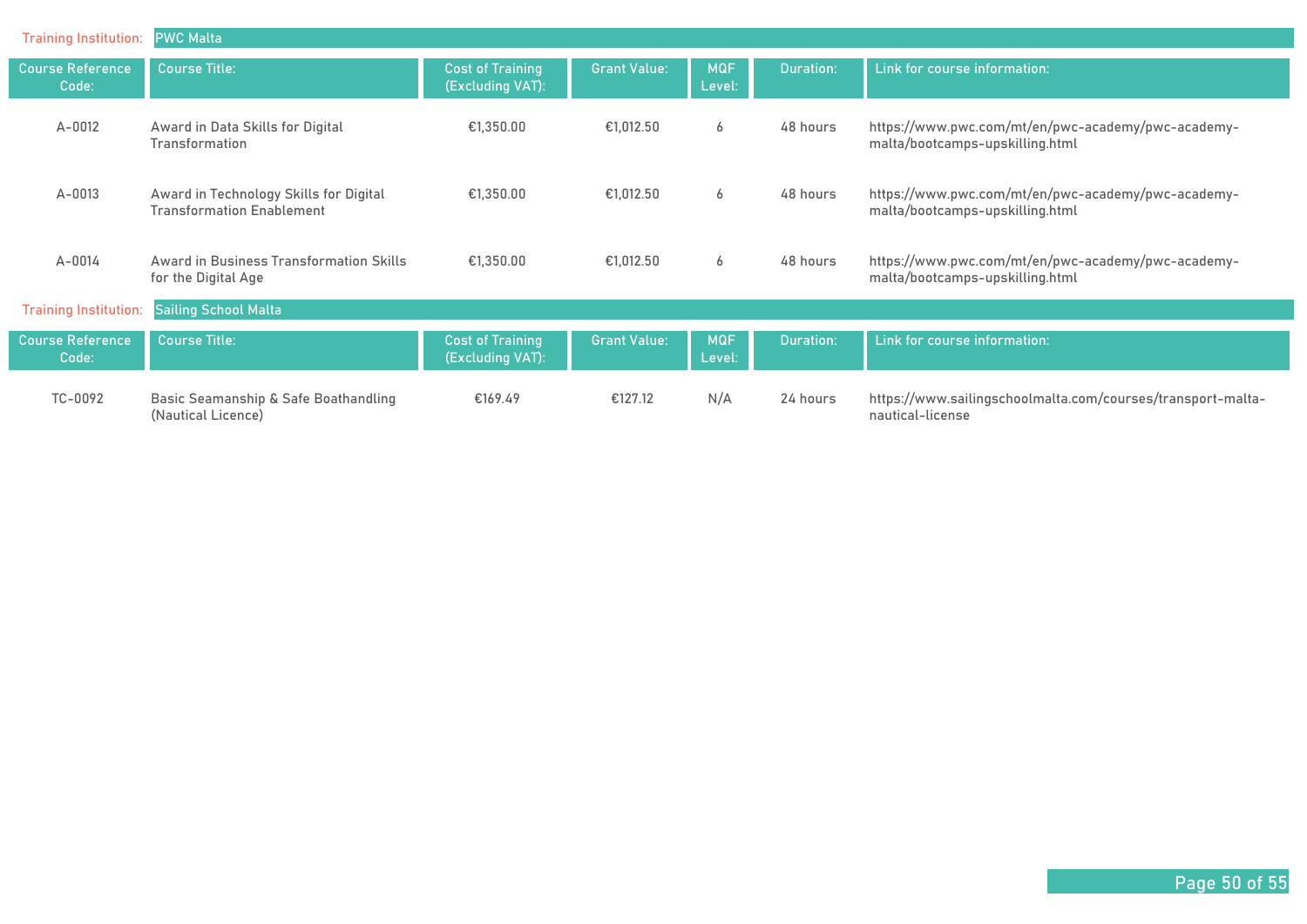| <b>Training Institution:</b>     | <b>School of Business &amp; Management (SBM)</b>                                           |                                             |                     |                      |           |                                                            |
|----------------------------------|--------------------------------------------------------------------------------------------|---------------------------------------------|---------------------|----------------------|-----------|------------------------------------------------------------|
| <b>Course Reference</b><br>Code: | <b>Course Title:</b>                                                                       | <b>Cost of Training</b><br>(Excluding VAT): | <b>Grant Value:</b> | <b>MQF</b><br>Level: | Duration: | Link for course information:                               |
| A-0414                           | OTHM Level 3 Diploma in Business<br>Studies (OFQUAL no. 603/2171/4)                        | €3,500.00                                   | €1,000.00           | 4                    | 6 Months  | https://sbm.edu.mt/                                        |
| A-0415                           | OTHM Level 3 Foundation Diploma in<br>Health and Social Care (OFQUAL no.<br>603/6776/3)    | €3,500.00                                   | €1,000.00           | 4                    | 12 months | https://sbm.edu.mt/                                        |
| A-0416                           | OTHM Level 3 Diploma in Fashion and<br>Textiles (OFQUAL no. 603/7764/1)                    | €4,500.00                                   | €1,000.00           | 4                    | 12 months | https://sbm.edu.mt/                                        |
| A-0417                           | OTHM Level 3 Foundation Diploma in<br>Accountancy (OFQUAL no. 603/3811/8)                  | €4,500.00                                   | €1,000.00           | 4                    | 6 Months  | https://sbm.edu.mt/                                        |
| A-0418                           | OTHM Level 3 Foundation Diploma in<br>Engineering (OFQUAL no. 603/7030/0)                  | €4,500.00                                   | €1,000.00           | 4                    | 12 months | https://sbm.edu.mt/                                        |
| A-0419                           | OTHM Level 3 Foundation Diploma for<br>Higher Education Studies (OFQUAL No.<br>603/3896/9) | €4,000.00                                   | €1,000.00           | 4                    | 12 months | https://sbm.edu.mt/                                        |
| $A - 0420$                       | OTHM Level 3 Foundation Diploma in<br>Information Technology (OFQUAL no.<br>603/7029/4)    | €3,500.00                                   | €1,000.00           | 4                    | 12 months | https://sbm.edu.mt/                                        |
| <b>Training Institution:</b>     | <b>St Martin's Education Services Ltd.</b>                                                 |                                             |                     |                      |           |                                                            |
| <b>Course Reference</b><br>Code: | <b>Course Title:</b>                                                                       | <b>Cost of Training</b><br>(Excluding VAT): | <b>Grant Value:</b> | <b>MQF</b><br>Level: | Duration: | Link for course information:                               |
| A-0016                           | Award in Internet Programming                                                              | €420.00                                     | €315.00             | 6                    | 10 weeks  | https://stmartins.edu/courses/internet-programming.php     |
| A-0017                           | Award in Fintech - Technology and<br>Concepts                                              | €420.00                                     | €315.00             | 6                    | 10 weeks  | https://stmartins.edu/courses/fintech.php                  |
| $Q - 0029$                       | <b>Certificate in Computing</b>                                                            | €1,495.00                                   | €1,121.25           | 5                    | 30 weeks  | https://stmartins.edu/courses/certificate-in-computing.php |

**Page 51 of 55**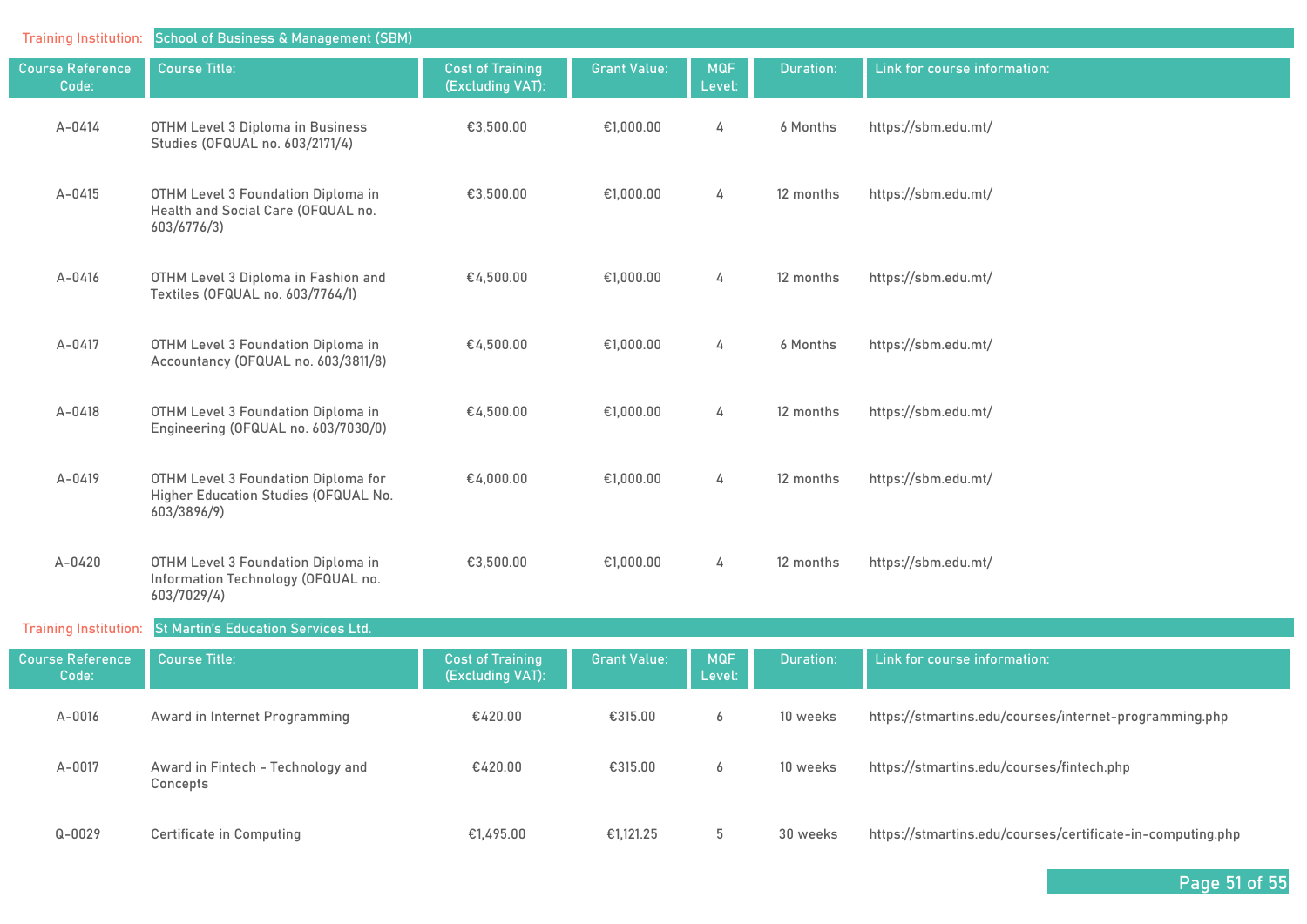| <b>Training Institution:</b>     | St. Gabriel Institute (previously FSS)                                    |                                             |                     |                      |                  |                                                                                                                                                        |
|----------------------------------|---------------------------------------------------------------------------|---------------------------------------------|---------------------|----------------------|------------------|--------------------------------------------------------------------------------------------------------------------------------------------------------|
| <b>Course Reference</b><br>Code: | <b>Course Title:</b>                                                      | <b>Cost of Training</b><br>(Excluding VAT): | <b>Grant Value:</b> | <b>MQF</b><br>Level: | <b>Duration:</b> | Link for course information:                                                                                                                           |
| A-0028                           | Award in Personal and Social Skills for<br>dealing with People at Work    | €1,500.00                                   | €1,000.00           | 3                    | 125 hours        | https://www.sgi.edu.mt/?product=award-in-personal-and-social-<br>skills-for-dealing-with-people-at-work                                                |
| A-0029                           | Award in Basic Literacy, Numeracy and<br><b>Employability Skills</b>      | €1.250.00                                   | €937.50             | $\overline{2}$       | 100 hours        | https://www.sgi.edu.mt/?product=basic-literacy-numeracy-and-<br>employability-skills                                                                   |
| A-0030                           | Youth Empowerment Award in<br><b>Communication and Job-Related Skills</b> | €1,200.00                                   | €900.00             | $\overline{2}$       | 1 month          | https://www.sgi.edu.mt/?product=youth-empowerment-award-in-<br>communication-and-job-related-skills                                                    |
| <b>Training Institution:</b>     | The Computer Training Course (TCTC)                                       |                                             |                     |                      |                  |                                                                                                                                                        |
| <b>Course Reference</b><br>Code: | <b>Course Title:</b>                                                      | <b>Cost of Training</b><br>(Excluding VAT): | <b>Grant Value:</b> | <b>MQF</b><br>Level: | Duration:        | Link for course information:                                                                                                                           |
| $A - 0063$                       | City & Guilds Level 1 - Award in Book-<br><b>Keeping and Accounts</b>     | €300.00                                     | €225.00             | $\overline{2}$       | 4 weeks          | https://tctcmalta.com/en/private-courses/courses/359/city-<br>andamp-guilds-book-keeping-andamp-accounts-level%201%20-<br>%20including-exam.htm        |
| A-0064                           | City & Guilds Level 1 - Award in<br><b>Computerised Accounts</b>          | €450.00                                     | €337.50             | $\overline{2}$       | 5 weeks          | https://tctcmalta.com/en/private-courses/courses/349/city-<br>andamp-guilds-computerised-accounts-beginners-to-<br>intermediate-including-pendrive.htm |
| A-0066                           | City & Guilds Level 2 Award in<br><b>Computerised Accounts</b>            | €350.00                                     | €262.50             | 3                    | 7 weeks          | https://tctcmalta.com/en/private-courses/courses/350/city-<br>andamp-guilds-computerised-accounts-intermediate-to-<br>advanced-including-exam.htm      |
| A-0068                           | City & Guilds Level 2 Award in Customer<br>Service                        | €300.00                                     | €225.00             | 3                    | 3 weeks          | https://tctcmalta.com/en/private-courses/courses/363/city-<br>andamp-guilds-customer-service-level-2-including-exam-.htm                               |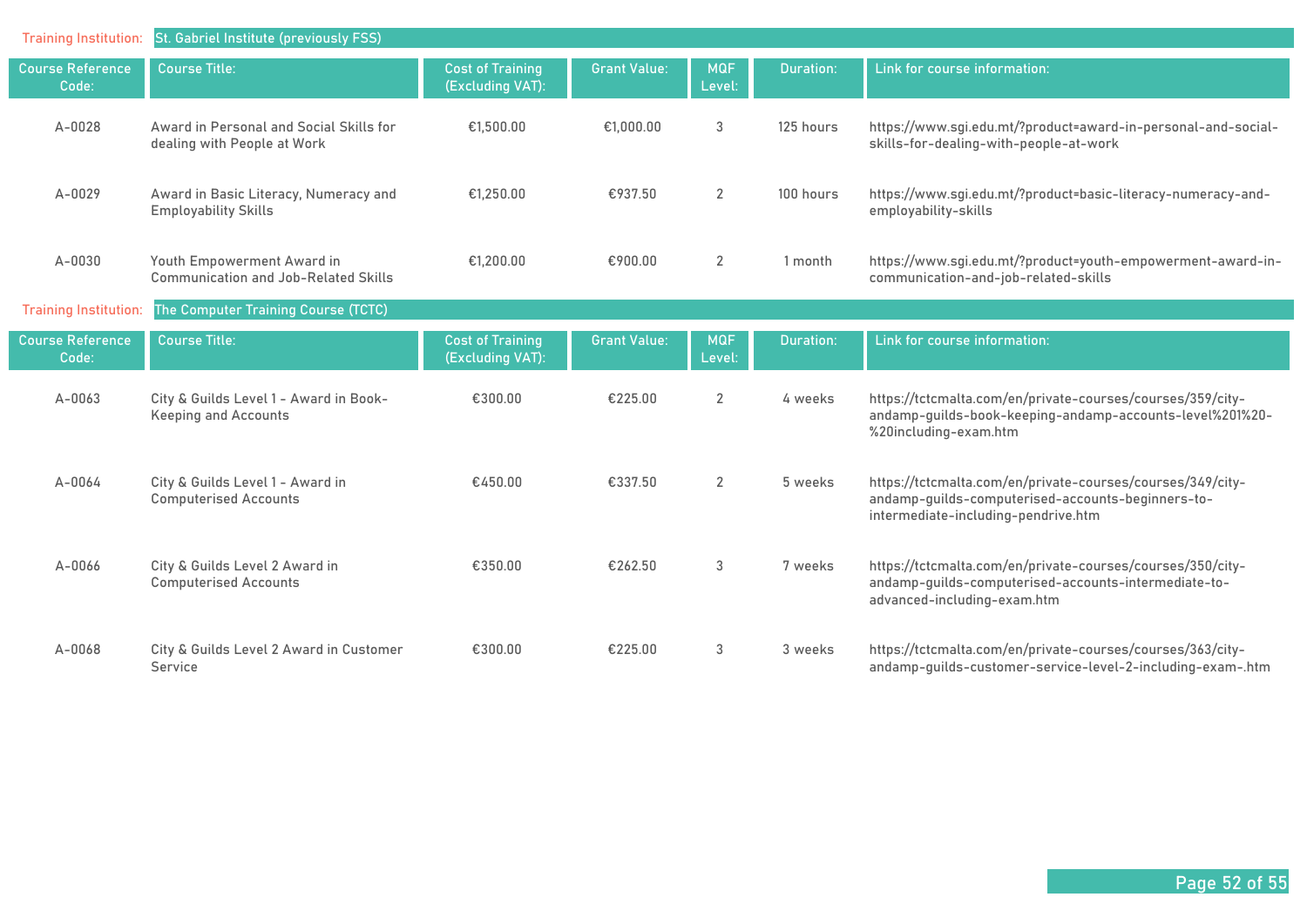| <b>Training Institution:</b>     | <b>The Hair Tuition Centre</b>                                                                     |                                             |                     |                      |                                           |                                                                                                        |
|----------------------------------|----------------------------------------------------------------------------------------------------|---------------------------------------------|---------------------|----------------------|-------------------------------------------|--------------------------------------------------------------------------------------------------------|
| <b>Course Reference</b><br>Code: | <b>Course Title:</b>                                                                               | <b>Cost of Training</b><br>(Excluding VAT): | <b>Grant Value:</b> | <b>MQF</b><br>Level: | <b>Duration:</b>                          | Link for course information:                                                                           |
| A-0085                           | <b>Award in Bridal Looks</b>                                                                       | €1,055.00                                   | €791.25             | 4                    | 2 months                                  | https://thehairtuitioncentre.com/48-2/award-in-bridal-looks-mqf-<br>level-4                            |
| A-0086                           | Award in Foundation Hair Cutting (The<br>Classic Shapes)                                           | €838,00                                     | €628.50             | 3                    | 3 months                                  | https://thehairtuitioncentre.com/48-2/award-in-foundation-hair-<br>cutting-mqf-level-3/                |
| A-0087                           | Award in Cutting Men's Hair                                                                        | €1,097.00                                   | €822.75             | $\mathfrak{S}$       | 3 months                                  | https://thehairtuitioncentre.com/48-2/award-in-cutting-mens-<br>hair-mqf-level-3-barbering-101/        |
| A-0088                           | Award in Barbering Advanced Techniques                                                             | €967.00                                     | €725.25             | 4                    | 2 months                                  | https://thehairtuitioncentre.com/48-2/award-in-barbering-<br>advanced-techniques-mqf-level-4-3-ecvets/ |
| A-0089                           | Award in Plaiting and Twisting Hair                                                                | €855.00                                     | €641.25             | 3                    | 2 months                                  | https://thehairtuitioncentre.com/48-2/award-in-plaiting-and-<br>twisting-hair-mqf-level-3/             |
| A-0090                           | Award in Hair Replacement Services                                                                 | €1,110.00                                   | €832.50             | 4                    | 2 months                                  | thehairtuitioncentre.com                                                                               |
| A-0108                           | VCTC (ITEC) Level 4 Certificate in<br><b>Trichology for Hairdressers</b><br>$(603/4533/0) - 2187$  | €4,300.00                                   | €3,000.00           | 5                    | 2 years                                   | https://itecworld2.co.uk/Qual/QualUnit?QualID=2187                                                     |
| A-0109                           | VCTC (ITEC) Level 3 Award in Provide<br>Shaving Services (603/4494/5) - 2195                       | €950.00                                     | €712.50             | 4                    | 1 month                                   | https://www.itecworld.co.uk/qualification-category/hairdressing-<br>barbering/                         |
| A-0111                           | <b>Level 2 Award Infection Prevention</b><br>(Covid-19) for Hairdressing and Barbering<br>Services | €150.00                                     | €112.50             | $\sqrt{3}$           | 1 month                                   | https://itecworld2.co.uk/Qual/QualUnitDoc?QualID=2268                                                  |
| $A - 0153$                       | VCTC (ITEC) Level 2 Diploma in<br>Hairdressing (603/3492/7) - 2110                                 | €3,500.00                                   | €1,000.00           | $\mathbf{3}$         | 12 months full<br>time or 24<br>months PT | https://itecworld2.co.uk/Qual/QualUnitDoc?QualID=2110                                                  |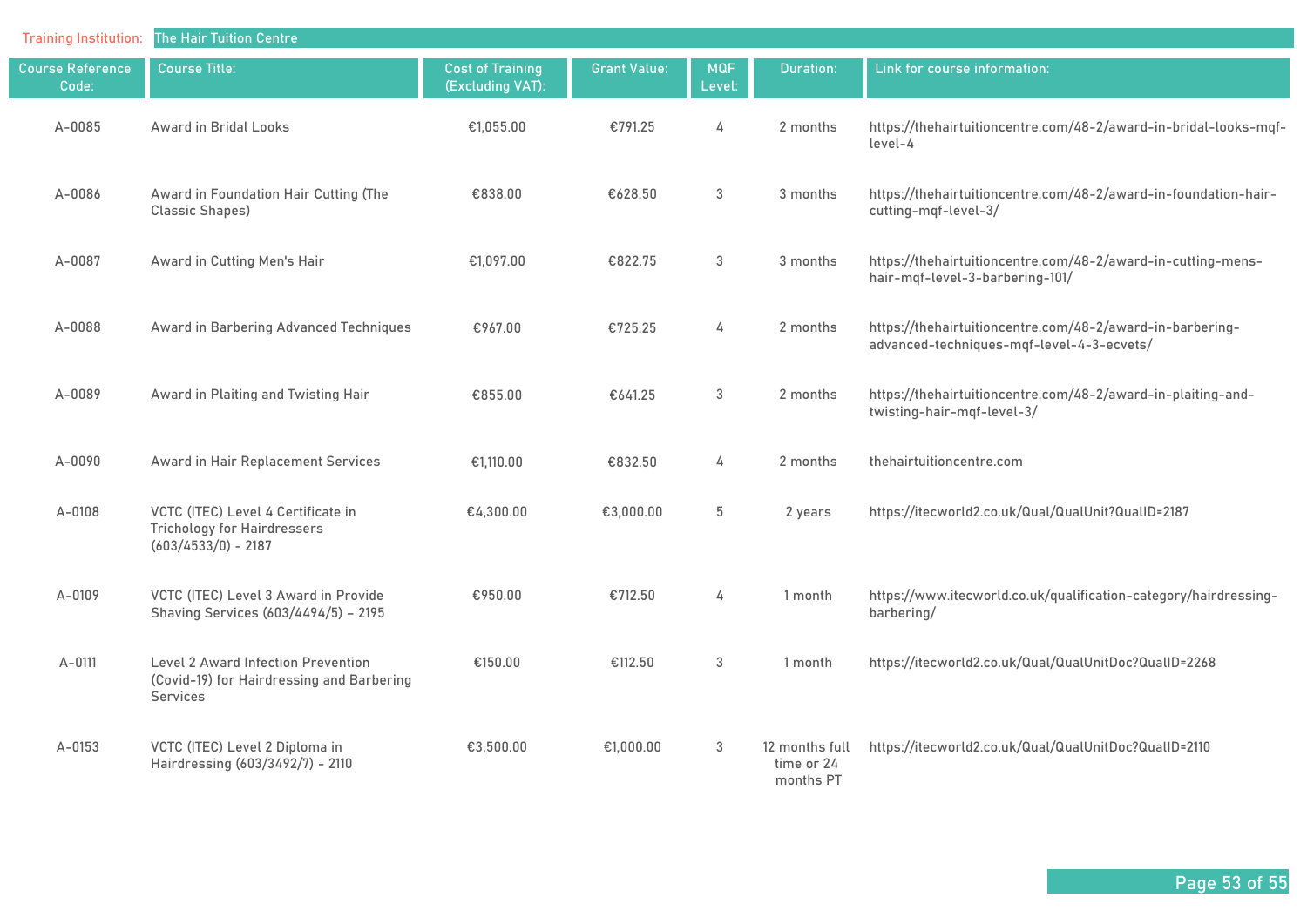| $A - 0154$                       | VCTC (ITEC) Level 2 Certificate in<br>Barbering (603/4484/2) -2232 | €3,200.00                                   | €1.000.00           | 3                    | 9 months         | https://itecworld2.co.uk/Qual/QualUnitDoc?QualID=2232                                                         |
|----------------------------------|--------------------------------------------------------------------|---------------------------------------------|---------------------|----------------------|------------------|---------------------------------------------------------------------------------------------------------------|
| $A - 0155$                       | Award in Creative Hair Extension Services                          | €1,010.00                                   | €757.50             | 4                    | 3 months         | https://thehairtuitioncentre.com/48-2/award-in-creative-hair-<br>extensions-mgf-level-4-4-ecvets/             |
| A-0399                           | Award in Innovative Hair Colouring                                 | €700.00                                     | €525.00             | 4                    | 6 weeks          | https://thehairtuitioncentre.com/48-2/award-in-innovative-hair-<br>colouring-mgf-level-4/                     |
| $A - 0400$                       | Award in the Science of Hair Colouring 101                         | €570.00                                     | €427.50             | 3                    | 3 months         | https://thehairtuitioncentre.com/48-2/award-in-the-science-of-<br>hair-colour-hair-colouring-101-mqf-level-3/ |
| <b>Training Institution:</b>     | <b>Tuning Fork Advisory Ltd</b>                                    |                                             |                     |                      |                  |                                                                                                               |
| <b>Course Reference</b><br>Code: | <b>Course Title:</b>                                               | <b>Cost of Training</b><br>(Excluding VAT): | <b>Grant Value:</b> | <b>MQF</b><br>Level: | <b>Duration:</b> | Link for course information:                                                                                  |
| $A - 0219$                       | <b>ENERGY AUDITOR AWARD - REWS</b><br>APPROVED (LN 196)            | €1,000.00                                   | €750.00             | 6                    | 2 days           | https://tfork.com/shop/all-courses/energy-auditor-rews-<br>approved-mgf-level-6/                              |